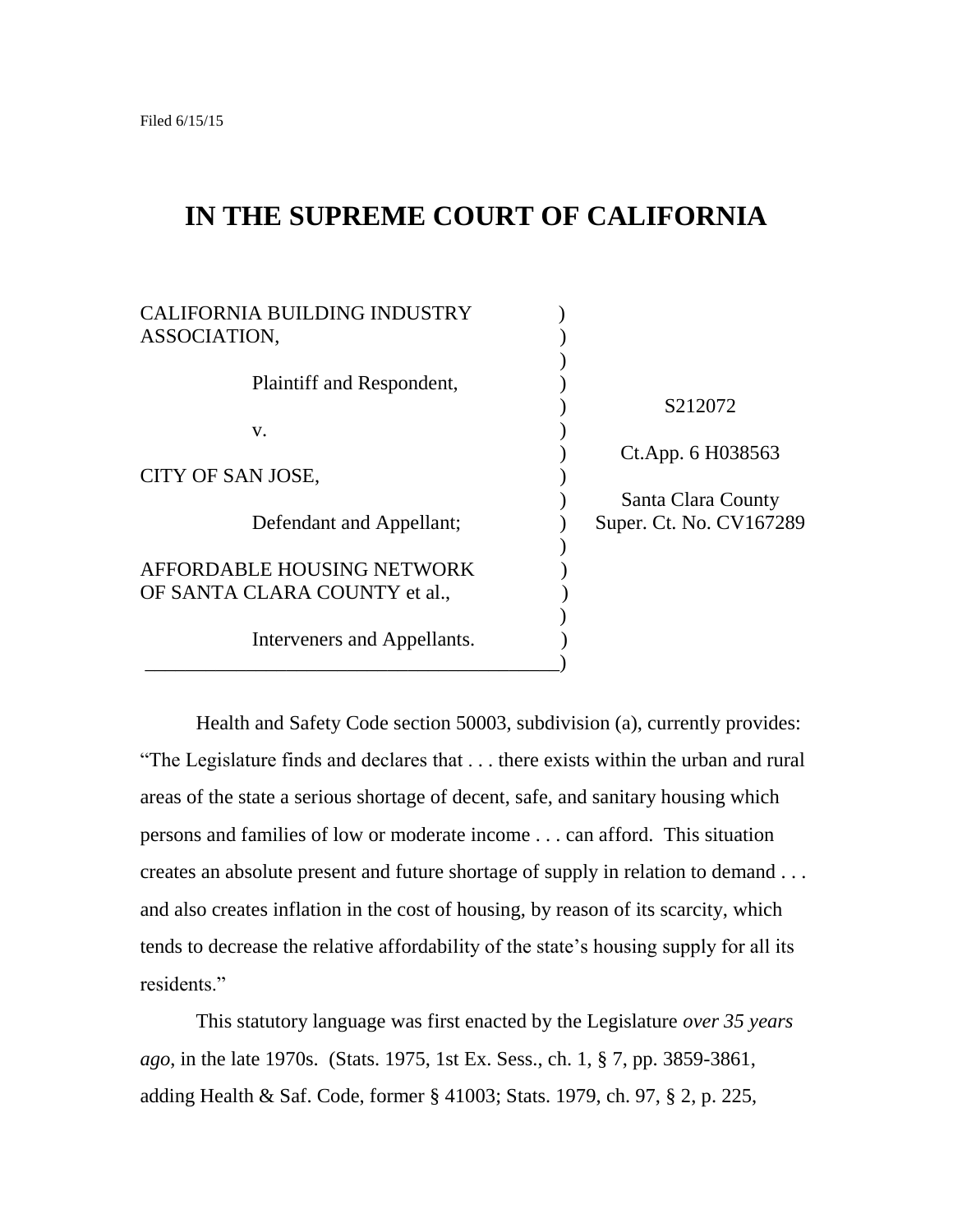amending Health & Saf. Code, § 50003.) It will come as no surprise to anyone familiar with California's current housing market that the significant problems arising from a scarcity of affordable housing have not been solved over the past three decades. Rather, these problems have become more severe and have reached what might be described as epic proportions in many of the state's localities. All parties in this proceeding agree that the lack of affordable housing is a very significant problem in this state.

As one means of addressing the lack of a sufficient number of housing units that are affordable to low and moderate income households, more than 170 California municipalities have adopted what are commonly referred to as "inclusionary zoning" or "inclusionary housing" programs. (Non-Profit Housing Association of Northern California, Affordable by Choice: Trends in California Inclusionary Housing Programs (2007) p. 3 (hereafter NPH Affordable by Choice).) As a 2013 publication of the United States Department of Housing and Urban Development (HUD) explains, inclusionary zoning or housing programs ―require or encourage developers to set aside a certain percentage of housing units in new or rehabilitated projects for low- and moderate-income residents. This integration of affordable units into market-rate projects creates opportunities for households with diverse socioeconomic backgrounds to live in the same developments and have access to [the] same types of community services and amenities . . . ." (U.S. Dept. of Housing and Urban Development, *Inclusionary Zoning and Mixed-Income Communities* (Spring 2013) Evidence Matters, p. 1, fn. omitted (hereafter *2013 HUD Inclusionary Zoning*)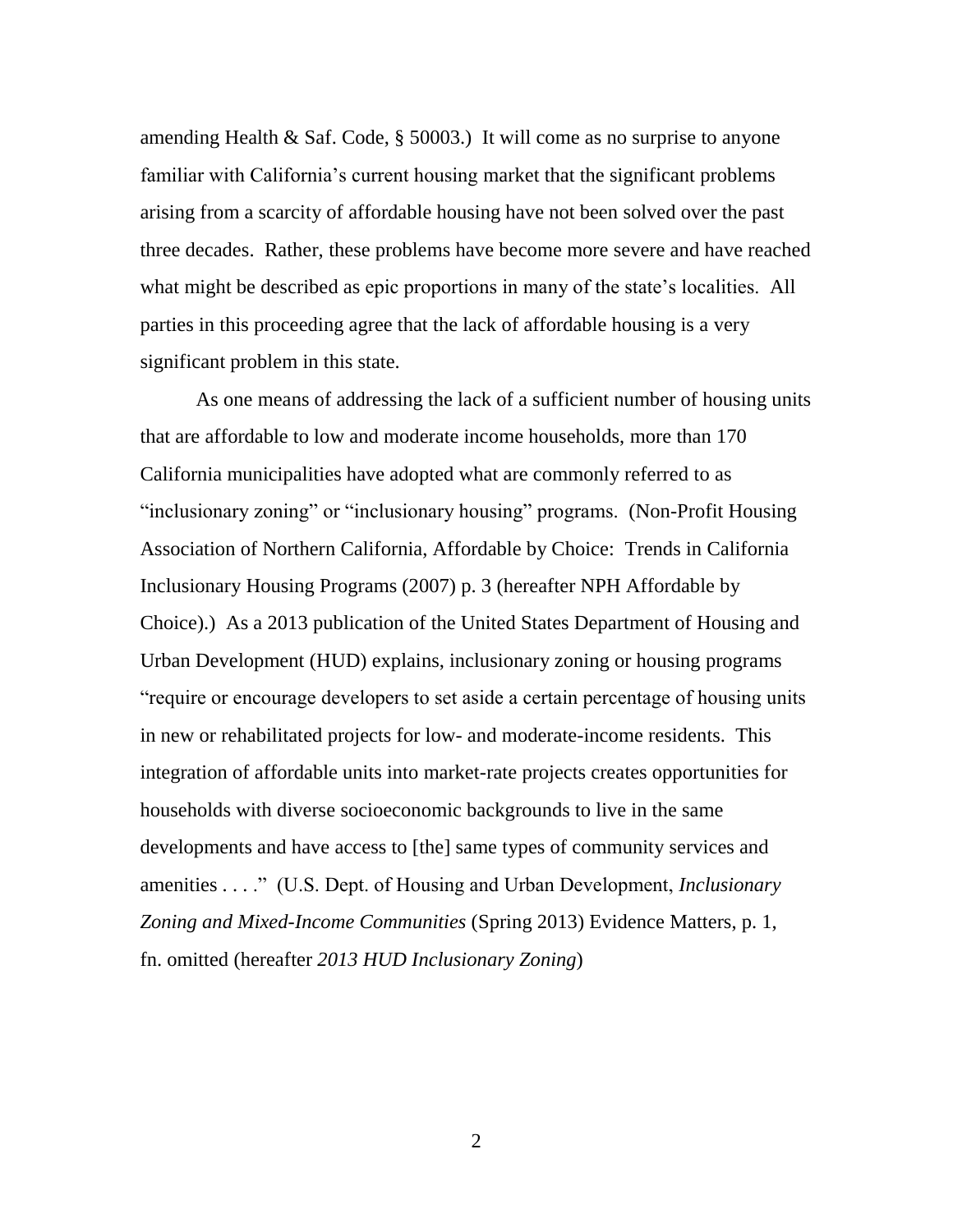<http://www.huduser.org/portal/periodicals/em/spring13/highlight3.html> [as of June 15, 2015].)**1**

In 2010, after considerable study and outreach to all segments of the community, the City of San Jose (hereafter sometimes referred to as the city or San Jose) enacted an inclusionary housing ordinance that, among other features, requires all new residential development projects of 20 or more units to sell at least 15 percent of the for-sale units at a price that is affordable to low or moderate income households. (The ordinance is described in greater detail in pt. II., *post*.)

Very shortly after the ordinance was enacted and before it took effect, plaintiff California Building Industry Association (CBIA) filed this lawsuit in superior court, maintaining that the ordinance was invalid on its face on the ground that the city, in enacting the ordinance, failed to provide a sufficient evidentiary basis "to demonstrate a reasonable relationship between any adverse public impacts or needs for additional subsidized housing units in the City ostensibly caused by or reasonably attributed to the development of new

 $\overline{a}$ 

**<sup>1</sup>** The 2013 HUD article further explains that inclusionary zoning or housing programs "vary in their structure; they can be mandatory or voluntary and have different set-aside requirements, affordability levels, and control periods. Most [inclusionary zoning] programs offer developers incentives such as density bonuses, expedited approval, and fee waivers to offset some of the costs associated with providing the affordable units. Many programs also include developer optouts or alternatives, such as requiring developers to pay fees or donate land in lieu of building affordable units or providing the units offsite. Studies show that mandatory programs produce more affordable housing than voluntary programs, and developer opt-outs can reduce opportunities for creating mixed-income housing. At the same time, [inclusionary zoning's] reliance on the private sector means that its effectiveness also depends on the strength of a locality's housing market, and researchers acknowledge that a certain degree of flexibility is essential to ensuring the success of [inclusionary zoning] programs.‖ (*2013 HUD Inclusionary Zoning*, *supra*, at p. 1, fns. omitted.)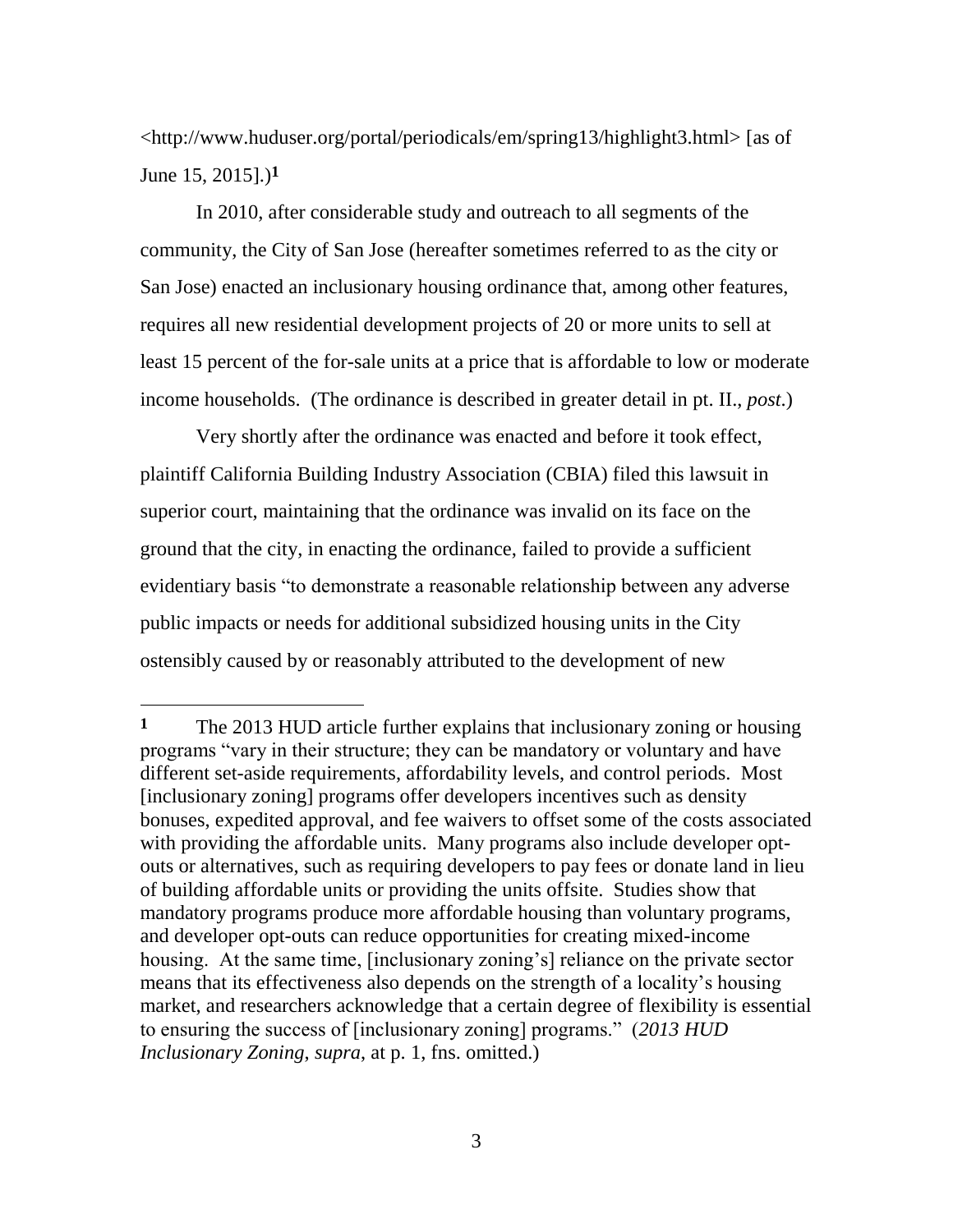residential developments of 20 units or more and the new affordable housing exactions and conditions imposed on residential development by the Ordinance." The complaint maintained that under the "controlling state and federal constitutional standards governing such exactions and conditions of development approval, and the requirements applicable to such housing exactions as set forth in *San Remo Hotel v. City and County of San Francisco* (2002) 27 Cal.4th 643, and *Building Industry Assn. of Central California v. City of Patterson* (2009) 171 Cal.App.4th 886" the conditions imposed by the city's inclusionary housing ordinance would be valid only if the city produced evidence demonstrating that the requirements were reasonably related to the adverse impact on the city's affordable housing problem *that was caused by or attributable to the proposed new developments that are subject to the ordinance's requirements*, and that the materials relied on by the city in enacting the ordinance did not demonstrate such a relationship. Although the complaint did not explicitly spell out the specific nature of its constitutional claim, CBIA has subsequently clarified that its challenge rests on "the unconstitutional conditions doctrine, as applied to development exactions" under the takings clauses (or, as they are sometimes denominated, the just compensation clauses) of the United States and California Constitutions. CBIA's challenge is based on the premise that the conditions imposed by the San Jose ordinance constitute "exactions" for purposes of that doctrine. The superior court agreed with CBIA's contention and issued a judgment enjoining the city from enforcing the challenged ordinance.

The Court of Appeal reversed the superior court judgment, concluding that the superior court had erred (1) in finding that the San Jose ordinance requires a developer to dedicate property to the public within the meaning of the takings clause, and (2) in interpreting the controlling constitutional principles and the decision in *San Remo Hotel v. City and County of San Francisco, supra,* 27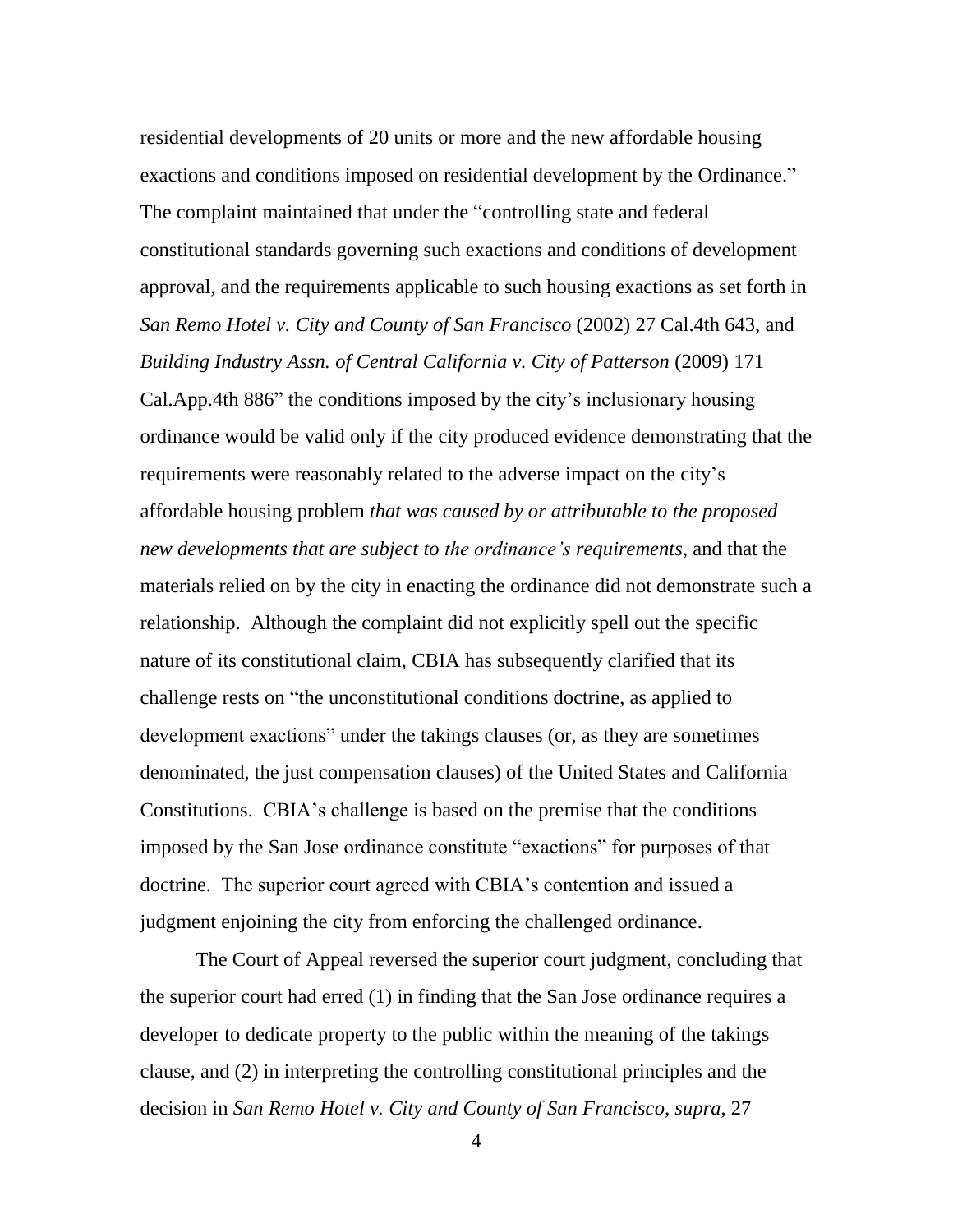Cal.4th 643 (*San Remo Hotel*), as limiting the conditions that may be imposed by such an ordinance to only those conditions that are reasonably related to the adverse impact the development projects that are subject to the ordinance themselves impose on the city's affordable housing problem. Distinguishing the prior appellate court decision in *Building Industry Assn. of Central California v. City of Patterson*, *supra*, 171 Cal.App.4th 886 (*City of Patterson*), the Court of Appeal held that the appropriate legal standard by which the validity of the ordinance is to be judged is the ordinary standard that past California decisions have uniformly applied in evaluating claims that an ordinance regulating the use of land exceeds a municipality's police power authority, namely, whether the ordinance bears a real and substantial relationship to a legitimate public interest. The Court of Appeal concluded that the matter should be remanded to the trial court for application of this traditional standard.

CBIA sought review of the Court of Appeal decision in this court, maintaining that the appellate court's decision conflicts with the prior Court of Appeal decision in *City of Patterson*, *supra*, 171 Cal.App.4th 886, and that *City of Patterson* was correctly decided and should control here. We granted review to determine the soundness of the Court of Appeal's ruling in this case.

For the reasons discussed below, we conclude that the Court of Appeal decision in the present case should be upheld. As explained hereafter, contrary to CBIA's contention, the conditions that the San Jose ordinance imposes upon future developments do not impose "exactions" upon the developers' property so as to bring into play the unconstitutional conditions doctrine under the takings clause of the federal or state Constitution. Furthermore, unlike the condition that was at issue in *San Remo Hotel*, *supra*, 27 Cal.4th 643, and to which the passage in that opinion upon which CBIA relies was addressed — namely, an in lieu monetary fee that is imposed to mitigate a particular adverse effect of the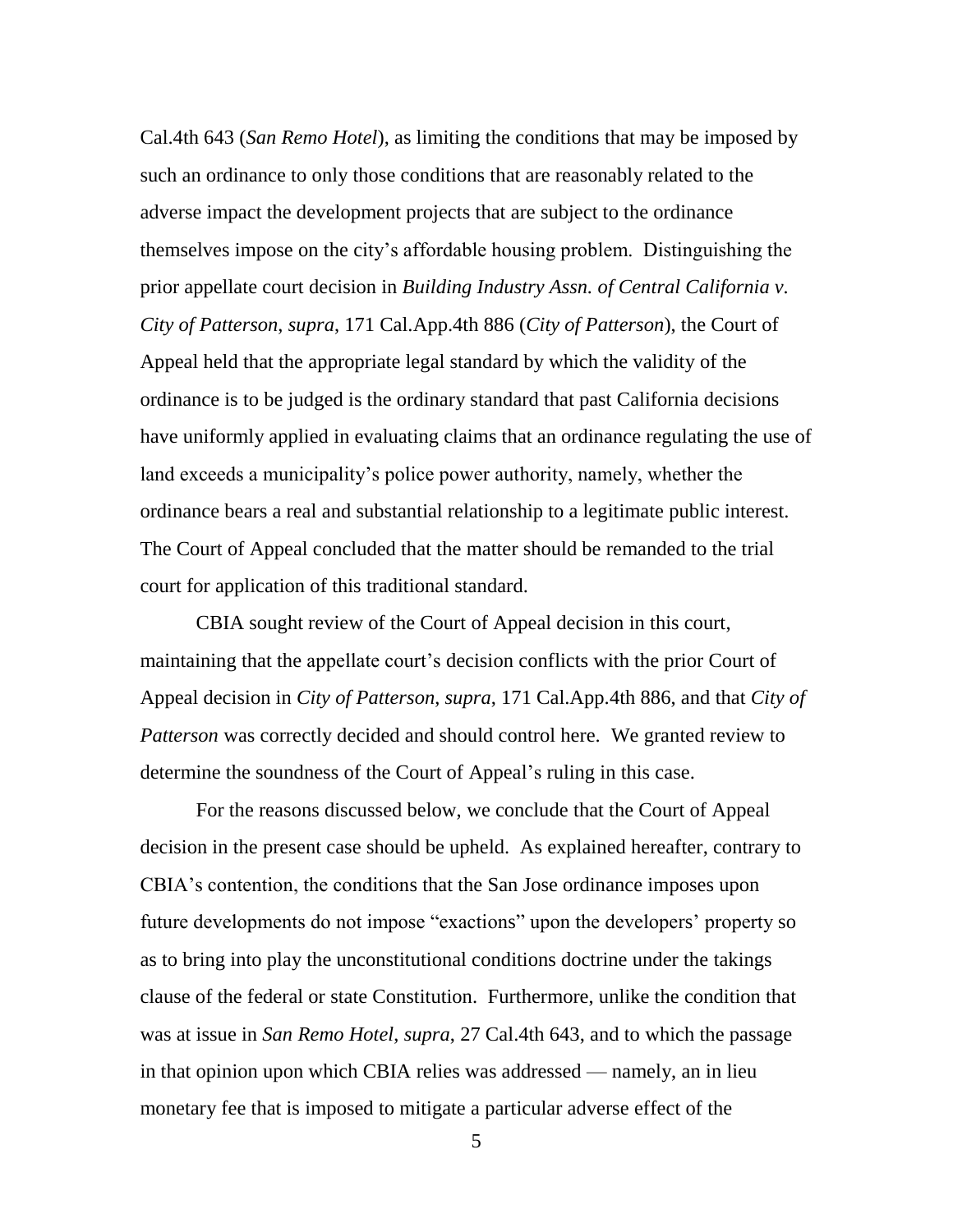development proposal under consideration — the conditions imposed by the San Jose ordinance at issue here do not require a developer to pay a monetary fee but rather place a limit on the way a developer may use its property. In addition, the conditions are intended not only to mitigate the effect that the covered development projects will have on the city's affordable housing problem but also to serve the distinct, but nonetheless constitutionally legitimate, purposes of (1) *increasing the number of affordable housing units in the city* in recognition of the insufficient number of existing affordable housing units in relation to the city's current and future needs, and (2) assuring that new affordable housing units that are constructed *are distributed throughout the city as part of mixed-income developments* in order to obtain the benefits that flow from economically diverse communities and avoid the problems that have historically been associated with isolated low income housing. Properly understood, the passage in *San Remo Hotel* upon which CBIA relies does not apply to the conditions imposed by San Jose's inclusionary housing ordinance.

Accordingly, we conclude that the judgment of the Court of Appeal in this case should be affirmed.

## **I. Statutory background**

We begin with a brief summary of the California statutes that form the background to the San Jose ordinance challenged in this case.

Nearly 50 years ago, the California Legislature enacted a broad measure requiring all counties and cities in California to "adopt a comprehensive, longterm general plan for the physical development of the county or city." (Gov. Code, § 65300 et seq., enacted by Stats. 1965, ch. 1880, § 5, pp. 4334, 4336, operative Jan. 1, 1967.) Each municipality's general plan is to contain a variety of mandatory and optional elements, including a mandatory housing element consisting of standards and plans for housing sites in the municipality that "shall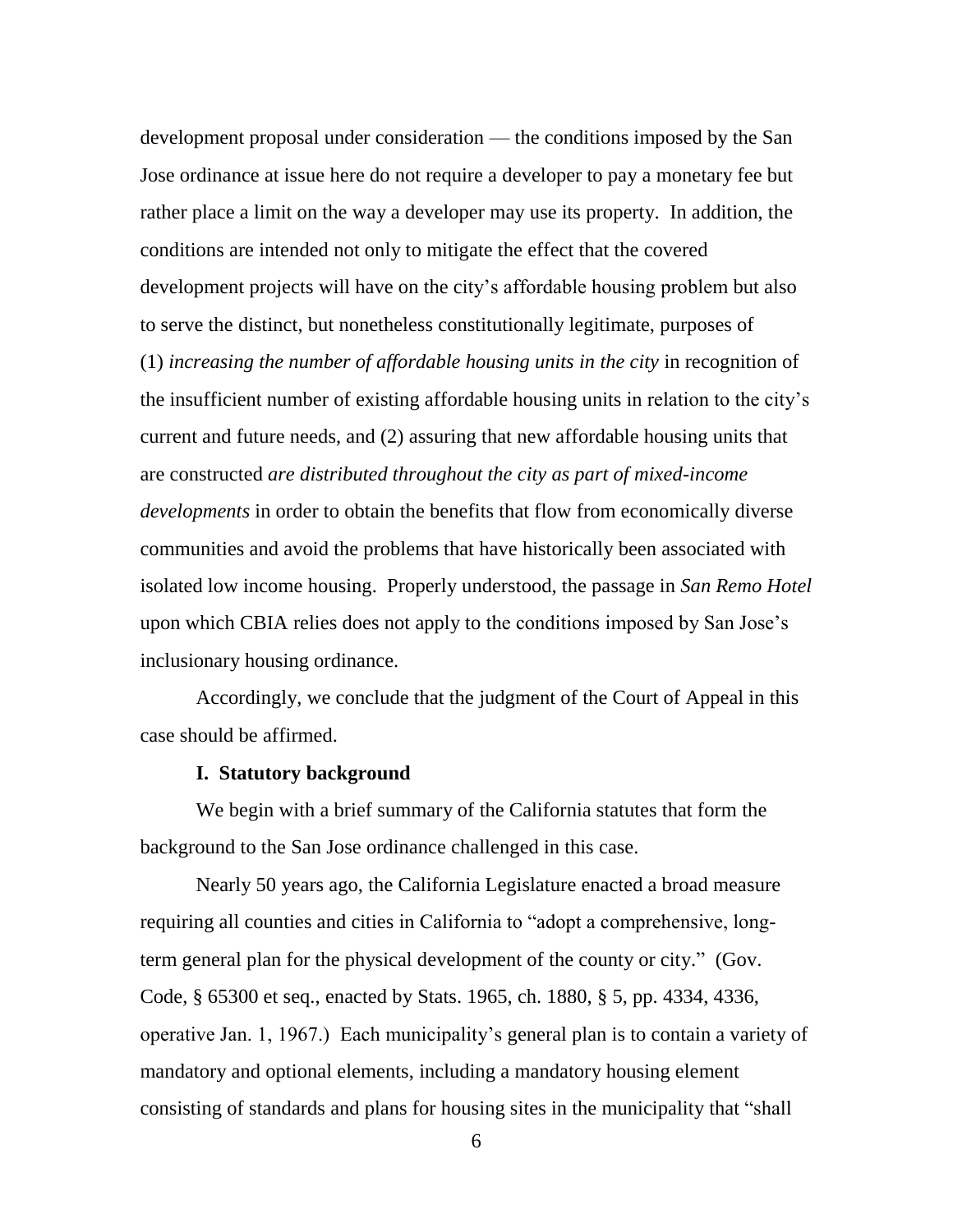endeavor to make adequate provision for the housing needs of all economic segments of the community." (Gov. Code, former § 65302, subd. (c), as amended by Stats. 1967, ch. 1658, § 1, p. 4033; see now Gov. Code, § 65580.)

A little more than a decade later, in 1980, declaring  $(1)$  that "[t]he availability of housing is of vital statewide importance,"  $(2)$  that "the early attainment of decent housing and a suitable living environment for every Californian  $\dots$  is a priority of the highest order," (3) that "[t]he early attainment of this goal requires the cooperative participation of government and the private sector in an effort to expand housing opportunities and accommodate the housing needs of Californians of all economic levels," and (4) that "[*l]ocal and state governments have a responsibility to use the powers vested in them to facilitate the improvement and development of housing to make adequate provision for the housing needs of all economic segments of the community*‖ (Gov. Code, § 65580, subds. (a), (b), (d), italics added), the Legislature enacted a separate, comprehensive statutory scheme that substantially strengthened the requirements of the housing element component of local general plans. (Gov. Code, §§ 65580- 65589, enacted by Stats. 1980, ch. 1143, § 3, pp. 3697-3703.) The 1980 legislation — commonly referred to as the "Housing Element Law" (see, e.g., *Fonseca v. City of Gilroy* (2007) 148 Cal.App.4th 1174, 1179) — sets forth in considerable detail a municipality's obligations to analyze and quantify the locality's existing and projected housing needs for all income levels, including the locality's share of the regional housing need as determined by the applicable regional " '[c]ouncil of governments' " (Gov. Code, § 65582, subd. (b)), and to adopt and to submit to the California Department of Housing and Community Development a multiyear schedule of actions the local government is undertaking to meet these needs. (Id., §§ 65583-65588.) In particular, the legislation requires a municipality, "[i]n order to make adequate provision for the housing needs of all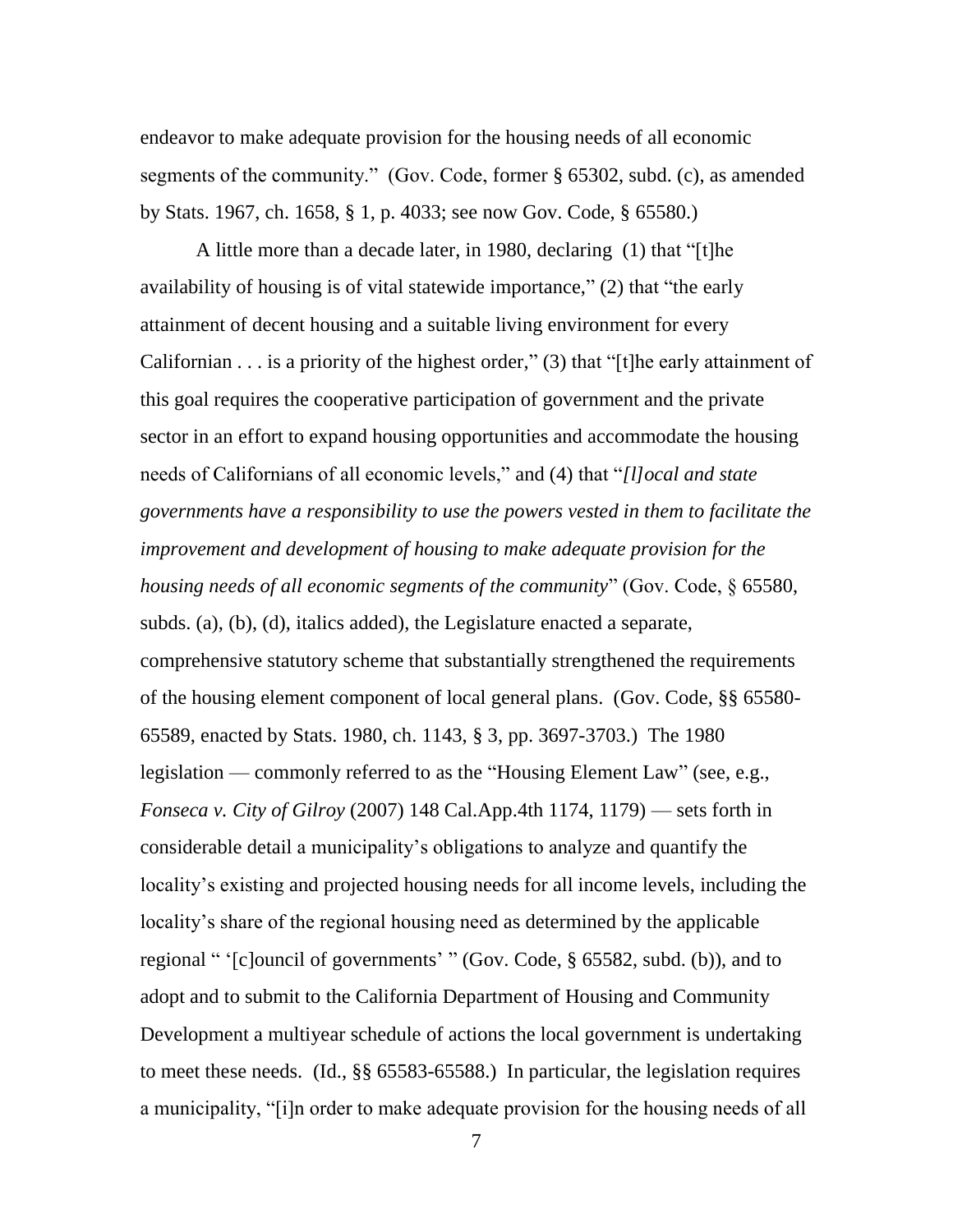economic segments of the community,  $\dots$  [to] [ $\parallel$ ] [i]dentify actions that will be taken to make sites available during the planning period . . . with appropriate zoning and development standards and with services and facilities to accommodate that portion of the city's or county's share of the regional housing need for each income level" (Gov. Code,  $\S$  65583, subd. (c)(1)) and to "[a]ssist in the development of adequate housing to meet the needs of extremely low, very low, low-, and moderate-income households." (*Id.*, subd. (c)(2).)

In addition to adopting the Housing Element Law, the Legislature has enacted a variety of other statutes to facilitate and encourage the provision of affordable housing, for example, prohibiting local zoning and other restrictions that preclude the construction of affordable housing units (see, e.g., Gov. Code, §§ 65913.1 [least cost zoning law], 65589.5 [Housing Accountability Act]), and requiring local governments to provide incentives, such as density bonuses, to developers who voluntarily include affordable housing in their proposed development projects. (Gov. Code, § 65915.) Furthermore, with respect to two geographic categories — redevelopment areas and the coastal zone — the Legislature has enacted statutes explicitly directing that new residential development within such areas include affordable housing units. (See Health & Saf. Code, § 33413, subd. (b)(1), (2)(A)(i) [redevelopment areas]; Gov. Code, § 65590, subd. (d) [coastal zone].)

Although to date the California Legislature has not adopted a statewide statute that requires every municipality to adopt a mandatory inclusionary housing ordinance if needed to meet the municipality's obligations under the Housing Element Law, in recent decades more than 170 California cities and counties have adopted such inclusionary housing ordinances in an effort to meet such obligations. (See generally NPH Affordable by Choice, *supra*, pp. 3, 40 [listing cities and counties with inclusionary policies as of 2006]; Nat. Housing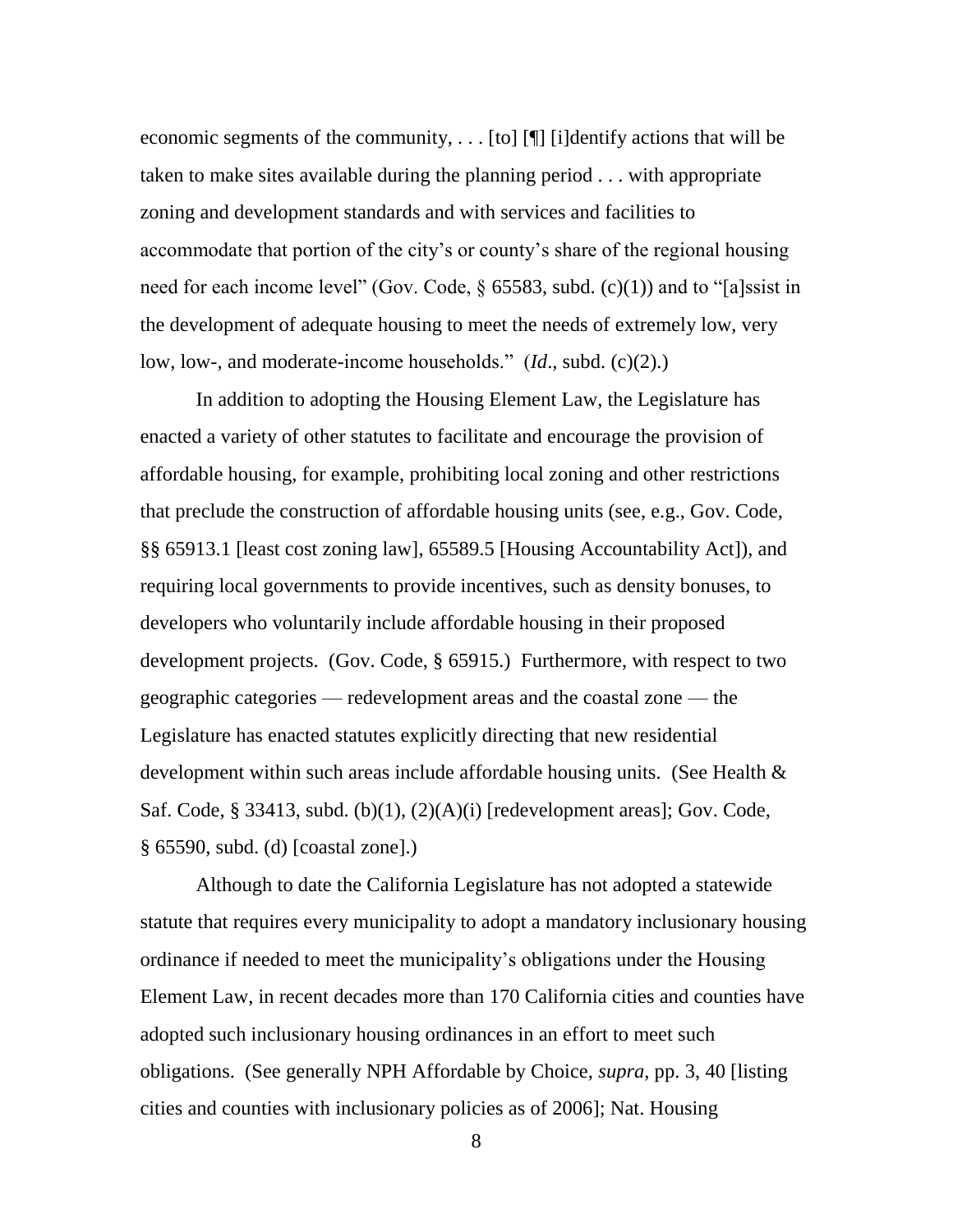Conference*, Inclusionary Zoning: The California Experience* (Feb. 2004) NHC Affordable Housing Policy Review, vol. 3, issue 1; Calavita et al., *Inclusionary Housing in California: The Experience of Two Decades* (1998) 64 J. Amer. Planning Assn. 150, 158-164.) The provisions and legislative history of the

affordable housing statutes make it clear that the California Legislature is unquestionably aware of these numerous local mandatory inclusionary housing ordinances and that the existing state legislation is neither inconsistent with nor intended to preempt these local measures.**2**

## **II. Background and description of challenged San Jose inclusionary housing ordinance**

It is within the context of the foregoing statutory framework that San Jose began considering the need and desirability of adopting an inclusionary housing

**<sup>2</sup>** For example, Government Code section 65589.5, subdivision (f)(1), a provision of the Housing Accountability Act, provides in this regard, in part: ―Nothing in this section shall be construed to prohibit a local agency from requiring the development project to comply with objective, quantifiable, written development standards, conditions, and policies appropriate to, and consistent with, meeting the jurisdiction's share of the regional housing need pursuant to Section 65584." Similarly, although the legislative history of the density bonus law, Government Code section 65915, discloses a disagreement among supporters of the law with regard to how that statute would apply to developers subject to a local mandatory inclusionary housing ordinance, that history makes clear that there was agreement that the density bonus law "does not preempt the ability [of] local ordinances to require the inclusion of affordable (low, very low, or moderateincome) units within a housing development." (Sen. Hollingsworth, letter to Sen. Pereira (Aug. 25, 2005) \_\_\_ Sen. J. (2005-2006 Reg. Sess.) pp. 2293-2294 [legislative intent of Sen. Bill No. 435 (2005-2006 Reg. Sess.) and Sen. Bill No. 1818 (2003-2004 Reg. Sess.)], reprinted at Historical and Statutory Notes, 36D West's Ann. Gov. Code (2009 ed.) foll. § 65915, pp. 233-234; see Assemblymember Mullin, letter (Sept. 8, 2005) 3 Assem. J. (2005-2006 Reg. Sess.) pp. 3670-3671 [same], reprinted at Historical and Statutory Notes, 36D West's Ann. Gov. Code, *supra*, at p. 234.)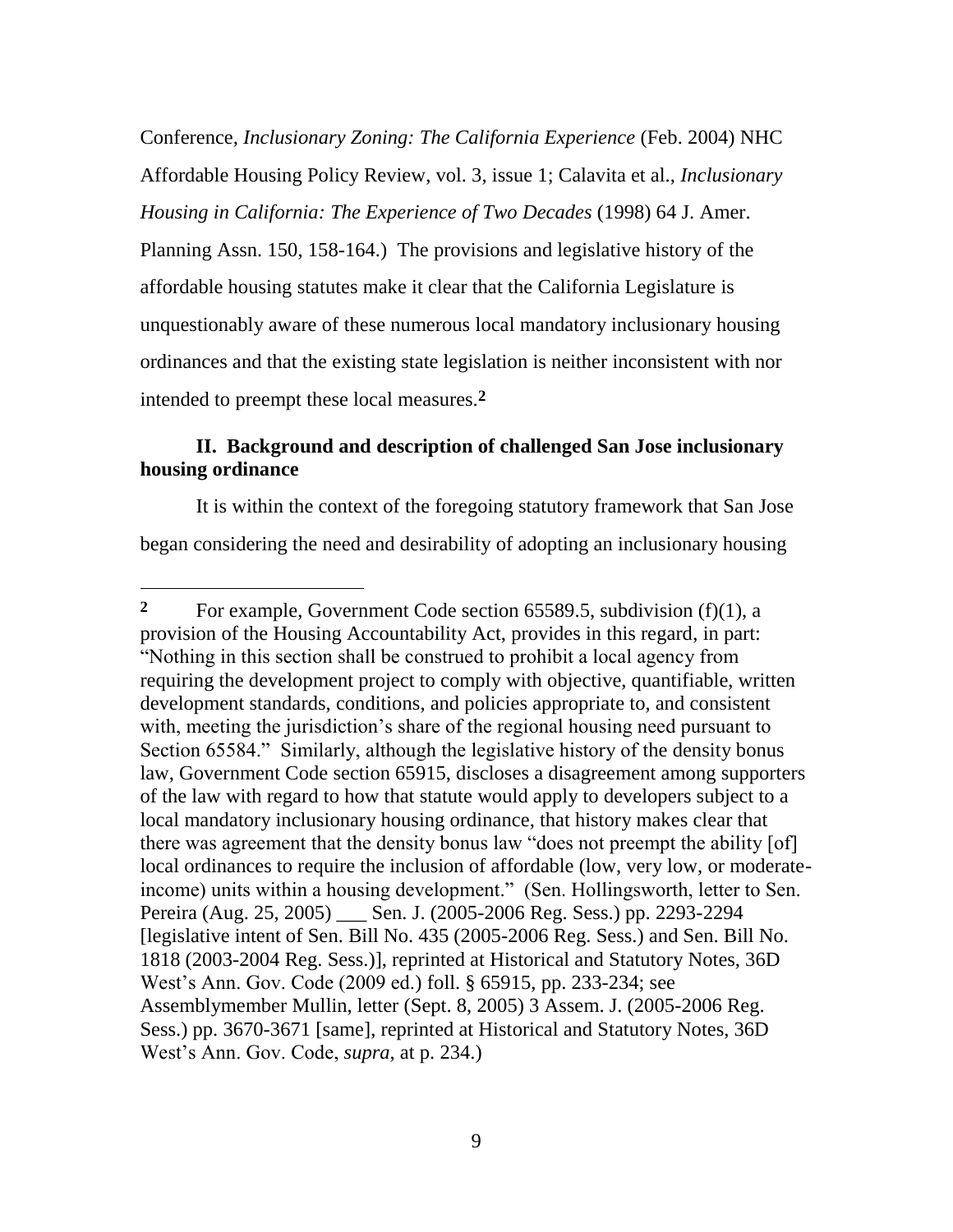ordinance. As noted, the statewide Housing Element Law places responsibility upon a city to use its powers to facilitate the development of housing that makes adequate provision for all economic segments of the community, in particular extremely low, very low, lower and moderate income households, including the city's allocation of the regional housing need as determined by the applicable regional council of governments. (Gov. Code, §§ 65580, subd. (d), 65583, 65584.)**3**

In December 2008, the Association of Bay Area Governments (ABAG), the regional council of governments within whose jurisdiction the City of San Jose falls (see Gov. Code,  $\S$  65588, subd. (e)(1)(B)), calculated San Jose's share of the regional need for new housing over the 2007-2014 planning period as approximately 34,700 units, of which approximately 19,300 units — *or about 60 percent of the new housing unit*s *in San Jose* — would be needed to house moderate, low, very low, and extremely low income households. As of February 2009, however, San Jose had met only a small percentage of its regional need allocation for moderate or lower income households (6 percent of the need for moderate income households, 2 percent for lower income households, 16 percent for very low income households, and 13 percent for extremely low income households, respectively).

 $\overline{a}$ 

**<sup>3</sup>** California statutes generally define the various low and moderate income levels by reference to the levels set by federal law, but in the absence of applicable federal standards, extremely low income households are defined as those earning no more than 30 percent of the area median income (adjusted for family size) (Health & Saf. Code, § 50106); very low income households are defined as those earning no more than 50 percent of the area median income (*id.*, § 50105); lower income households are defined as those earning no more than 80 percent of the area median income (*id.*, § 50079.5); and moderate income households are defined as those earning less than 120 percent of area median income. (*Id.*, § 50093.)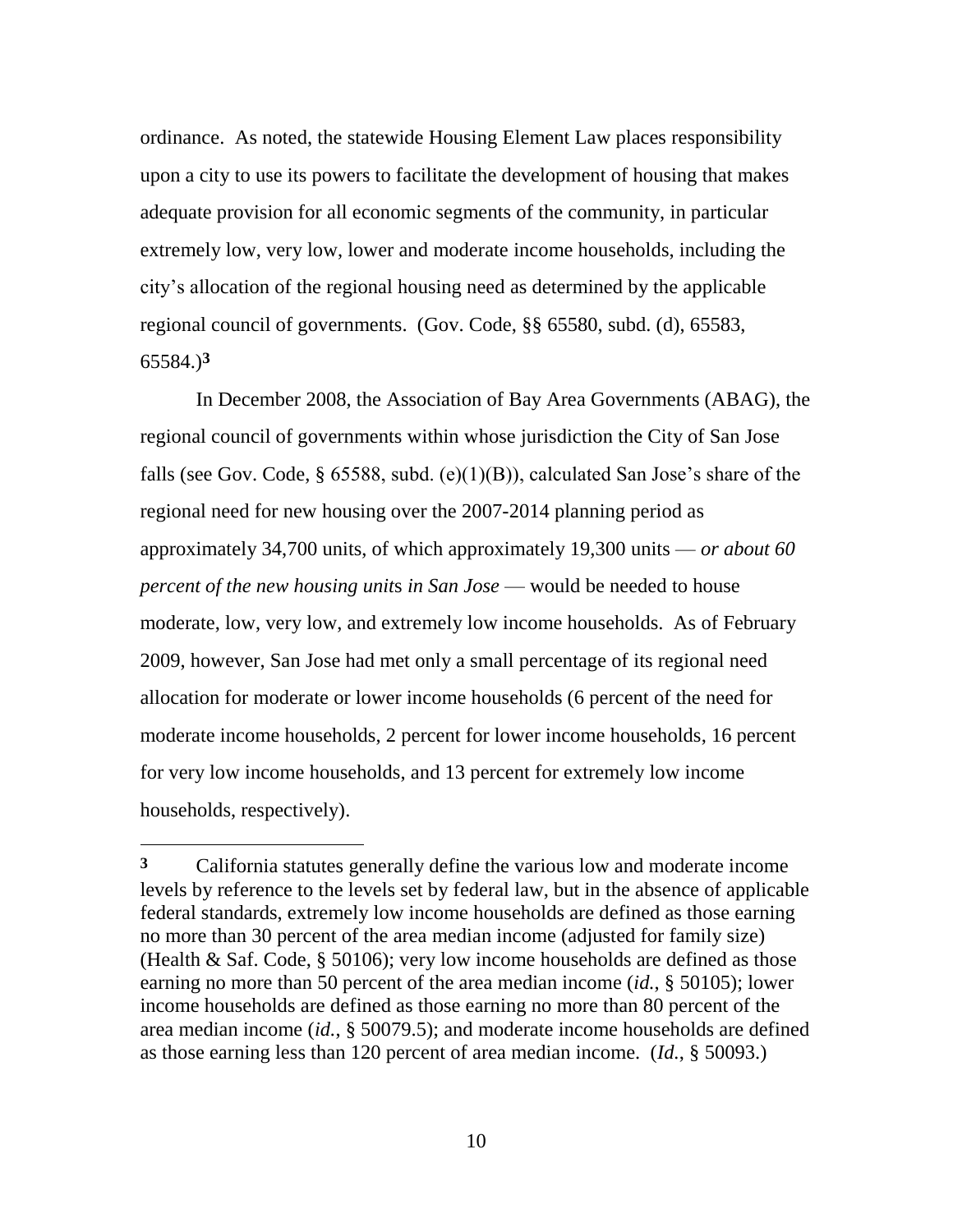Prior to the adoption of the challenged citywide ordinance in 2010, San Jose's experience with a mandatory inclusionary housing policy was limited to residential development projects that were undertaken within the redevelopment areas of the city. (At that time, redevelopment areas comprised almost 20 percent of the city's territory and included one-third of the city's population.) As noted, redevelopment areas were one of the two types of locations within which the Legislature had directed that any new residential development must include some affordable housing units. Under the applicable statute, at least 15 percent of all new or substantially rehabilitated dwelling units in a redevelopment project undertaken by a public or private entity other than the redevelopment agency were required to be made available at an affordable housing cost and to be occupied by persons and families of low or moderate income. (Health & Saf. Code, § 33413, subd.  $(b)(2)(A)(i)$ <sup>4</sup> Between 1999 and 2009, more than 10,000 affordable housing units had been built in the redevelopment areas of San Jose under the city's redevelopment inclusionary housing policy.

In part as a result of this experience with a mandatory inclusionary housing requirement in its redevelopment areas, the city began considering the feasibility of adopting a *citywide* inclusionary housing policy. Out of concern for the potential economic impact of such a citywide requirement on developers, however, the city retained a private consulting firm to conduct an economic feasibility study of a citywide inclusionary housing policy. The very extensive 300-page study, prepared by the consulting firm with input from developers,

**<sup>4</sup>** The statute also requires that when new (or substantially rehabilitated) dwelling units are developed in a redevelopment project by the redevelopment agency itself, at least 30 percent of the units must be affordable to low or moderate income families. (Health & Saf. Code,  $\S$  33413, subd. (b)(1).)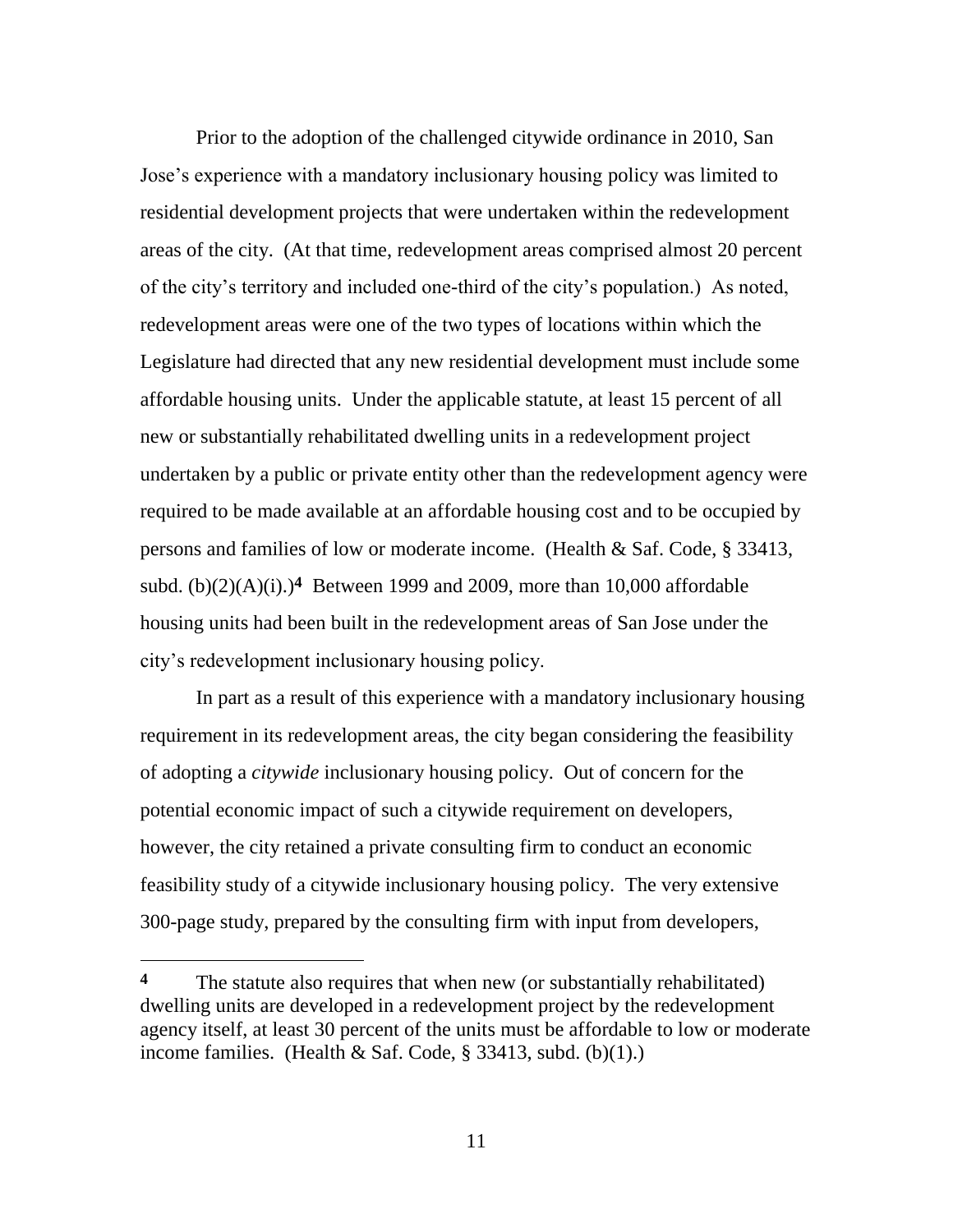affordable housing advocates, community organizations and others, concluded that inclusionary housing could be economically feasible with certain developer incentives and under improved economic conditions.

After reviewing the study, the city council directed city staff to obtain further input from affected stakeholders and the community generally and then to bring a draft policy to the council for its consideration. Between June and December 2008, officials at the city housing department held more than 50 meetings with community members, developer and labor associations, affordable housing advocates and community organizations, and presented a draft policy to the council. In December 2008, after discussion, the city council directed staff to draft an inclusionary housing ordinance that would meet specified requirements agreed upon by the council. A draft ordinance was written and released for public review in July 2009, and between July and October 2009 nine public meetings were held throughout the city to discuss the draft ordinance. On January 26, 2010, the city council adopted the citywide inclusionary housing ordinance at issue in this case. (San Jose Ordinance No. 28689, amending San Jose Mun. Code, tit. 5 to add new ch. 5.08 adopting a "citywide inclusionary" housing program"; San Jose Mun. Code, §§ 5.08.010-5.08.730.)<sup>5</sup>

We summarize the principal provisions of the lengthy ordinance, which runs 57 pages.

The ordinance begins with a list of findings and declarations, detailing the steady increase in the cost of housing in San Jose generally and the substantial

**<sup>5</sup>** Hereafter, we shall cite sections of the ordinance using the following format, e.g., S.J.M.C. § 5.08.010. The ordinance is available online at <https://www.municode.com/library/ca/san\_jose/codes/code\_of\_ordinances> [as of June 15, 2015.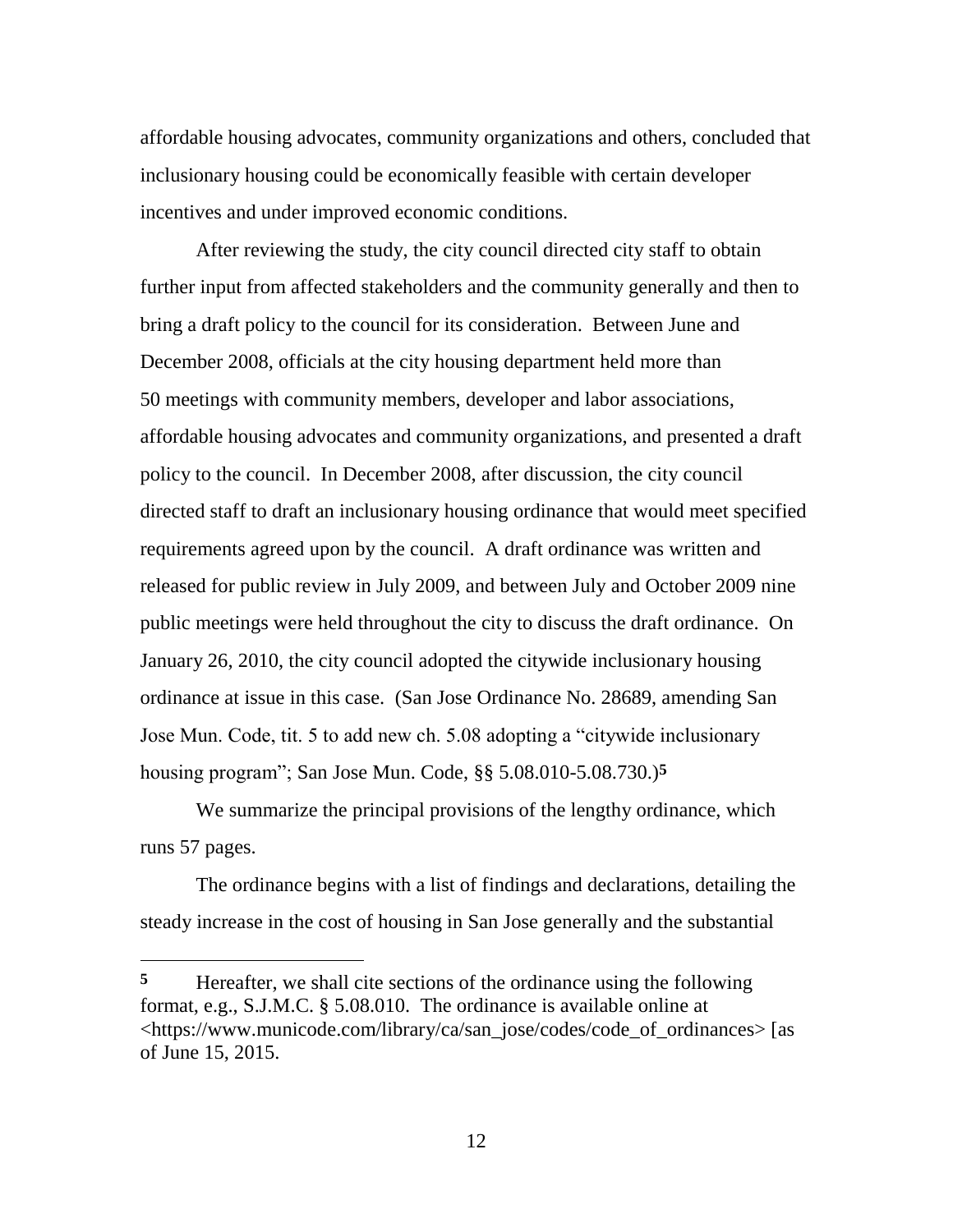need for affordable housing for extremely low, very low, lower, and moderate income households to meet the city's regional housing needs allocation as determined by ABAG. The findings note that "[r]equiring affordable units within each development is consistent with the community's housing element goals of protecting the public welfare by fostering an adequate supply of housing for persons at all economic levels and maintaining both economic diversity and geographically dispersed affordable housing."  $(S.J.M.C. § 5.08.010 F.)$  The findings further observe that requiring builders of new market rate housing to provide some housing affordable to low and moderate income families "is also reasonably related to the impacts of their projects, because:  $[\P]$  1. Rising land prices have been a key factor in preventing development of new affordable housing. New market-rate housing uses available land and drives up the price of remaining land. New development without affordable units reduces the amount of land development opportunities available for the construction of affordable housing. [¶] 2. New residents of market-rate housing place demands on services provided by both public and private sectors, creating a demand for new employees. Some of these public and private sector employees needed to meet the needs of the new residents earn incomes only adequate to pay for affordable housing. Because affordable housing is in short supply in the city, such employees may be forced to live in less than adequate housing within the city, pay a disproportionate share of their incomes to live in adequate housing in the city, or commute ever increasing distances to their jobs from housing located outside the city. These circumstances harm the city's ability to attain employment and housing goals articulated in the city's general plan and place strains on the city's ability to accept and service new market-rate housing development." *(Ibid.)* 

The next section, setting forth the purposes of the ordinance, explains that a principal purpose is to enhance the public welfare by establishing policies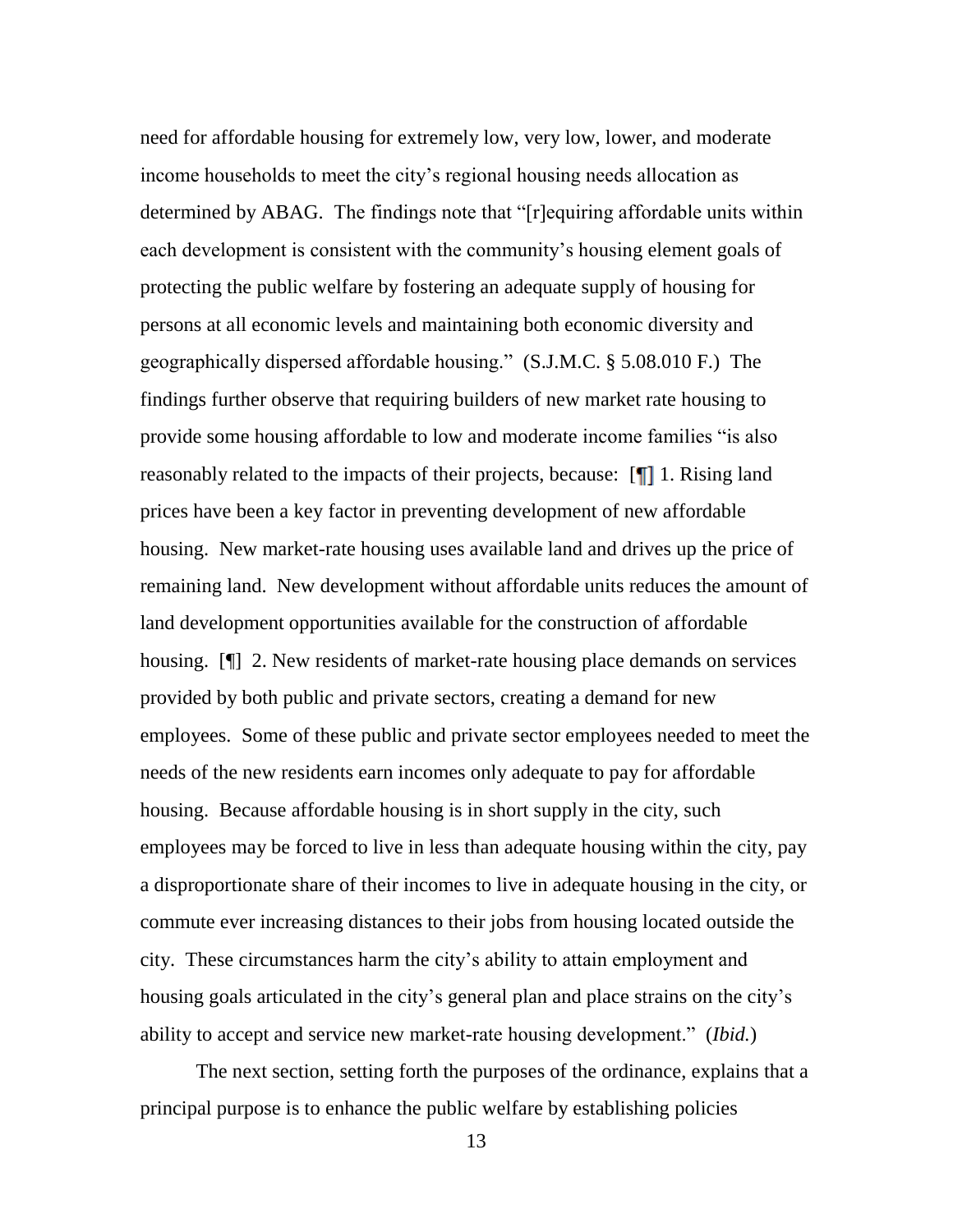requiring the development of housing affordable to low and moderate income households in order to meet the city's regional share of housing needs and implement the goals and objectives of the city's general plan and housing element. A further purpose is to provide for the residential integration of low and moderate income households with households of market rate neighborhoods and to disperse inclusionary units throughout the city where new residential development occurs. In addition, the ordinance is intended to alleviate the impacts that would result from the use of available residential land solely for the benefit of households that are able to afford market rate housing and to mitigate the service burden imposed by households in new market rate residential developments by making additional affordable housing available for service employees. Finally, the ordinance provides residential developers with a menu of options from which to select alternatives to the construction of inclusionary units on the same site as market rate residential developments. (S.J.M.C. § 5.08.020.)

The substantive provisions of the ordinance follow. The requirements contained in the ordinance apply to all residential developments within the city that create 20 or more new, additional, or modified dwelling units. (S.J.M.C. § 5.08.250 A.) With regard to such developments, the ordinance's basic inclusionary housing requirement specifies that 15 percent of the proposed on-site for-sale units in the development shall be made available at an "affordable housing" cost" to households earning no more than 120 percent of the area median income for Santa Clara County adjusted for household size. (S.J.M.C. §§ 5.08.400 A.1., 5.08.130.) The ordinance generally defines affordable housing cost by reference to the definition set forth in Health and Safety Code section 50052.5 (S.J.M.C. § 5.08.105), which in turn defines affordable housing cost as 30 percent of the area median income of the relevant income group (i.e. extremely low, very low, lower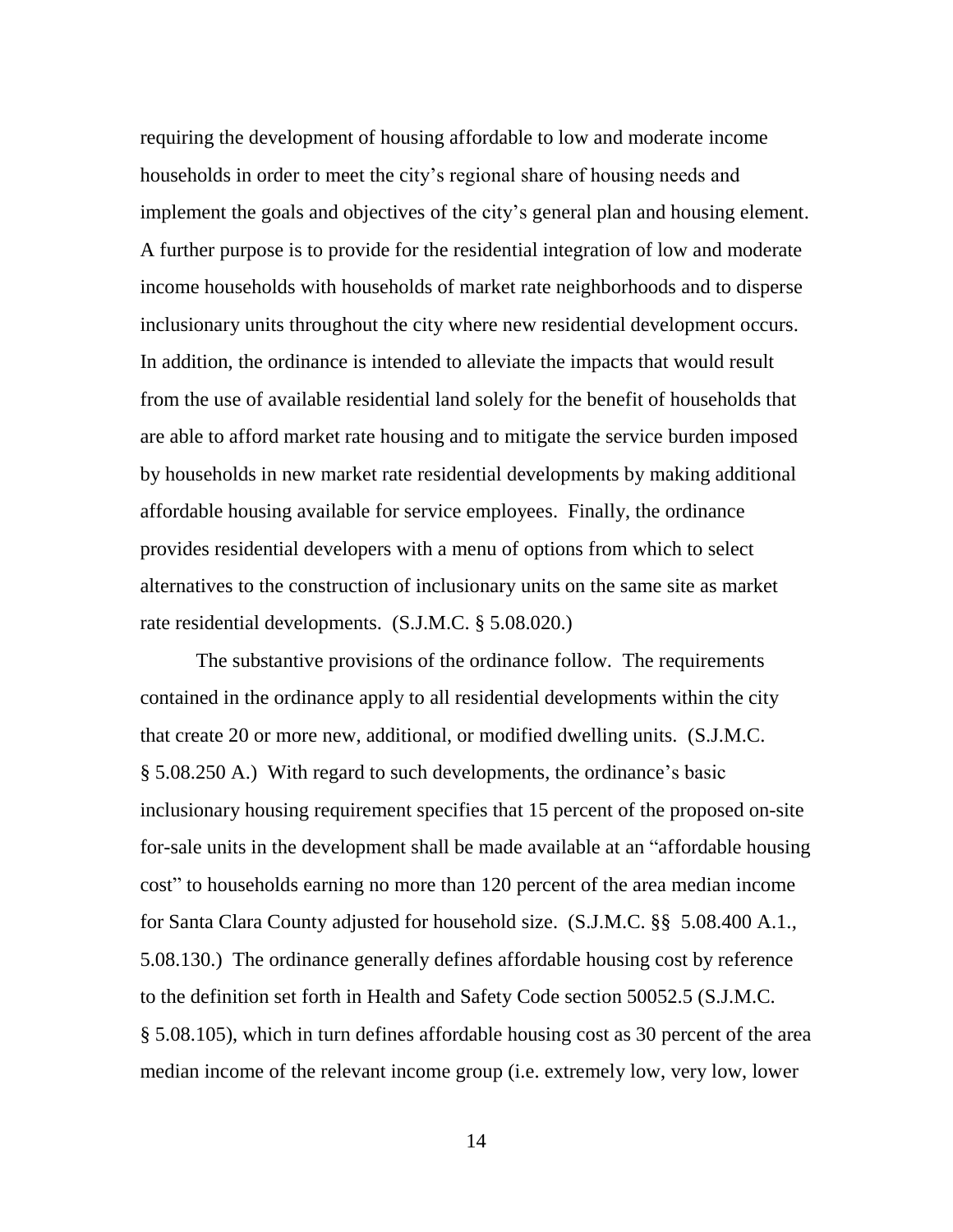and moderate income). (Health & Saf. Code, § 50052.5, subd. (b)(1), (2), (3), (4).)**6**

As an alternative to providing the required number of for-sale inclusionary units on the same site as the market rate units, the ordinance affords a developer a number of compliance options. At the same time, as an apparent incentive to encourage developers to choose to provide on-site inclusionary units, the

In the 2009 decision in *Palmer/Sixth Street Properties*, *L.P. v. City of Los Angeles*, *supra*, 175 Cal.App.4th 1396 1410-1411 (*Palmer/Sixth Street Properties*), the Court of Appeal held that the vacancy decontrol provisions of the Costa-Hawkins Rental Housing Act (Civ. Code, § 1954.53, subd. (a)) — that permit residential landlords, except in specified circumstances, to establish the initial rental rate for a dwelling or unit — precluded the City of Los Angeles from enforcing a provision of its mandatory inclusionary housing ordinance that required the developer of a residential rental development to rent some of the rental units at a specified below market, affordable rental rate. The provision of the San Jose ordinance in question recognizes that unless *Palmer/Sixth Street Properties* is judicially overturned or legislatively modified, the provisions of the San Jose ordinance applicable to rental units, limiting the initial rent that a developer can charge for a newly constructed residential rental unit, cannot be enforced.

Although, in light of *Palmer/Sixth Street Properties*, the provisions of the ordinance are not operative as to new rental units, when a residential development includes both for-sale and rental units, the ordinance provides that its provisions applicable to for-sale units shall apply to the portion of the development that consists of for-sale units. (S.J.M.C. § 5.08.440.)

**<sup>6</sup>** In addition to requiring 15 percent of *for-sale* units to be made available at an affordable housing cost, with respect to *rental* residential development the ordinance requires 9 percent of the units to be made available for rent at an affordable housing cost to moderate income households, and 6 percent of the units to be made available at an affordable housing cost to very low income households. (S.J.M.C. § 5.08.400 A.2..) The provision relating to rental units, however, explicitly provides that it "shall be operative [only] at such time as current appellate case law in Palmer/Sixth Street Properties, L.P. v. City of Los Angeles, 175 Cal.App.4th 1396 (2d Dist. 2009) is overturned, disapproved, or depublished by a court of competent jurisdiction or modified by the state legislature to authorize control of rents of inclusionary units." (*Ibid.*)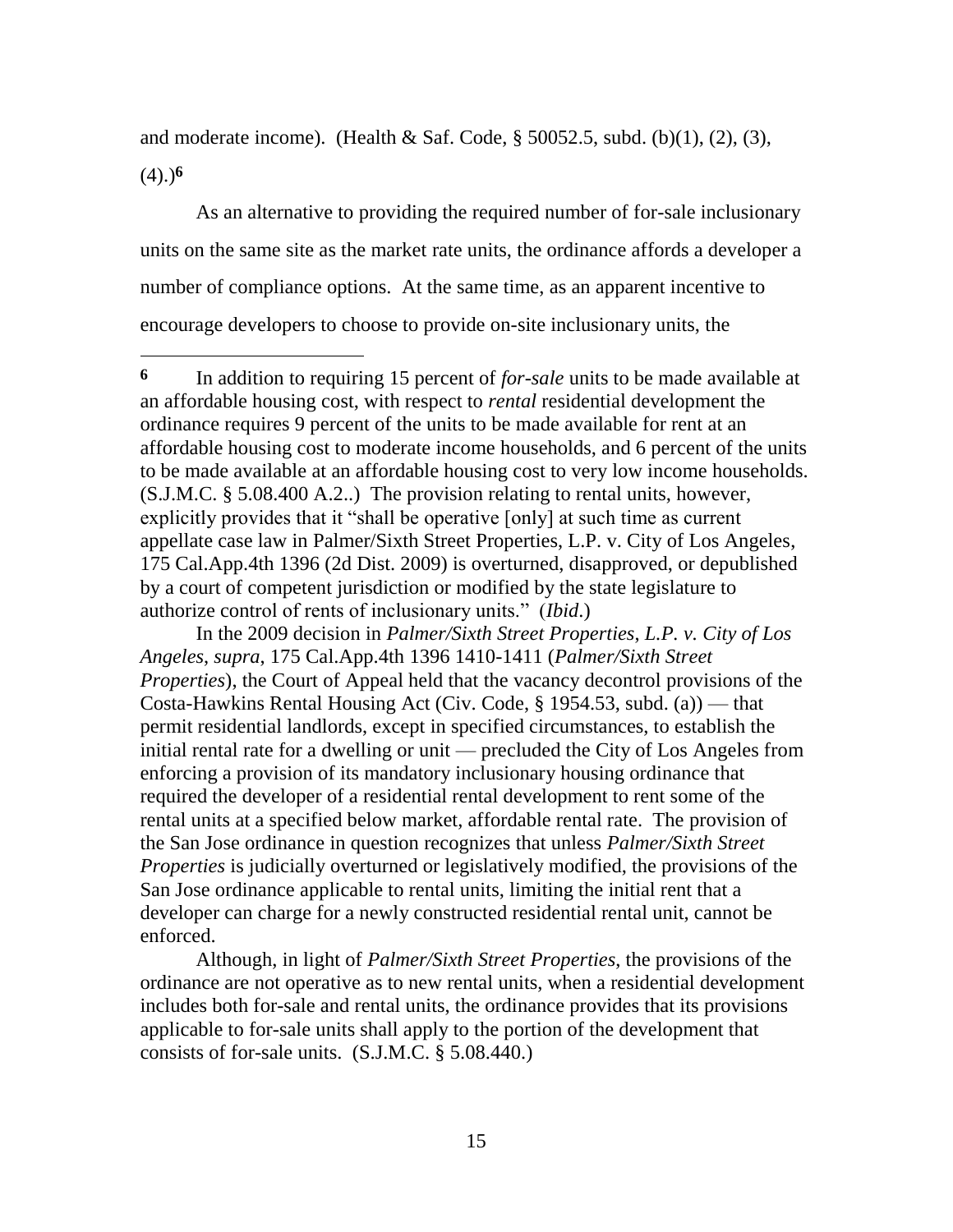ordinance provides that when a developer chooses one of the alternative compliance options, the inclusionary housing requirement increases to no less than 20 percent of the total units in the residential development, as contrasted with the no less than 15 percent requirement that applies to on-site inclusionary units. (S.J.M.C. § 5.08.500 B.) The alternative compliance options include: (1) constructing off-site affordable for-sale units (S.J.M.C. § 5.08.510 A.), (2) paying an in lieu fee based on the median sales price of a housing unit affordable to a moderate income family (S.J.M.C. § 5.08.520), (3) dedicating land equal in value to the applicable in lieu fee (S.J.M.C. § 5.08.530), or (4) acquiring and rehabilitating a comparable number of inclusionary units that are affordable to low or very low income households. (S.J.M.C. § 5.08.550.)

As additional incentives to encourage developers to comply with the ordinance by providing affordable units on site, the ordinance permits a developer who provides all of the required affordable units on the same site as the market rate units to apply for and obtain a variety of economically beneficial incentives, including (1) a density bonus that meets the requirements of Government Code section 65915 et seq.,**7** (2) a reduction in the number of parking spaces otherwise required by the San Jose Municipal Code, (3) a reduction in minimum set-back requirements, and (4) financial subsidies and assistance from the city in the sale of the affordable units.  $(S.J.M.C. § 5.08.450.)$ 

**<sup>7</sup>** The density bonus provisions of Government Code section 65915 are very detailed, specifying a variable bonus depending upon the household income category to be served (very low income, low income, moderate income) and the percentage of units the developer agrees to include in its proposed project. (Gov. Code, § 65915, subd. (f).)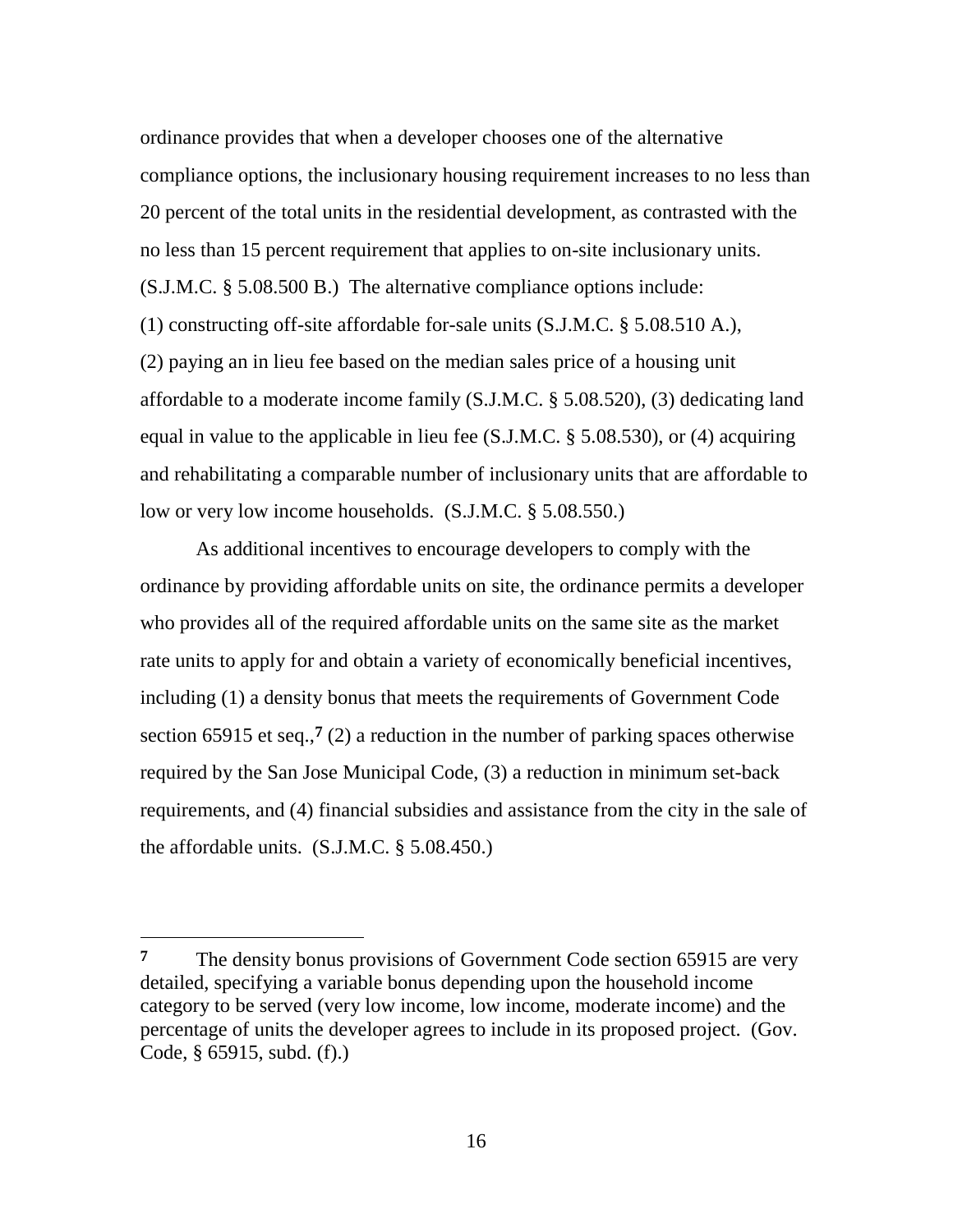The ordinance also addresses the characteristics of the affordable units to be constructed on site. The ordinance requires that such units have the same quality of exterior design and comparable square footage and bedroom count as market rate units  $(S.J.M.C. § 5.08.470 B., F.),$  but permits some different "unit types" of affordable units (for example, in developments with detached single-family market rate units, the affordable units may be attached single-family units or may be placed on smaller lots than the market rate units) (S.J.M.C. § 5.08.470 E.), and also allows the affordable units to have different, but functionally equivalent, interior finishes, features, and amenities, compared with the market rate units. (S.J.M.C. § 5.08.470 C.)

The ordinance additionally contains a number of provisions intended to ensure that the number of affordable housing units required by the ordinance is not lost upon resale of an affordable unit. To this end, the ordinance requires that the guidelines to be adopted by city officials to implement the ordinance "shall" include standard documents . . . to ensure the continued affordability of the inclusionary units approved for each residential development." (S.J.M.C. § 5.08.600 A.) Such documents may include, but are not limited to, "inclusionary housing agreements, regulatory agreements, promissory notes, deeds of trust, resale restrictions, rights of first refusal, options to purchase, and/or other documents," and shall be recorded against the residential development, all inclusionary units, and any site subject to the provisions of the ordinance. (*Ibid.*) The ordinance further provides that such documents shall include "subordinate" shared appreciation documents permitting the city to recapture at resale the difference between the market rate value of the inclusionary unit and the affordable housing cost, plus a share of appreciation realized from an unrestricted sale in such amounts as deemed necessary by the city to replace the inclusionary unit." *(Ibid.)* The ordinance specifies that all inclusionary units "shall remain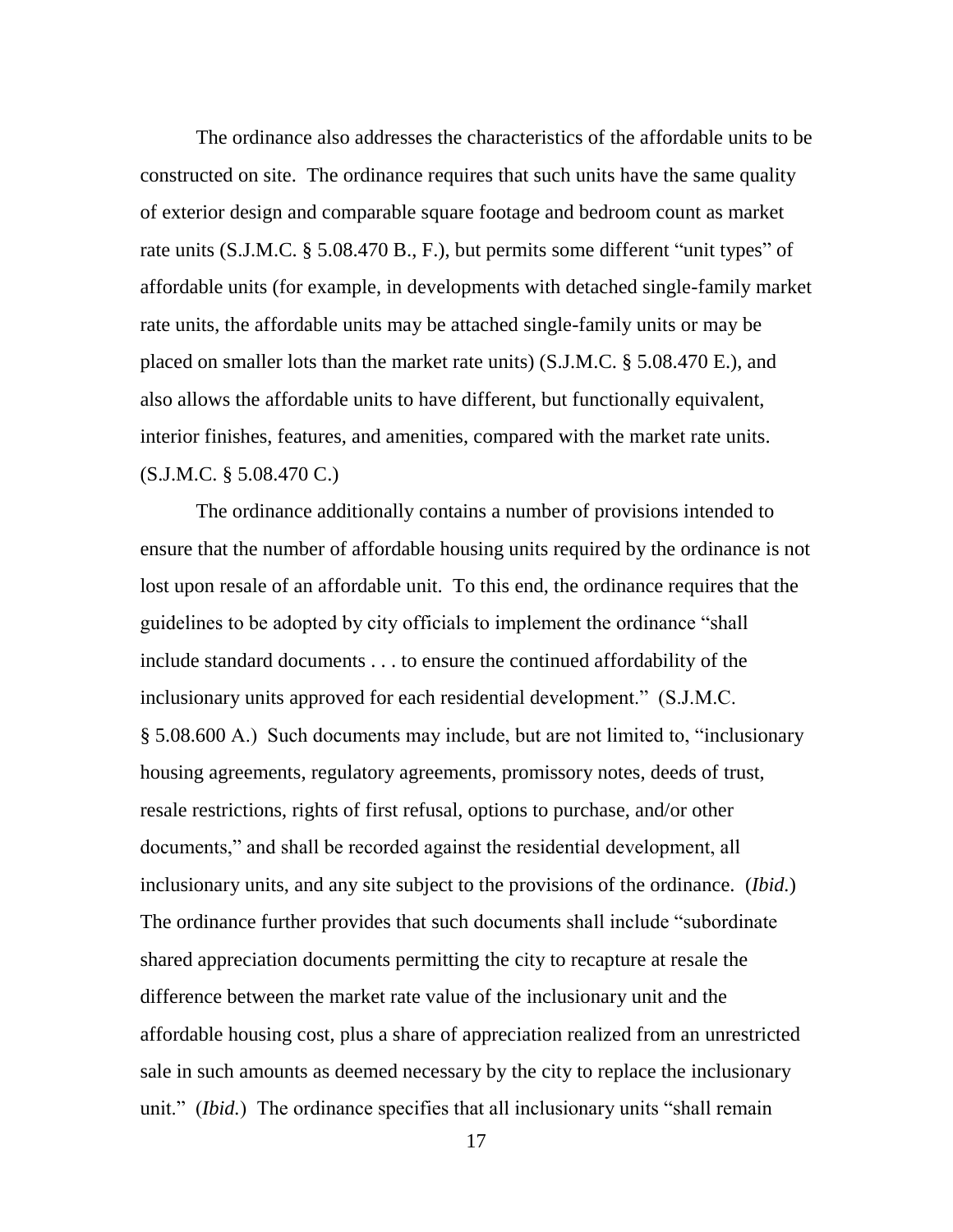affordable to the targeted income group for no less than the time periods set forth in California Health and Safety Code Sections  $33413(c)(1)$  and  $(2)$ " (S.J.M.C. § 5.08.600 B.),<sup>8</sup> and that "all promissory note repayments, shared appreciation payments, or other payments collected under this section" shall be deposited in the City of San Jose affordable housing fee fund (S.J.M.C. § 5.08.600 C.), from which funds may be expended exclusively to provide housing affordable to extremely low, very low, lower and moderate income households. (S.J.M.C. § 5.08.700 B.)

The ordinance further contains a waiver provision, declaring that the ordinance's requirements may be "waived, adjusted, or reduced" by the city "if an applicant shows, based on substantial evidence, that there is no reasonable relationship between the impact of a proposed residential development and the requirements of this chapter, or that applying the requirements of this chapter would take property in violation of the United States or California Constitutions."  $(S.J.M.C. § 5.08.720 A.)$  This section goes on to provide that "[t]he waiver, adjustment or reduction may be approved only to the extent necessary to avoid an unconstitutional result, after adoption of written findings, based on substantial evidence, supporting the determinations required by this section." (S.J.M.C. § 5.08.720 E.)

 $\overline{a}$ 

**<sup>8</sup>** Health and Safety Code section 33413, subdivision (c)(1) provides that affordable units shall remain available at affordable cost for not less than 45 years for home ownership units. Health and Safety Code section 33413, subdivision  $(c)(2)$  allows the sale of such units prior to the expiration of 45 years for a higher than affordable cost but only under a program that protects the public entity's affordable housing interest by providing for the deposit of an appropriate amount of the proceeds of the sale into the entity's low and moderate income housing fund.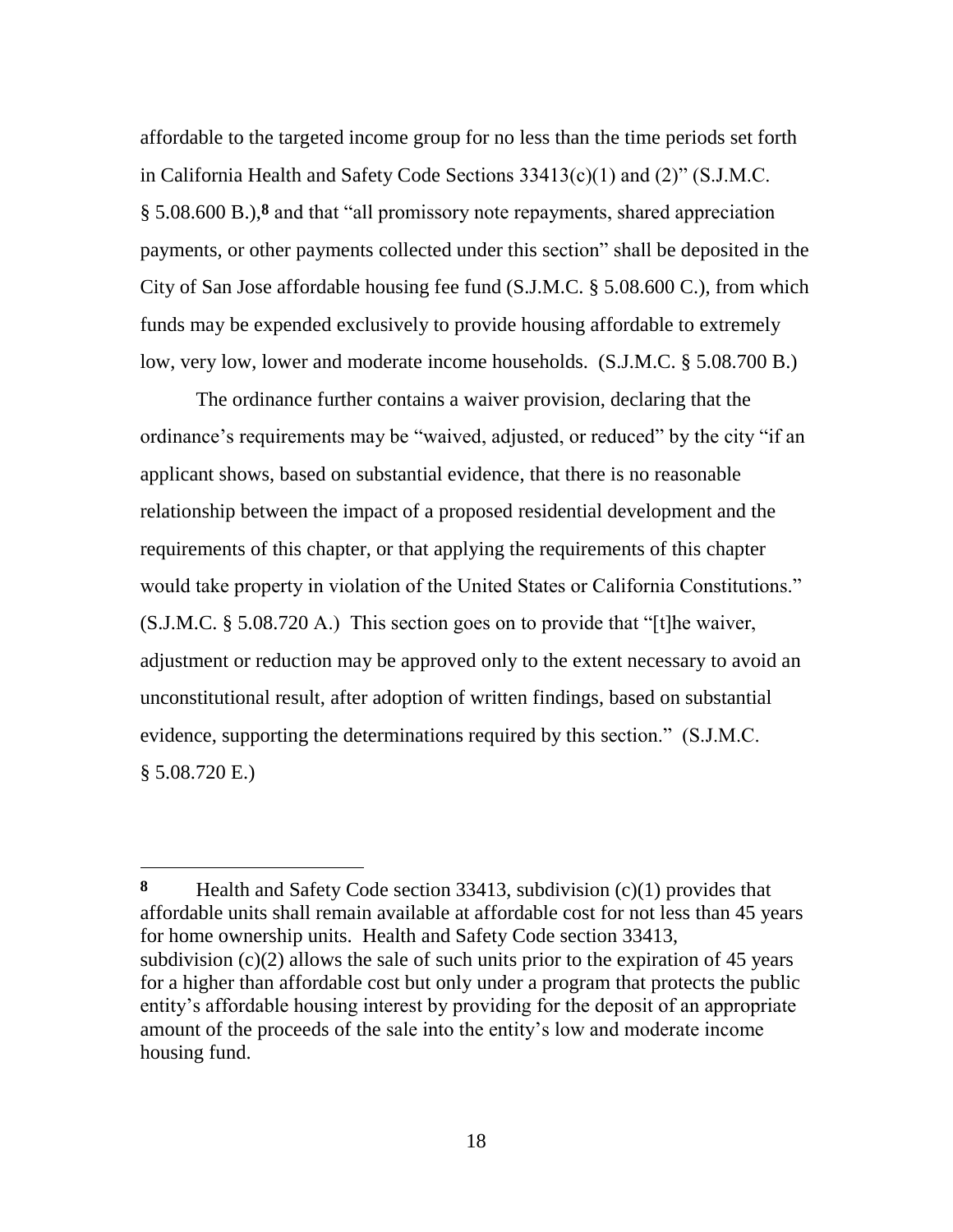Finally, although the ordinance was adopted in January 2010, the city council, in recognition of the significant disruption in the local housing market that had accompanied the nationwide recession, provided that the ordinance would not become operative until the earlier of (1) six months following the first 12 month consecutive period in which 2,500 residential building permits had been issued by the city, with a minimum of 1,250 permits issued for dwelling units outside the San Jose redevelopment area, or (2) January 1, 2013. (S.J.M.C. § 5.08.300.)

## **III. Lower court proceedings**

On March 24, 2010, just two months after the ordinance was enacted, CBIA filed the underlying lawsuit in this proceeding in superior court, seeking invalidation of the ordinance. The complaint alleged that the ordinance was invalid on its face because at no time prior to the adoption of the ordinance had the city provided substantial evidence "to demonstrate a reasonable relationship between any adverse public impacts or needs for additional subsidized housing units in the City ostensibly caused by or reasonably attributed to the development of new residential developments of 20 units or more and the new affordable housing exactions and conditions imposed on residential development by the Ordinance." The complaint maintained that the city's actions in enacting the ordinance were "unlawful, unconstitutional, and in violation of controlling state and federal constitutional standards governing such exactions and conditions of development approval, and the requirements applicable to such housing exactions as set forth in *San Remo Hotel L.P. v. City & County of San Francisco* (2002) 27 Cal.4th 643, and *Building Industry Association of Central California v. City of Patterson* (5th Dist. 2009) 171 Cal.App.4th 886." The complaint sought a judicial declaration that the ordinance is invalid, and injunctive relief prohibiting the city from enforcing the ordinance.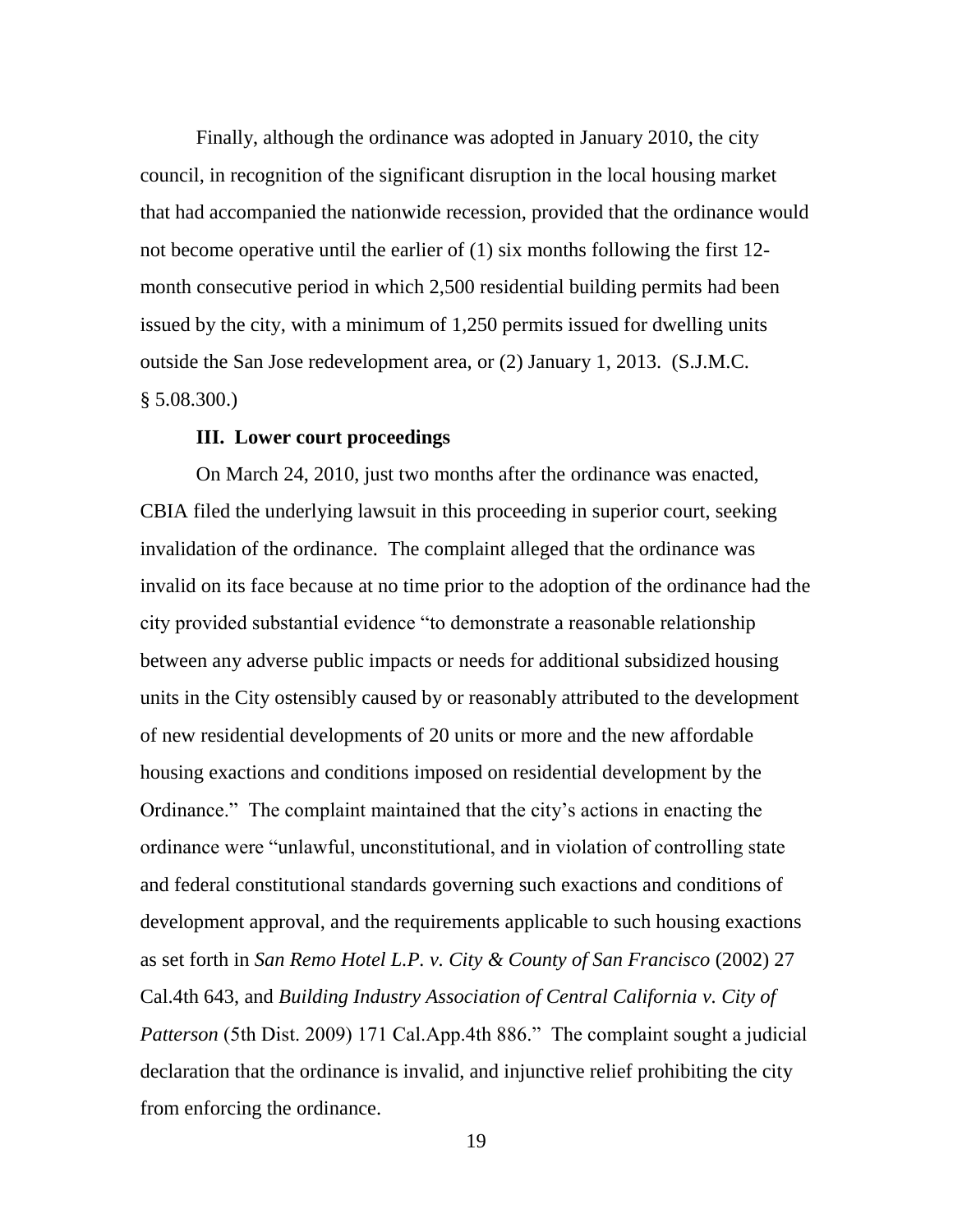Six nonprofit affordable housing organizations and a low-income resident of San Jose sought leave to intervene in support of the challenged ordinance. **9** Although CBIA opposed the motion, the trial court granted the motion and permitted intervention.

In their pretrial briefs, both the city and interveners took issue with CBIA's contention that a passage in this court's opinion in *San Remo Hotel*, *supra*, 27 Cal.4th 643, should properly be interpreted to apply to the San Jose affordable housing ordinance at issue. Contrary to CBIA's claim that under *San Remo Hotel* such an ordinance is valid only if the requirements that the ordinance imposes are reasonably related to the adverse effects or impacts that are caused by or attributable to the developments upon which the requirements are imposed, the city and interveners maintained that the ordinance's validity is properly evaluated under the ordinary standard of review applicable to legislative land use regulations, namely, simply that the regulation's requirements must be reasonably related to the municipality's interest in promoting the health, safety, and welfare of the community. The city and interveners argued that under this ordinarily applicable standard the challenged affordable housing ordinance was unquestionably valid.

After extensive briefing, the superior court agreed with CBIA's legal contentions, concluding that the ordinance was constitutionally invalid and enjoining its enforcement. In its order, the court rejected the city's position that

**<sup>9</sup>** The following nonprofit organizations sought intervention: Affordable Housing Network of Santa Clara County, California Coalition for Rural Housing, Housing California, Non-Profit Housing Association of Northern California, San Diego Housing Federation, and the Southern California Association of NonProfit Housing.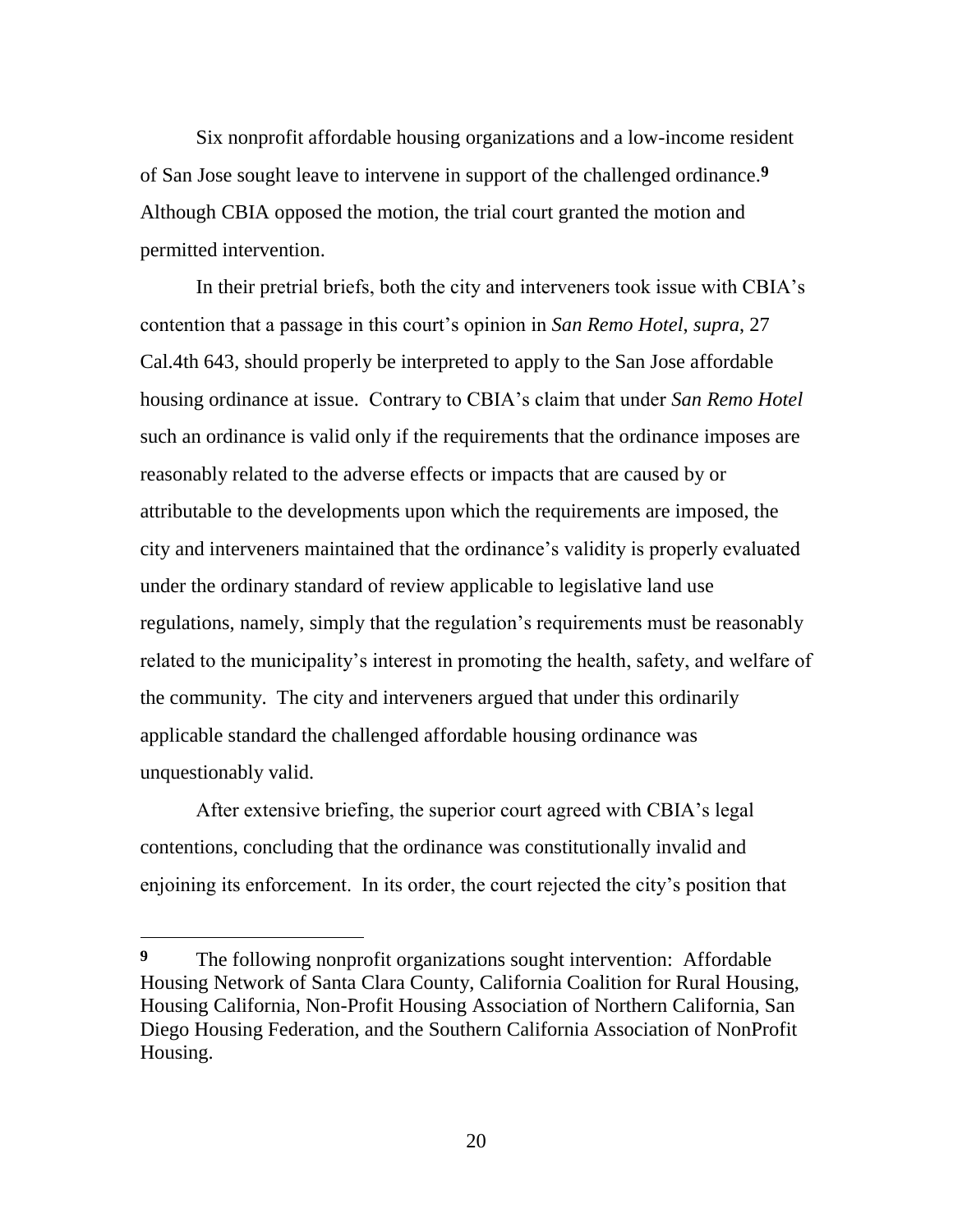the inclusionary ordinance did not require a developer to dedicate or convey property, and struck down the ordinance. The court determined that the city had failed to show that there was evidence in the record "demonstrating the constitutionally required reasonable relationships between the deleterious impacts of new residential developments and the new requirements to build and to dedicate the affordable housing or pay the fees in lieu of such property conveyances."

The Court of Appeal reversed the superior court judgment. Initially, the appellate court rejected CBIA's contention that the ordinance requires a developer seeking a permit to " 'dedicate or convey property (new homes) for public purposes,' or alternatively, pay a fee in lieu of 'such compelled transfers of property,' " concluding that the ordinance "does not prescribe a dedication." The appellate court then went on to agree with the city and interveners that the ordinance's inclusionary housing requirements must properly be evaluated under the standard ordinarily applicable to general, legislatively imposed land use regulations, namely whether the ordinance's requirements bear a real and substantial relation to the public welfare. The Court of Appeal determined that the matter should be remanded to the trial court to permit that court to review CBIA's challenge under the proper legal standard.

In the course of its opinion, the Court of Appeal rejected CBIA's reliance upon the *San Remo Hotel*, *supra*, 27 Cal.4th 643, and *City of Patterson*, *supra*, 171 Cal.App.4th 886, decisions. The Court of Appeal concluded that the passage in *San Remo Hotel* relied upon by CBIA was intended to apply only to *development mitigation fees* that are intended to mitigate the deleterious impact of a proposed development, and that the passage does not apply to the affordable housing requirements imposed by the challenged San Jose ordinance because those requirements were not enacted for the purpose of mitigating the adverse impact of new development but rather to enhance the public welfare by promoting the use of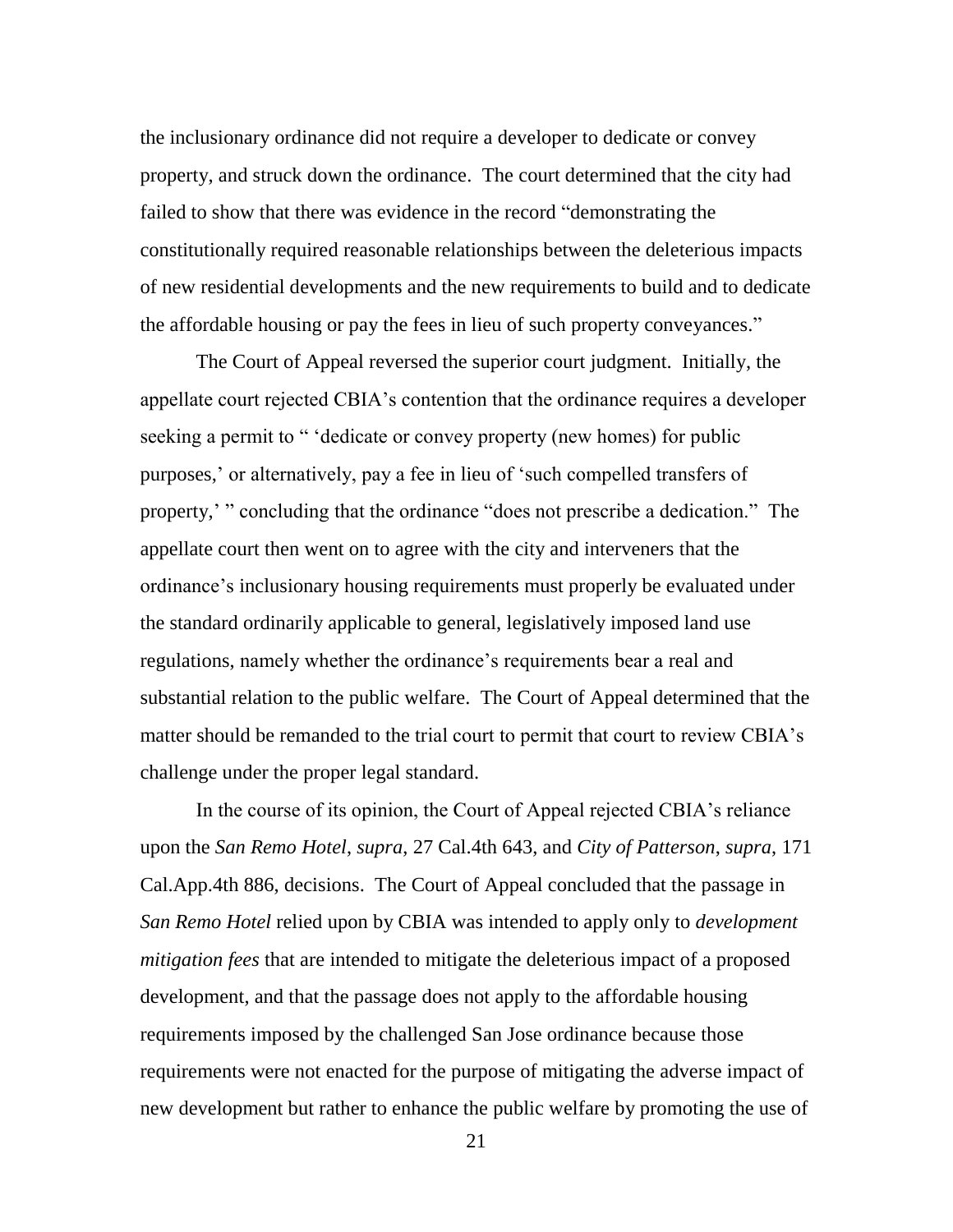available land for the development of housing that would be available to low and moderate income households. The Court of Appeal similarly found the *City of Patterson* decision inapposite, noting that the city in that case did not propose or advocate any test different from the *San Remo Hotel* test, and that the *City of Patterson* court did not analyze the issue by reference to the city's stated general objective in imposing its affordable housing in lieu fee.

After the Court of Appeal decision, CBIA sought review in this court, maintaining that the appellate opinion in this case directly conflicted with the Court of Appeal decision in *City of Patterson*, *supra*, 171 Cal.App.4th 886, and that *City of Patterson* was correctly decided. We granted review to determine the soundness of the appellate court's ruling in this case.

In analyzing this question, we first consider an initial point that divided the lower court decisions in this case — whether the conditions imposed by the San Jose ordinance constitute "exactions" for purposes of the federal and state takings clauses and thus trigger the applicability of the unconstitutional conditions doctrine. (See pt. IV., *post*.) Thereafter, we consider whether the passage in this court's decision in *San Remo Hotel*, upon which CBIA relies, applies to the conditions imposed by the challenged inclusionary housing ordinance. (See pt. V., *post*.)

**IV. Does the San Jose inclusionary housing ordinance, in requiring new residential developments to sell some of the proposed new units at an affordable housing price, impose an "exaction" on developers' property under the takings clauses of the federal and California Constitutions, so as to bring into play the unconstitutional conditions doctrine?**

We begin with the well-established principle that under the California Constitution a municipality has broad authority, under its general police power, to regulate the development and use of real property within its jurisdiction to promote the public welfare. (Cal. Const., art. XI, § 7; *Big Creek Lumber Co. v.*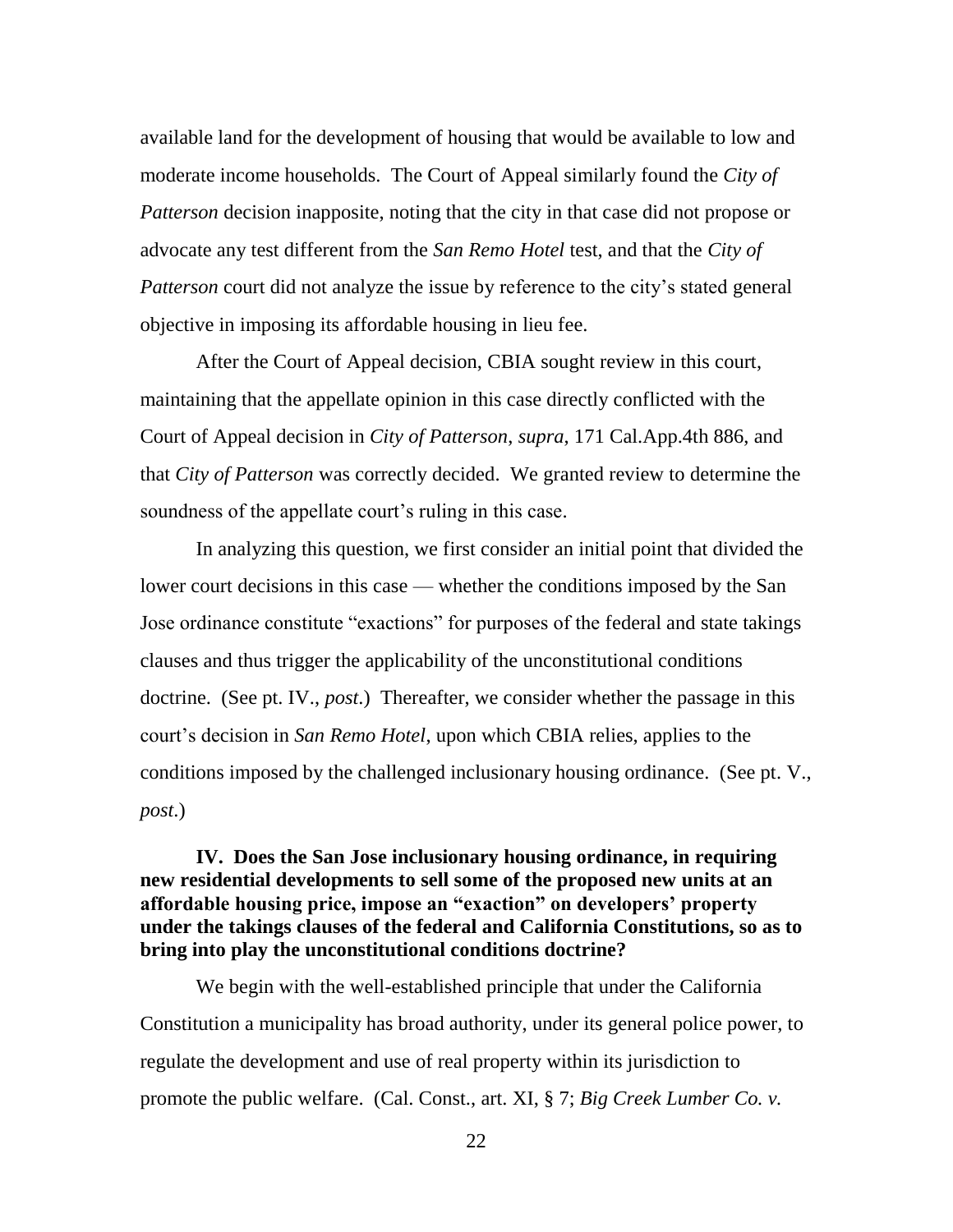*County of Santa Cruz* (2006) 38 Cal.4th 1139, 1151-1152.) The variety and range of permissible land use regulations are extensive and familiar, including, for example, restrictions on the types of activities for which such property may be used (commercial or residential, or specific types of commercial ventures or specific types of residential developments — single family, multiunit), limitations on the density and size of permissible residential development (permissible lot size, number of units per lot, minimum or maximum square footage of units, number of bedrooms), required set-backs, aesthetic restrictions and requirements, and price controls (for example, rent control). As a general matter, so long as a land use restriction or regulation bears a reasonable relationship to the public welfare, the restriction or regulation is constitutionally permissible. (See, e.g., *Associated Home Builders etc., Inc. v. City of Livermore* (1976) 18 Cal.3d 582, 604-607 (*City of Livermore*); *Miller v. Board of Public Works* (1925) 195 Cal. 477, 490; *Schad v. Mount Ephraim* (1981) 452 U.S. 61, 68; *Euclid v. Amber Realty Co.* (1926) 272 U.S. 365 (*Euclid*).)

We review challenges to the exercise of such power deferentially. "In deciding whether a challenged [land use] ordinance reasonably relates to the public welfare, the courts recognize that such ordinances are presumed to be constitutional, and come before the court with every intendment in their favor." (*City of Livermore*, *supra*, 18 Cal.3d at pp. 604-605.) Accordingly, a party challenging the facial validity of a legislative land use measure ordinarily bears the burden of demonstrating that the measure lacks a reasonable relationship to the public welfare. (See, e.g., *Goldblatt v. Hempstead* (1962) 369 U.S. 590, 596; *Building Industry Assn. of Central California v. County of Stanislaus* (2010) 190 Cal.App.4th 582, 591.) Nonetheless, as this court explained in *City of Livermore*, *supra*, 18 Cal.3d at p. 609, although land use regulations are generally entitled to deference, "judicial deference is not judicial abdication. The ordinance must have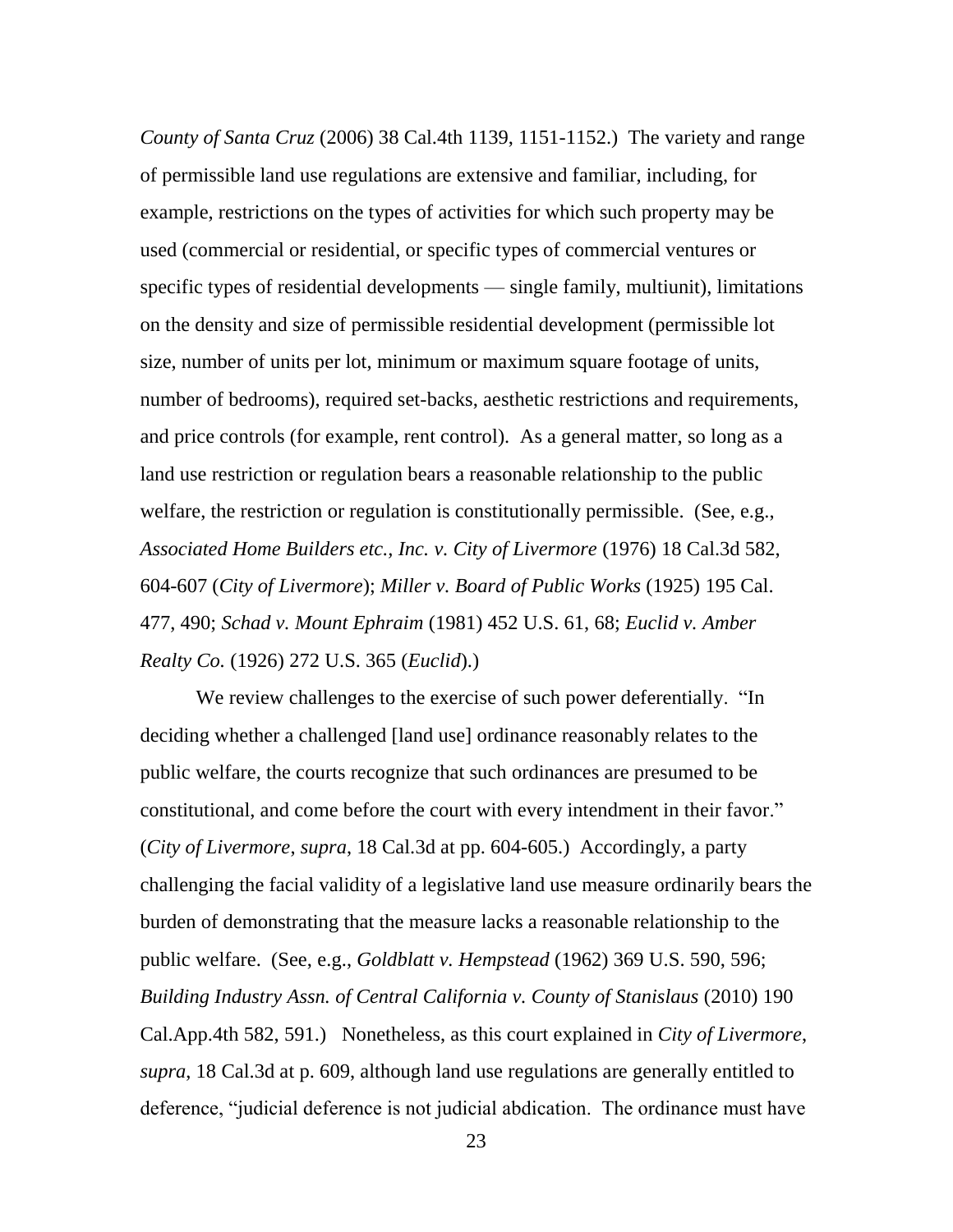a *real and substantial* relation to the public welfare. [Citation.] There must be a reasonable basis in fact, not in fancy, to support the legislative determination. [Citation.] Although in many cases it will be 'fairly debatable' [citation] that the ordinance reasonably relates to the regional welfare, it cannot be assumed that a land use ordinance can *never* be invalidated as an enactment in excess of the police power.‖ (See also *McKay Jewelers v. Bowron* (1942) 19 Cal.2d 595, 600- 601; *Skalko v. City of Sunnyvale* (1939) 14 Cal.2d 213, 215-216.)

In the present case, however, CBIA contends that this traditional standard of judicial review is not applicable and that the conditions that the ordinance imposes upon a proposed new development are valid only if those conditions bear a reasonable relationship to the amount of the city's need for affordable housing that is attributable to the proposed development itself, rather than that the ordinance's conditions bear a reasonable relationship to the public welfare of the city and region as a whole. It also contends that the city, rather than the party challenging the ordinance, bears the burden of proof regarding the validity of the ordinance.

As already noted, although the precise nature and source of CBIA's constitutional claim was somewhat opaque in earlier stages of this litigation, in its briefing in this court CBIA has clarified that its facial constitutional challenge rests upon the takings clauses of the United States and California Constitutions (U.S. Const., 5th and 14th Amends.; Cal. Const., art. I, § 19), **10** and, more

**<sup>10</sup>** The Fifth Amendment of the United States Constitution provides in relevant part: "... nor shall private property be taken for public use without just compensation.‖ The United States Supreme Court has long held that the takings clause of the Fifth Amendment is made applicable to the states through the Fourteenth Amendment. (*Chicago, B. & Q. R. Co. v. Chicago* (1897) 166 U.S. 226, 239.)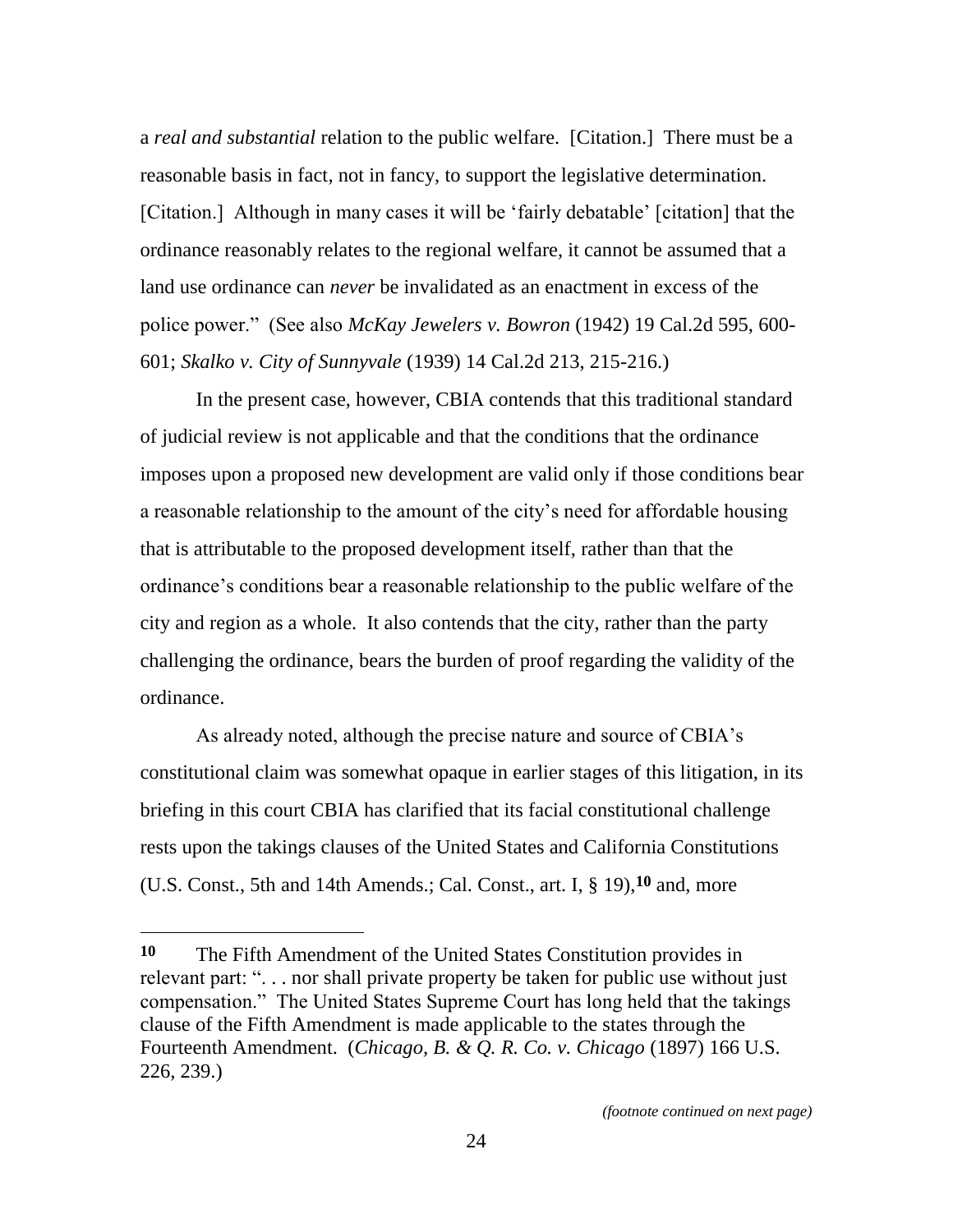specifically, on the claim "that the Ordinance violates the unconstitutional conditions doctrine, as applied to development exactions." As we shall explain, however, there can be no valid unconstitutional-conditions takings claim without a government exaction of property, and the ordinance in the present case does not effect an exaction. Rather, the ordinance is an example of a municipality's permissible regulation of the use of land under its broad police power.

As a general matter, the unconstitutional conditions doctrine imposes special restrictions upon the government's otherwise broad authority to condition the grant of a privilege or benefit when a proposed condition requires the individual to give up or refrain from exercising a constitutional right. (See, e.g., *Perry v. Sindermann* (1972) 408 U.S. 593, 597-598; *Pickering v. Board of Education* (1968) 391 U.S. 563, 568.) In the takings context, the special limitations imposed by the unconstitutional conditions doctrine upon which CBIA relies derive from the United States Supreme Court's decisions in *Nollan v.* 

#### *(footnote continued from previous page)*

l

Unlike the federal takings clause, which provides simply that private property shall not be *taken* for public use without just compensation, the California takings clause provides that private property shall not be *taken or damaged* for public use without just compensation. (Cal. Const., art. I, § 19, subd. (a).) The governing California authorities make clear that the reference to "damaged" in this constitutional provision refers to physical damage and does not encompass the simple reduction in the value of real property that may result from a land use restriction or regulation or other governmental action. (See, e.g., *Customer Co. v. City of Sacramento* (1995) 10 Cal.4th 368, 376-378; *HFH Ltd. v. Superior Court* (1975) 15 Cal.3d 508, 517-518; *Allegretti & Co. v. County of Imperial* (2006) 138 Cal.App.4th 1261, 1278-1279.) In contexts comparable to that at issue in this case, past cases of this court have interpreted the state takings clause "congruently" with the federal takings clause. (See, e.g., *San Remo Hotel*, *supra*, 27 Cal.4th at p. 664.)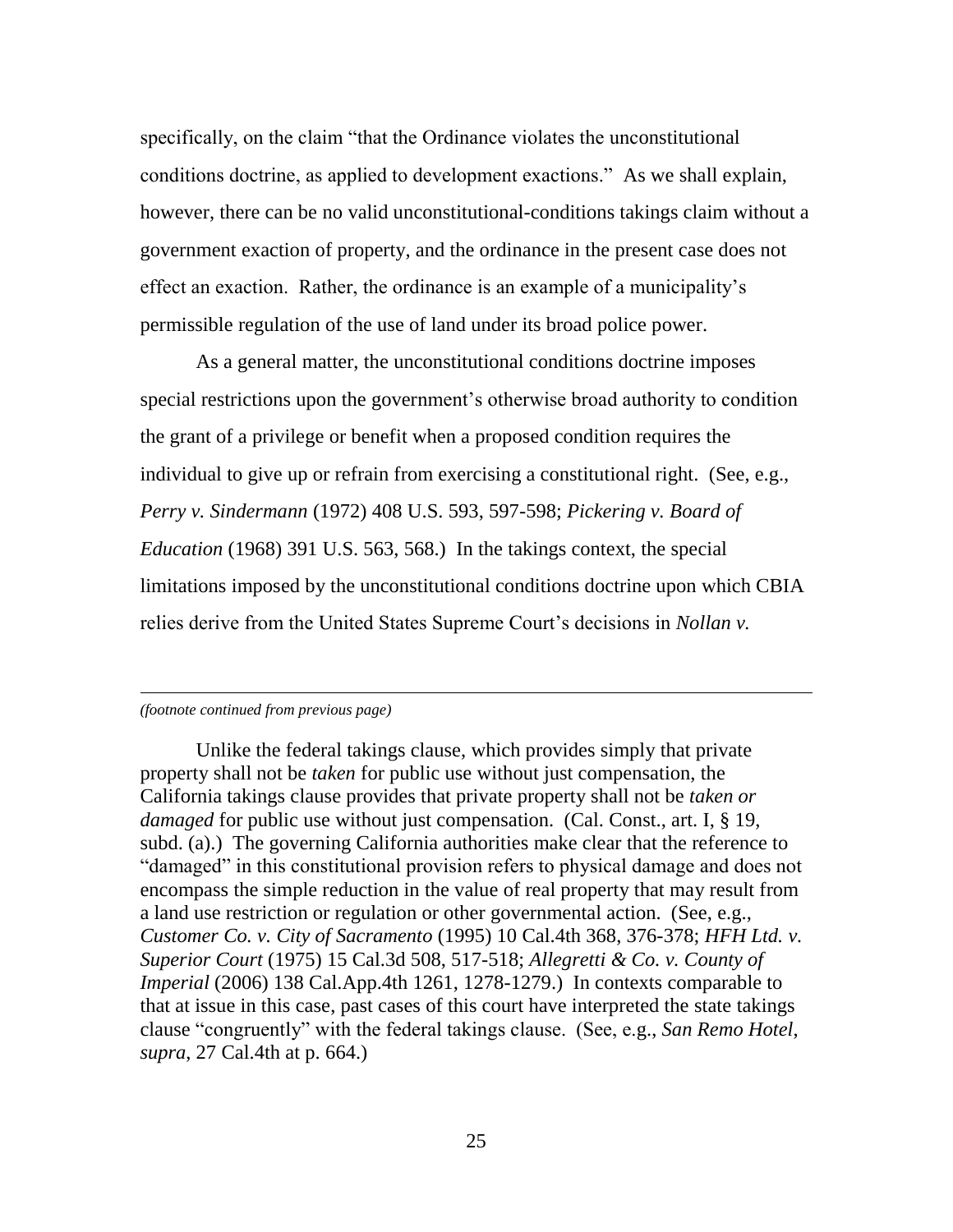*California Coastal Commission* (1987) 483 U.S. 825 (*Nollan*) and *Dolan v. City of Tigard* (1994) 512 U.S. 374 (*Dolan*).

In both *Nollan*, *supra*, 483 U.S. 825, and *Dolan*, *supra*, 512 U.S. 374, the high court considered the validity of ad hoc administrative decisions regarding individual land-use permit applications that required a property owner, as a condition of obtaining a sought-after permit, *to dedicate a portion of the property to public use*. In *Nollan*, the California Coastal Commission had conditioned its grant of a permit to allow the property owner to demolish a small beachfront bungalow and construct a three-bedroom residence upon the owner's agreement to grant an easement to the public to enter and cross the owner's beachfront property near the water's edge. In *Dolan*, the city had conditioned its grant of a permit to allow the property owner to substantially increase the size of its existing retail business upon the owner's agreement to give a strip of the property to the city for use as part of a public flood-control greenway and bike path.

In *Nollan*, *supra*, 483 U.S. 825, in explaining why the takings clause justified special scrutiny of the coastal commission's imposition of the challenged permit condition at issue in that case, the high court began its analysis by observing: "Had California simply required the Nollans to make an easement across their beachfront available to the public on a permanent basis in order to increase public access to the beach, rather than conditioning their permit to rebuild their house on their agreeing to do so, we have no doubt there would have been a taking." *(Id.* at p. 831.) Similarly, in *Dolan*, the high court noted that "had the city simply required petitioner to dedicate a strip of land . . . for public use, rather than conditioning the grant of her permit to redevelop her property on such a dedication, a taking would have occurred.‖ (*Dolan*, *supra*, 512 U.S. at p. 384.) Because under the takings clause a property owner has the right to be paid just compensation when the government takes his or her property for public use, the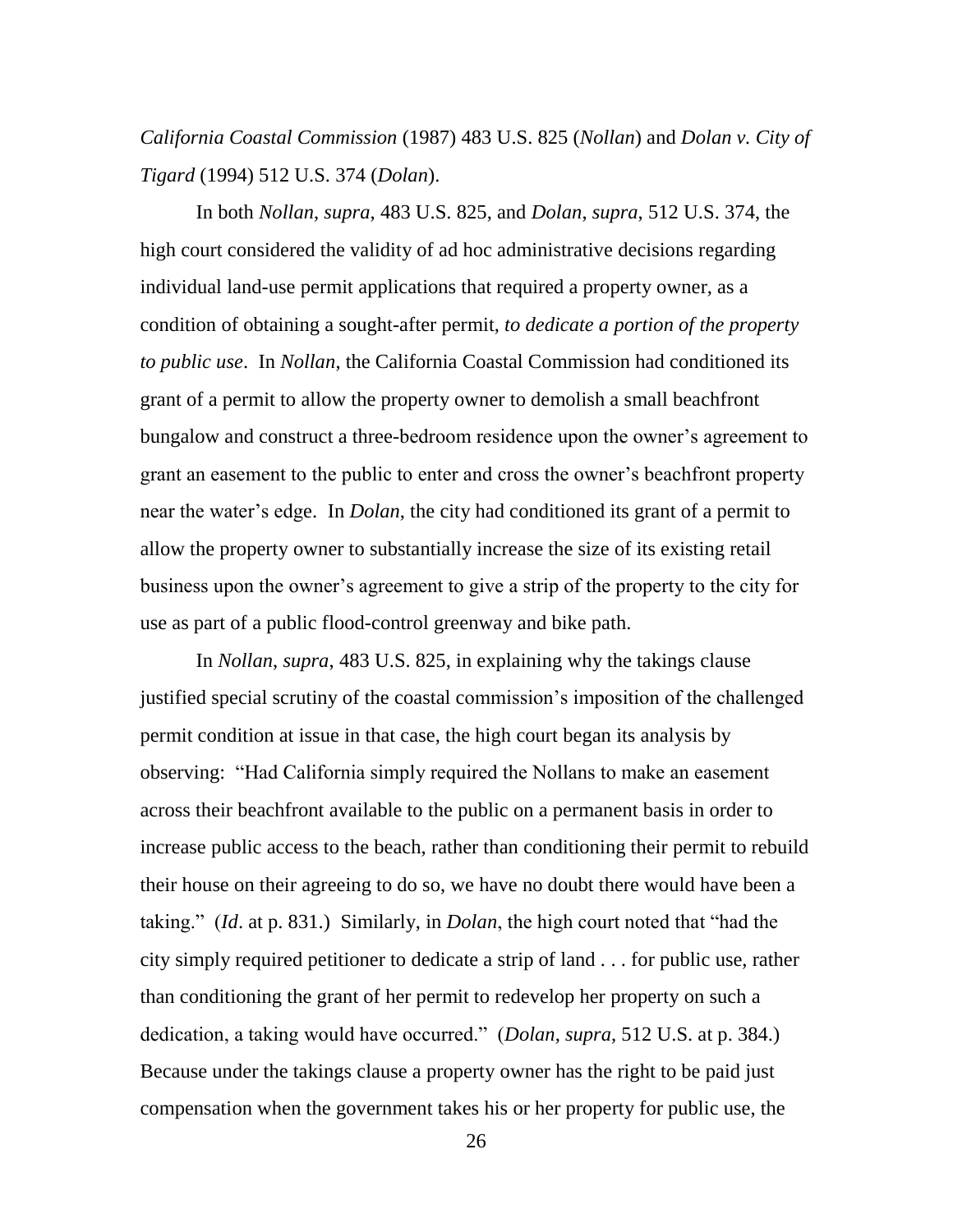court in *Nollan* declared that special scrutiny of a governmental action is warranted "where the actual conveyance of property is made a condition for the lifting of a land-use restriction, since in that context there is heightened risk that the [government's] purpose is avoidance of the compensation requirement, rather than the stated police-power objective" upon which the condition is ostensibly based. (*Nollan*, at p. 841, italics added.) Thereafter, the *Nollan* and *Dolan*  decisions proceeded to explain and describe the nature and extent of the special scrutiny that is called for under the takings clause when the government conditions the grant of a land use permit on the property owner's agreement to dedicate a portion of its property for public use without the payment of just compensation. Under *Nollan* and *Dolan*, the government may impose such a condition only when the government demonstrates that there is an "essential nexus" and "rough proportionality" between the required dedication and the projected impact of the proposed land use. (See *Nollan*, *supra*, at pp. 837-840; *Dolan*, *supra*, at pp. 388- 395.)

More recently, in *Koontz v. St. Johns River Water Mgmt. Dist.* (2013) 570 U.S. \_\_ [186 L.Ed.2d 697] (*Koontz*), the high court held that the *Nollan/Dolan* test applies not only when the government conditions approval of a land use permit on the property owner's dedication of a portion of the property for public use but also when it conditions approval of such a permit upon the owner's payment of money. In *Koontz*, the property owner applied for a permit to develop a portion of an undeveloped parcel of land, most of which was classified as wetlands by the state. In his application, the owner agreed to dedicate a portion of the property to the local public water management district as a conservation easement, but the district considered the size of the property owner's proposed conservation easement to be inadequate and instead proposed that the property owner either dedicate a larger portion of the property as a conservation easement or, alternatively, pay for the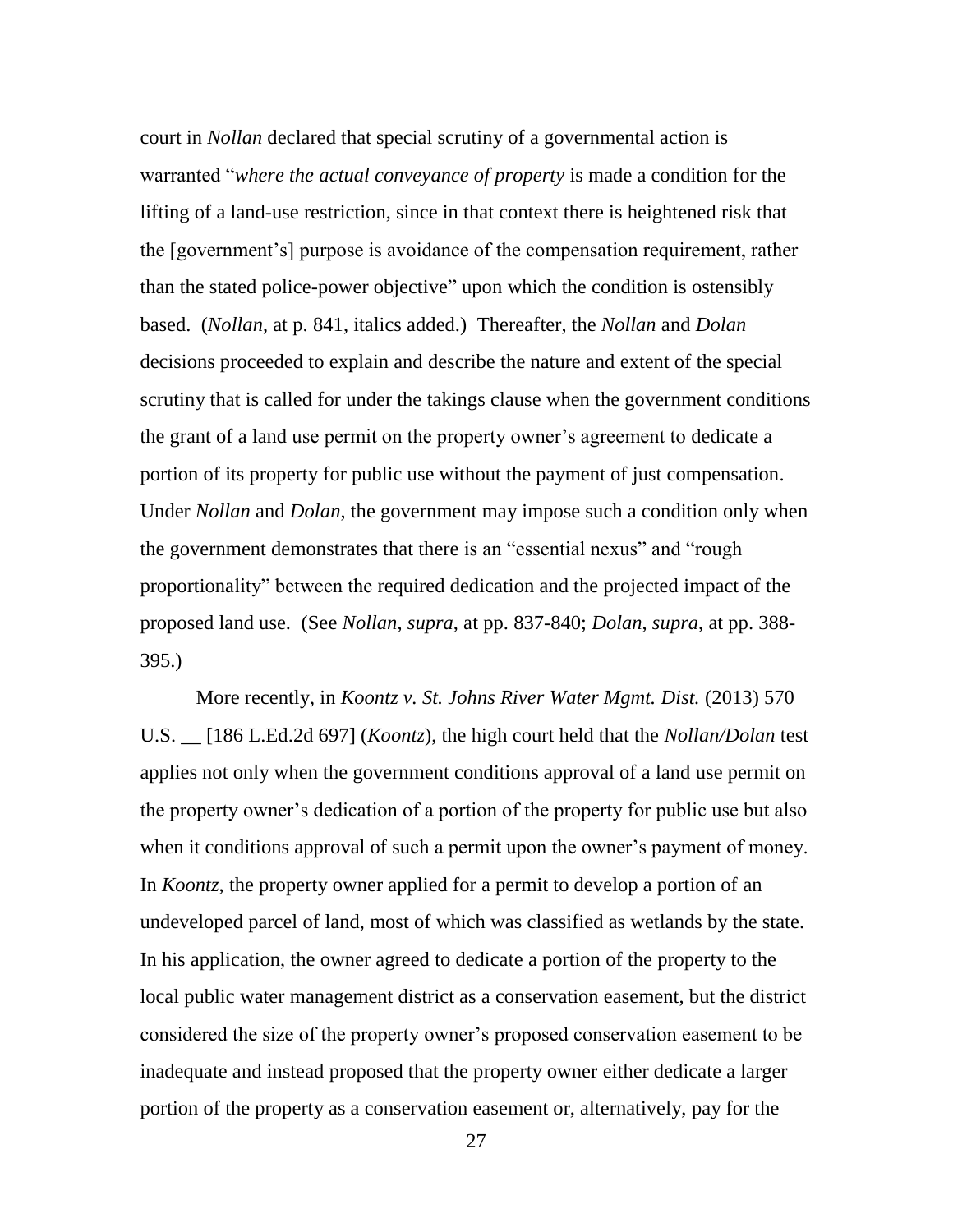improvement of other district-owned wetlands within several miles of the owner's property. The property owner refused to accede to the district's proposal, and brought an action in Florida state court against the district, contending among other matters that the district's proposal that he pay a sum of money as an alternative to dedicating an additional portion of his property was itself subject to the *Nollan/Dolan* test and thus that the district was required to show that the amount of money in question satisfied the "essential nexus" and "rough proportionality‖ requirements set forth in those decisions. The Florida Supreme Court rejected the property owner's contention on the ground that a permit condition that requires a property owner to pay or spend money, as contrasted with a condition that requires the owner to give the public a tangible interest in real property, does not provide a basis for a takings claim, and thus was not subject to the *Nollan/Dolan* test.

In *Koontz*, *supra*, 570 U.S. at pages \_\_-\_\_ [186 L.Ed.2d at pp. 712-717], a majority of the United States Supreme Court disagreed with the Florida Supreme Court's conclusion on this point. The majority began its analysis of this issue by noting "as an initial matter that if we accepted this argument [that the *Nollan/Dolan* test does not apply to a permit condition that requires the property owner to pay money] it would be very easy for land-use permitting officials to evade the limitations of *Nollan* and *Dolan*. Because the government need only provide a permit applicant with one alternative that satisfies the nexus and rough proportionality standards, a permitting authority wishing to exact an easement could simply give the owner a choice of either surrendering an easement or making a payment equal to the easement's value. . . . For that reason and those that follow, we reject respondent's argument and hold that so-called 'monetary exactions' must satisfy the nexus and rough proportionality requirements of *Nollan* and *Dolan*.‖ (*Id.* at p. \_\_ [186 L.Ed.2d at p. 713].)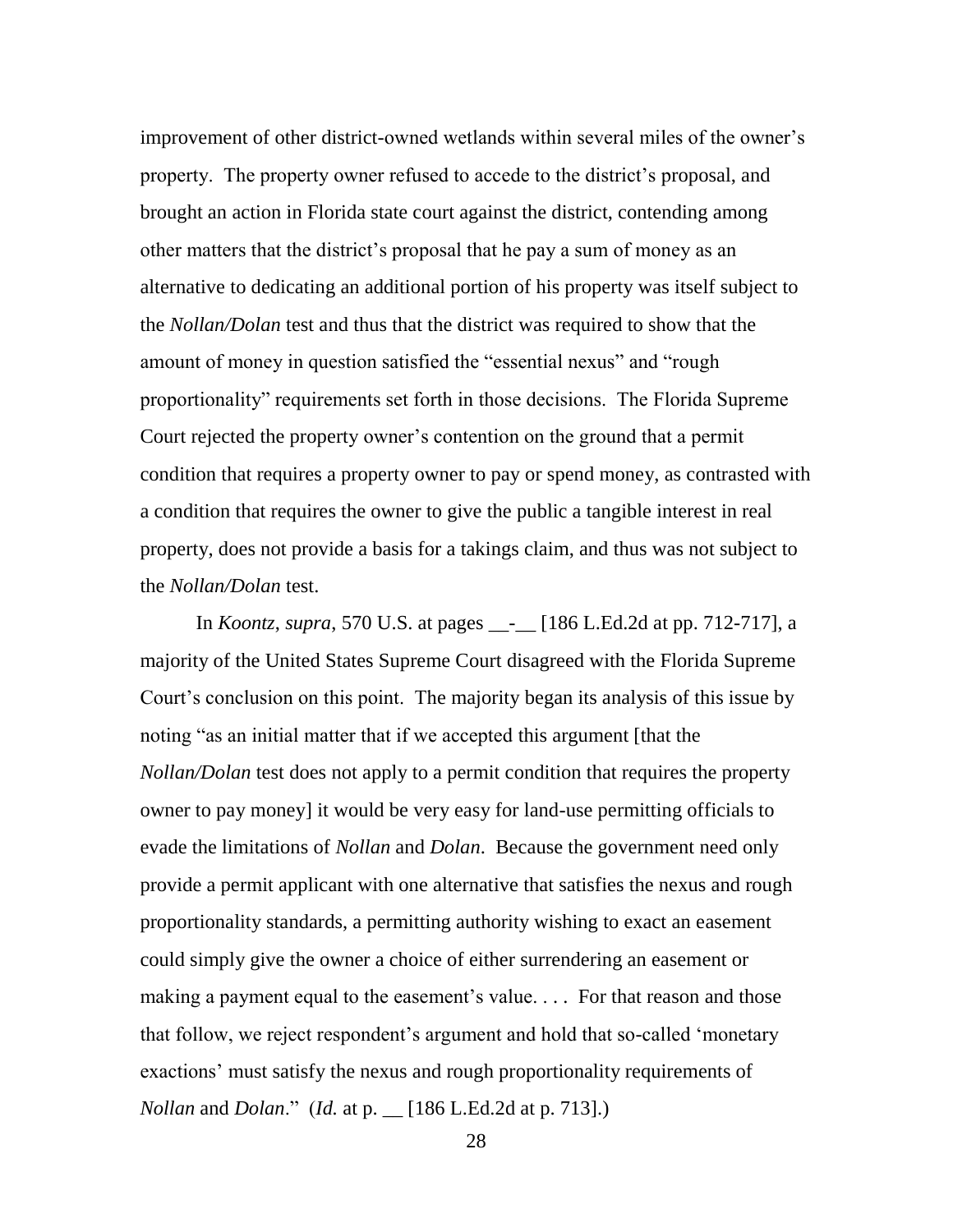It is clear from the decision in *Koontz, supra*, 570 U.S. \_\_ [186 L.Ed.2d 697], that the *Nollan/Dolan* standard applies to the type of "so-called 'monetary exactions' " (*Koonz*, at p.  $\Box$  [186 L.Ed.2d p. 713]) involved in *Koontz* itself that is, a monetary payment that is a substitute for the property owner's dedication of property to the public and that is intended to mitigate the environmental impact of the proposed project. However, the full range of monetary land-use permit conditions to which the *Nollan/Dolan* test applies under the *Koontz* decision remains at least somewhat ambiguous.**11** Nonetheless, the *Koontz* decision

An additional ambiguity arises from the fact that the monetary condition in *Koontz*, like the conditions at issue in *Nollan* and *Dolan*, was imposed by the district on an ad hoc basis upon an individual permit applicant, and was not a legislatively prescribed condition that applied to a broad class of permit applicants. In this respect, the money payment at issue in *Koontz* was similar to the monetary

*(footnote continued on next page)*

**<sup>11</sup>** As the passage quoted in the text illustrates (see *Koontz, supra*, 570 U.S. at p. \_\_ [186 L.Ed.2d at p. 713]), at times the court in *Koontz* appears to have relied upon the special risks imposed by monetary conditions, like the monetary payment at issue in that case, that are offered by a permitting authority *as an alternative to or substitute for the actual dedication of property for public use*. (See *id.* at p. \_\_ [186 L.Ed.2d at p. 713]; see also *id.* at p. \_\_ [186 L.Ed.2d at p. 716] [noting that ―respondent has maintained throughout this litigation that it considered petitioner's money to be a substitute for his deeding to the public a conservation easement on a larger parcel of undeveloped land"...) At other points, however, the opinion in *Koontz* speaks more broadly and suggests that the *Nollan/Dolan* test applies to monetary permit conditions even when the monetary payment is not imposed in lieu of a requirement that the property owner dedicate a property interest. (See *Koontz, supra,* at pp. \_\_-\_ [186 L.Ed.2d at pp. 713-714] ["the demand for money at issue here did 'operate upon . . . an identified property interest' by directing the owner of a particular piece of property to make a monetary payment. [Citation.] In this case . . . the monetary obligation burdened petitioner's ownership of a specific parcel of land.‖]; *id.* at p. \_\_ [186 L.Ed.2d at p. 714] ["when the government commands the relinquishment of funds linked to a specific, identifiable property interest such as a bank account or parcel of real property, a ‗*per se* [takings] approach' is the proper mode of analysis under the Court's precedent.‖].) For the reasons discussed hereafter, we need not, and do not, resolve this ambiguity in the present case.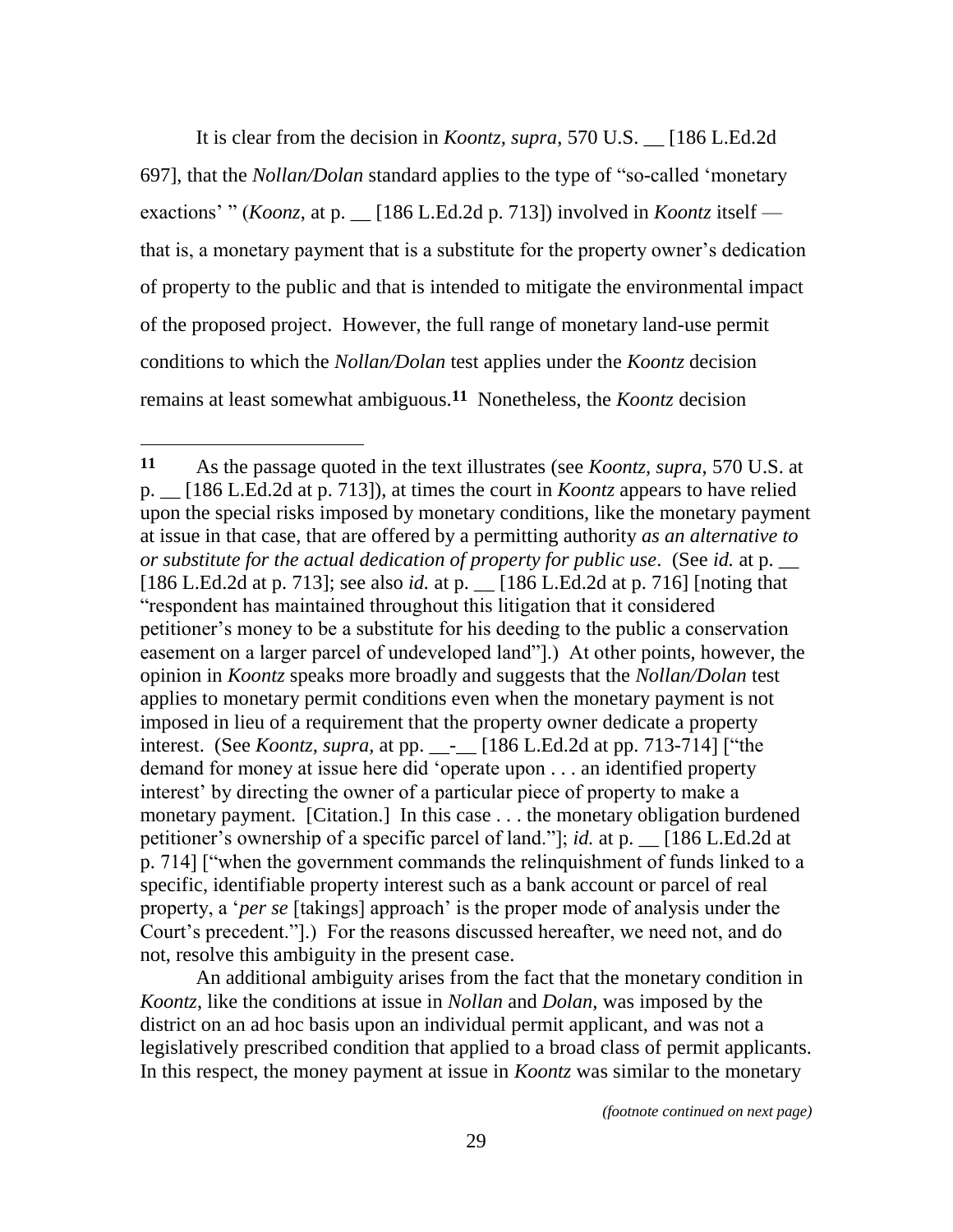explicitly acknowledges that "[a] predicate for any unconstitutional conditions claim is that the government could not have constitutionally ordered the person asserting the claim to do what it attempted to pressure that person into doing." (*Koontz, supra,* at p. \_\_ [186 L.Ed.2d at p. 712].) Or, in other words, the condition is one that would have constituted a taking of property without just compensation if it were imposed by the government on a property owner outside of the permit process. (*Id*. at p. \_\_ [186 L.Ed.2d at pp. 712-713, 714]; see *Lingle v. Chevron U.S.A. Inc.* (2005) 544 U.S. 528, 547 (*Lingle*) [*Nollan* and *Dolan* both involved ―dedications of property so onerous that, outside the exactions context, they would be deemed *per se* physical takings‖].) Nothing in *Koontz* suggests that the unconstitutional conditions doctrine under *Nollan* and *Dolan* would apply where the government simply restricts the use of property without demanding the conveyance of some identifiable protected property interest (a dedication of

### *(footnote continued from previous page)*

 $\overline{a}$ 

recreational-mitigation fee at issue in this court's decision in *Ehrlich v. City of Culver City* (1996) 12 Cal.4th 854 (*Ehrlich*), where we held that because of the greater risk of arbitrariness and abuse that is present when a monetary condition is imposed on an individual permit applicant on an ad hoc basis, the validity of the ad hoc fee imposed in that case should properly be evaluated under the *Nollan*/*Dolan* test. (*Ehrlich*, *supra*, at pp. 874-885 (plur. opn. of Arabian, J.); *id.* at pp. 899-901 (conc. opn. of Mosk, J.); *id.* at pp. 903, 907 (conc. & dis. opn. of Kennard, J.); *id.* at p. 912 (conc. & dis. opn. of Werdegar, J.).) The *Koontz* decision does not purport to decide whether the *Nollan/Dolan* test is applicable to legislatively prescribed monetary permit conditions that apply to a broad class of proposed developments. (See *Koontz, supra*, 570 U.S. at p. \_\_ [186 L.Ed.2d at p. 723] (dis. opn. of Kagan, J.).) Our court has held that legislatively prescribed monetary fees that are imposed as a condition of development are not subject to the *Nollan/Dolan* test. (*San Remo Hotel, supra*, 27 Cal.4th at pp. 663-671; see *Santa Monica Beach, Ltd. v. Superior Court* (1999) 19 Cal.4th 952, 966-967 (*Santa Monica Beach*).)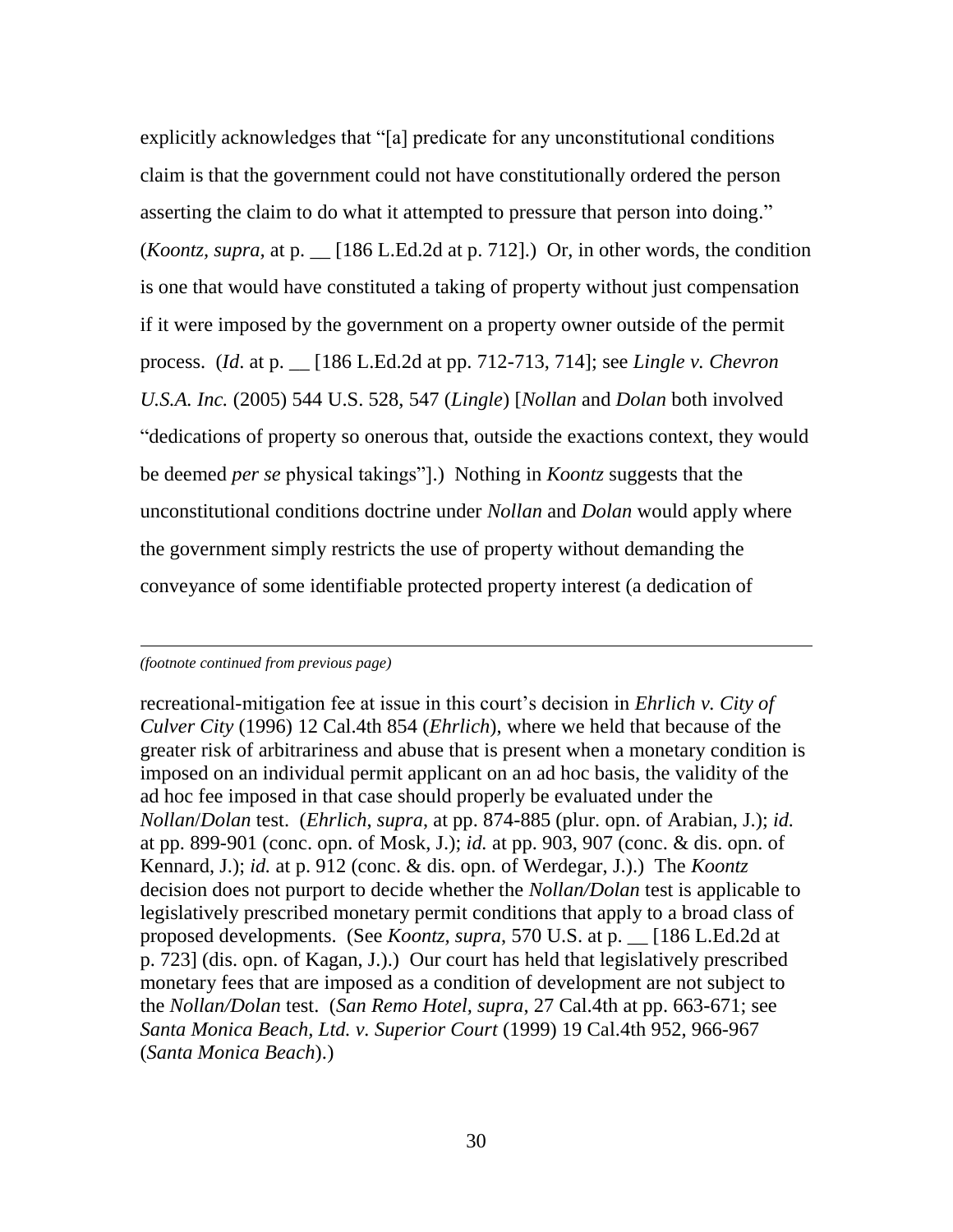property or the payment of money) as a condition of approval. It is the governmental requirement that the property owner convey some identifiable property interest that constitutes a so-called "exaction" under the takings clause and that brings the unconstitutional conditions doctrine into play. (See *Lingle*, *supra*, at pp. 546-547; *Monterey v. Del Monte Dunes at Monterey, Ltd.* (1999) 526 U.S. 687, 702 ["[W]e have not extended the rough-proportionality test of *Dolan* beyond the special context of exactions — land-use decisions conditioning approval of development on the dedication of property to public use."...

In the present case, contrary to CBIA's contention, the San Jose inclusionary housing ordinance does not violate the unconstitutional conditions doctrine because there is no exaction — the ordinance does not require a developer to give up a property interest for which the government would have been required to pay just compensation under the takings clause outside of the permit process. As summarized above, the principal requirement that the challenged ordinance imposes upon a developer is that the developer sell 15 percent of its on-site for-sale units at an affordable housing price. This condition does not require the developer to dedicate any portion of its property to the public or to pay any money to the public. Instead, like many other land use regulations, this condition simply places a restriction on the way the developer may use its property by limiting the price for which the developer may offer some of its units for sale. (See, e.g., *Yee v. Escondido* (1992) 503 U.S. 519, 532 (*Yee*) [describing mobilehome park rent control ordinance as "a regulation of [the mobilehome park owners'] *use* of their property''... Contrary to CBIA's contention, such a requirement does not constitute an exaction for purposes of the *Nollan/Dolan* line of decisions and does not trigger application of the unconstitutional conditions doctrine.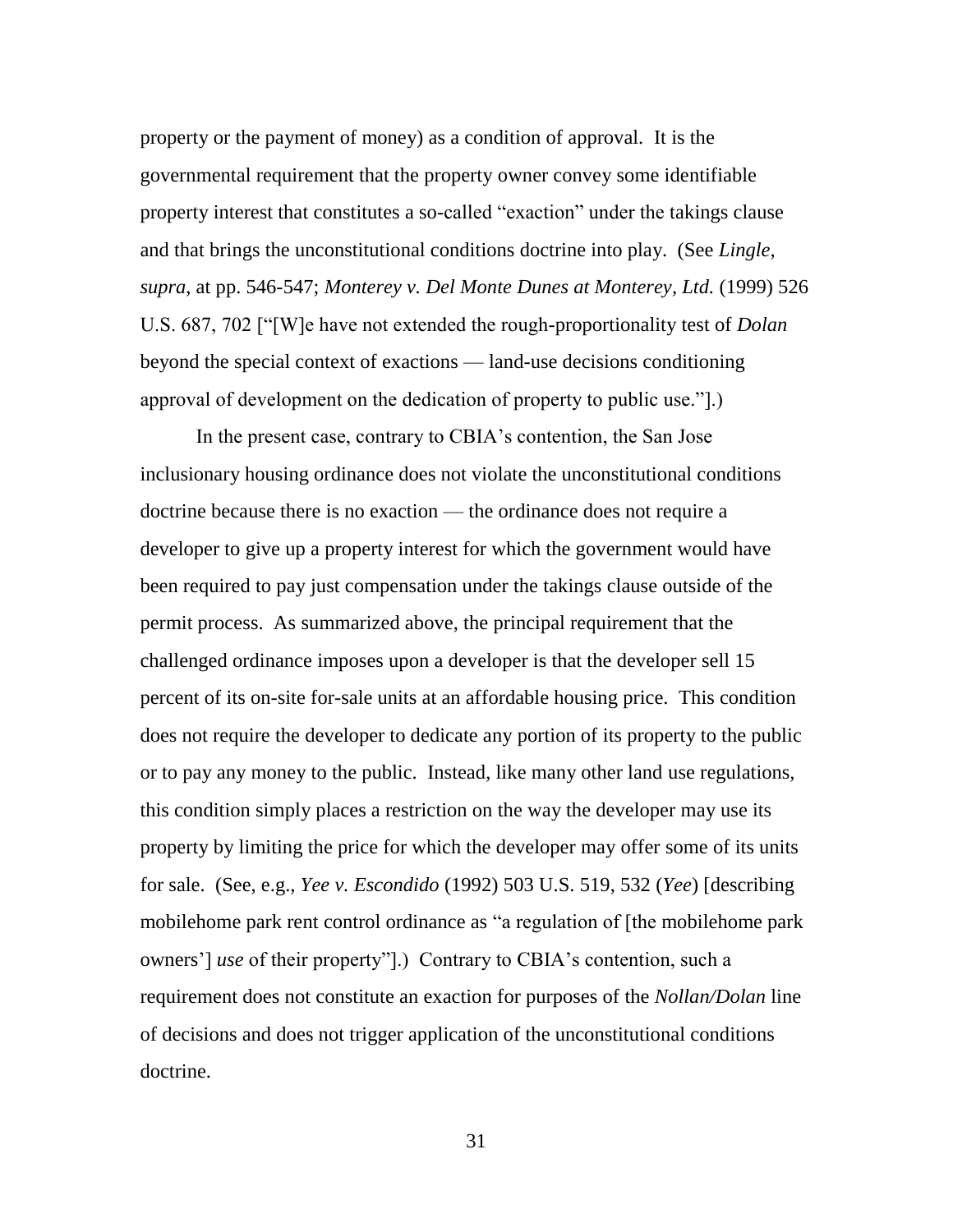Rather than being an exaction, the ordinance falls within what we have already described as municipalities' general broad discretion to regulate the use of real property to serve the legitimate interests of the general public and the community at large. For example, municipalities may designate certain areas of a city where only residential units may be built and other areas where only commercial projects are permitted. (See, e.g., *Euclid*, *supra*, 272 U.S. 365; *Lockard v. City of Los Angeles* (1949) 33 Cal.2d 453, 460.) If a municipality finds that it is in the public interest, it may specify where certain types of retail establishments may be operated and other areas where they may not. (See, e.g., *Hernandez v. City of Hanford* (2007) 41 Cal.4th 279, 296-298 & fn. 10.) If a municipality concludes that the city already has a sufficient number of a specific type of business in a particular neighborhood — for example, adult entertainment businesses — it may prohibit other property owners from using their property in that area for such businesses. (See, e.g., *Young v. American Mini Theatres* (1976) 427 U.S. 50; *Renton v. Playtime Theatres, Inc.* (1986) 475 U.S. 41.) Similarly, if a municipality determines that a particular neighborhood or the community in general is in special need of a specific type of residential development or business establishment — such as a multiunit residential project or a retail shopping center — it may adopt land use regulations to serve such a need. (See, e.g., *Ensign Bickford Realty Corp. v. City Council* (1977) 68 Cal.App.3d 467, 477-478.) In addition, of course, a municipality may impose land use limitations on the height of buildings, set-back requirements, density limits (lot size and number of units per lot), bedroom requirements and a variety of other use restrictions. (See, e.g., *Griffin Development Co. v. City of Oxnard* (1985) 39 Cal.3d 256, 265-266.)

As a general matter, so long as a land use regulation does not constitute a physical taking or deprive a property owner of all viable economic use of the property, such a restriction does not violate the takings clause insofar as it governs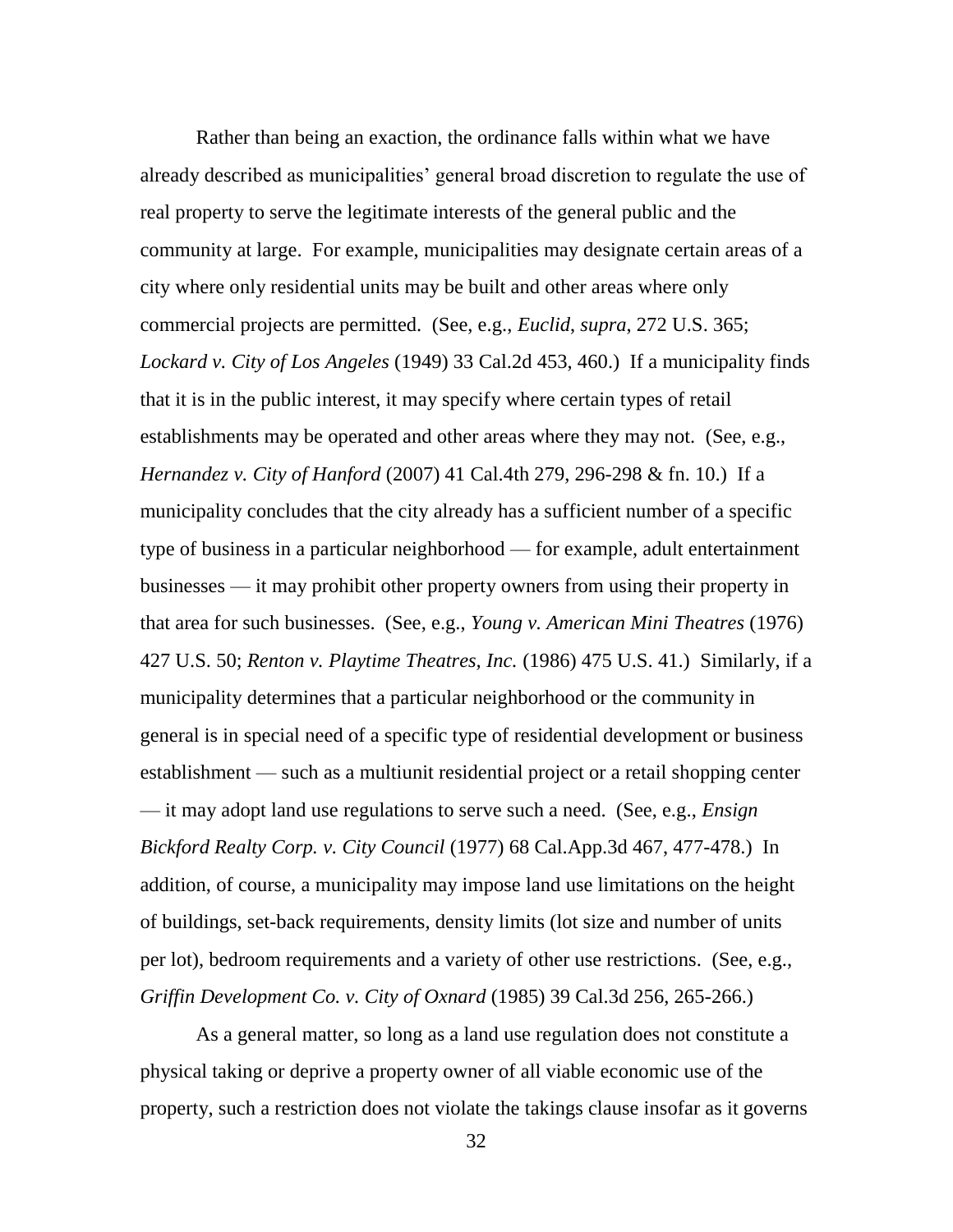a property owner's future use of his or her property,**12** except in the unusual circumstance in which the use restriction is properly found to go "too far" and to constitute a "regulatory taking" under the ad hoc, multifactored test discussed by the United States Supreme Court in *Penn Central Transp. Co. v. New York City* (1978) 438 U.S. 104 (*Penn Central*). (See *Lingle*, *supra*, 544 U.S. at pp. 538- 539.)**13** Where a restriction on the use of property would not constitute a taking of property without just compensation if imposed outside of the permit process, a permit condition imposing such a use restriction does not require a permit applicant to give up the constitutional right to just compensation in order to obtain the permit and thus does not constitute "an exaction" so as to bring into play the unconstitutional conditions doctrine. (See, e.g., *Powell v. County of Humboldt* (2014) 222 Cal.App.4th 1424, 1435-1441.)

As noted, the legislative history of the ordinance in question establishes that the City of San Jose found there was a significant and increasing need for affordable housing in the city to meet the city's regional share of housing needs under the California Housing Element Law and that the public interest would best be served if new affordable housing were integrated into economically diverse

 $\overline{a}$ 

**<sup>12</sup>** Special considerations and principles come into play with regard to a municipality's application of such limitations to existing uses that do not conform to the municipality's newly imposed restrictions — that is, to preexisting nonconforming uses. (See generally 8 Witkin, Summary of Cal. Law (10th ed. 2005) Constitutional Law, §§ 1040-1045, pp. 636-645.) The ordinance at issue applies only to residential units that are to be constructed or rehabilitated in the future.

<sup>13</sup> The factors identified in *Penn Central* include the "economic impact of the regulation on the claimant," "the extent to which the regulation has interfered with distinct investment-backed expectations," and "the character of the governmental action.‖ (*Penn Central*, *supra*, 438 U.S. at p. 124.)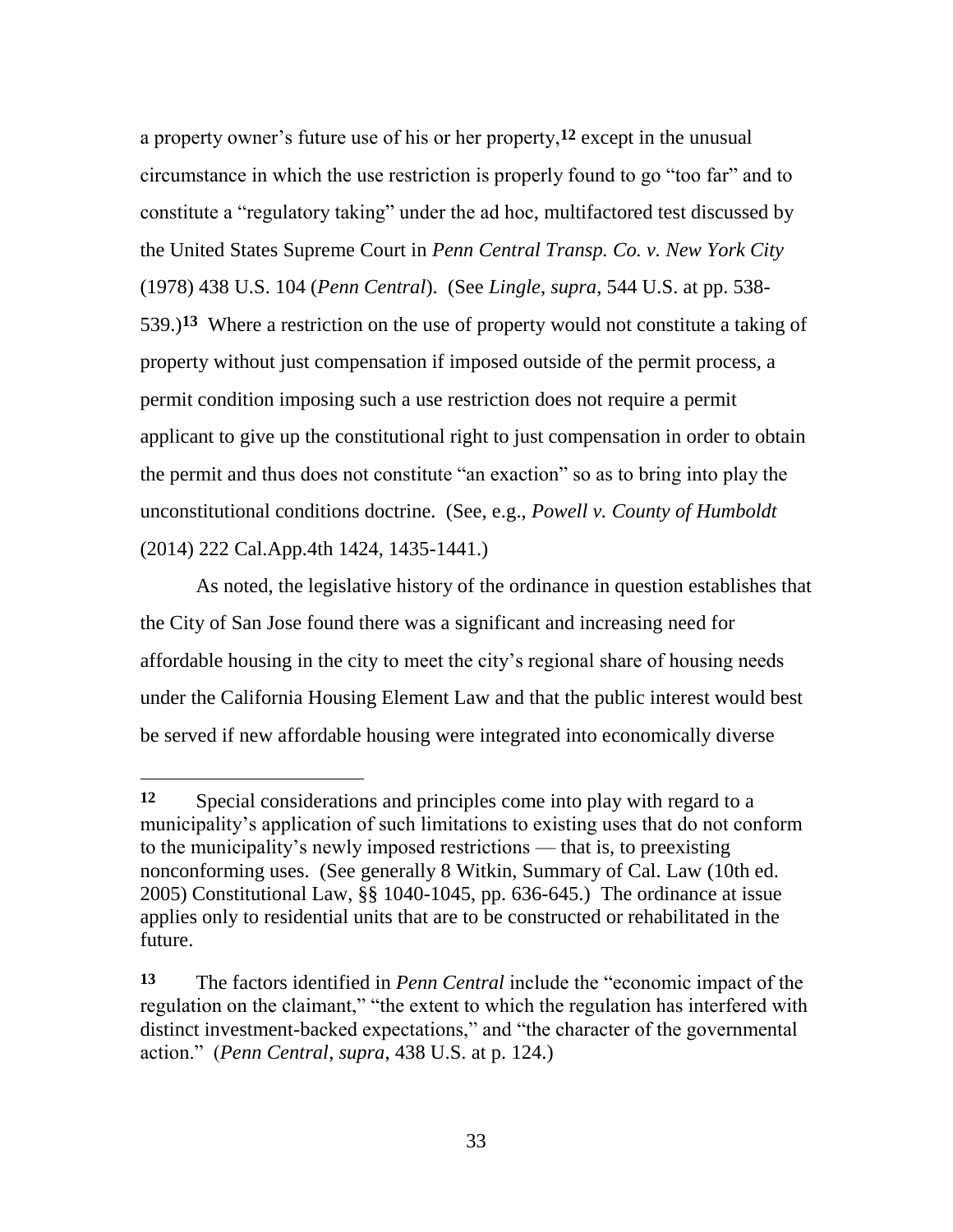development projects, and that it enacted the challenged ordinance in order to further these objectives. The objectives of increasing the amount of affordable housing in the city to comply with the Housing Element Law and of locating such housing in economically diverse developments are unquestionably constitutionally permissible purposes. (See, e.g., *Santa Monica Beach, supra*, 19 Cal.4th at p. 970; *Home Builders Assn. v. City of Napa* (2009) 90 Cal.App.4th 188, 195 (*City of Napa*).) CBIA does not argue otherwise.

There are a variety of conditions or restrictions that a municipality could impose on new residential development in an effort to increase the community's stock of affordable housing and promote economically diverse residential developments. For example, a municipality might attempt to achieve these objectives by requiring all new residential developments to include a specified percentage of studio, one-bedroom, or small-square-footage units, on the theory that smaller units are more likely to be affordable to low or moderate income households than larger units. Although such use restrictions might well reduce the value of undeveloped property or lessen the profits a developer could obtain in the absence of such requirements, CBIA cites no authority, and we are aware of none, suggesting that such use restrictions would constitute a taking of property outside the permit process or that a permit condition that imposes such use restrictions on a proposed development would constitute an exaction under the takings clause that would be subject to the *Nollan/Dolan* test.

Here, the challenged ordinance seeks to increase the city's stock of affordable housing and promote economically diverse residential projects by placing controls on the sales price of a portion of a developer's on-site for-sale units rather than by placing restrictions on the size or other features of a portion of the for-sale units. But the fact that the ordinance imposes price controls rather than other use restrictions in order to accomplish its legitimate purposes does not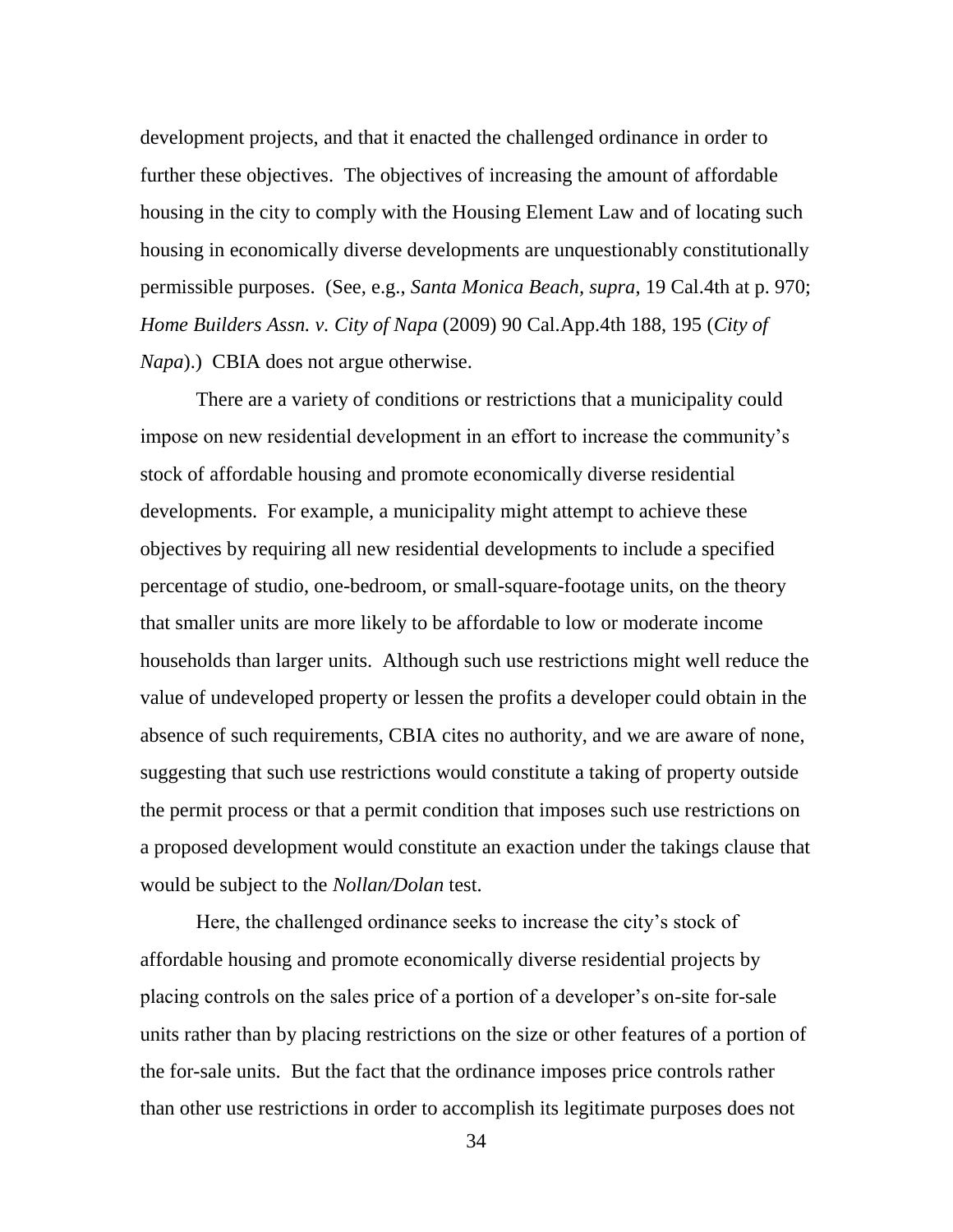render such price controls an exaction or support application of a constitutionally based judicial standard of review that is more demanding than that applied to other land use regulations. The governing federal and state authorities plainly establish that price controls, like other forms of regulation, are, as a general matter, a constitutionally permissible means to achieve a municipality's legitimate public purposes. (See, e.g., *Nebbia v. New York* (1934) 291 U.S. 502, 539 ["Price" control, like any other form of regulation, is unconstitutional only if arbitrary, discriminatory, or demonstrably irrelevant to the policy the legislature is free to adopt, and hence an unnecessary and unwarranted interference with individual liberty"]; *Permian Basin Area Rate Cases* (1968) 390 U.S. 747, 768 ["It is plain that the Constitution does not forbid the imposition, in appropriate circumstances, of maximum prices upon commercial and other activities. *A legislative power to create price ceilings has, in 'countries where the common law prevails,' been 'customary from time immemorial*' ‖ (italics added)]; accord, *Pennell v. San Jose* (1988) 485 U.S. 1, 11-14 (*Pennell*); *Yee*, *supra*, 503 U.S. at pp. 528-530; *Santa Monica Beach*, *supra*, 19 Cal.4th at p. 967; *Kavanau v. Santa Monica Rent Control Bd.* (1997) 16 Cal.4th 761, 771-777 (*Kavanau*); *Calfarm Ins. Co. v. Deukmejian* (1989) 48 Cal.3d 805, 816 (*Calfarm*); *Birkenfeld v. City of Berkeley*  (1976) 17 Cal.3d 129, 165 (*Birkenfeld*).)

Furthermore, as we explained in *Santa Monica Beach*, *supra*, 19 Cal.4th 952, the United States Supreme Court has held that one of the constitutionally permissible purposes that justifies the imposition of limits on the rent a landlord may charge his or her tenants is "that of ' "prevent[ing] excessive and unreasonable rent increases" caused by the "growing shortage of and increasing demand for housing" ' within a municipality." (*Id.* at p. 969, quoting *Pennell*, *supra*, 485 U.S. at p. 12.) There is no reason that a municipality's comparable interest in combatting the excessive sale prices of housing that are caused by the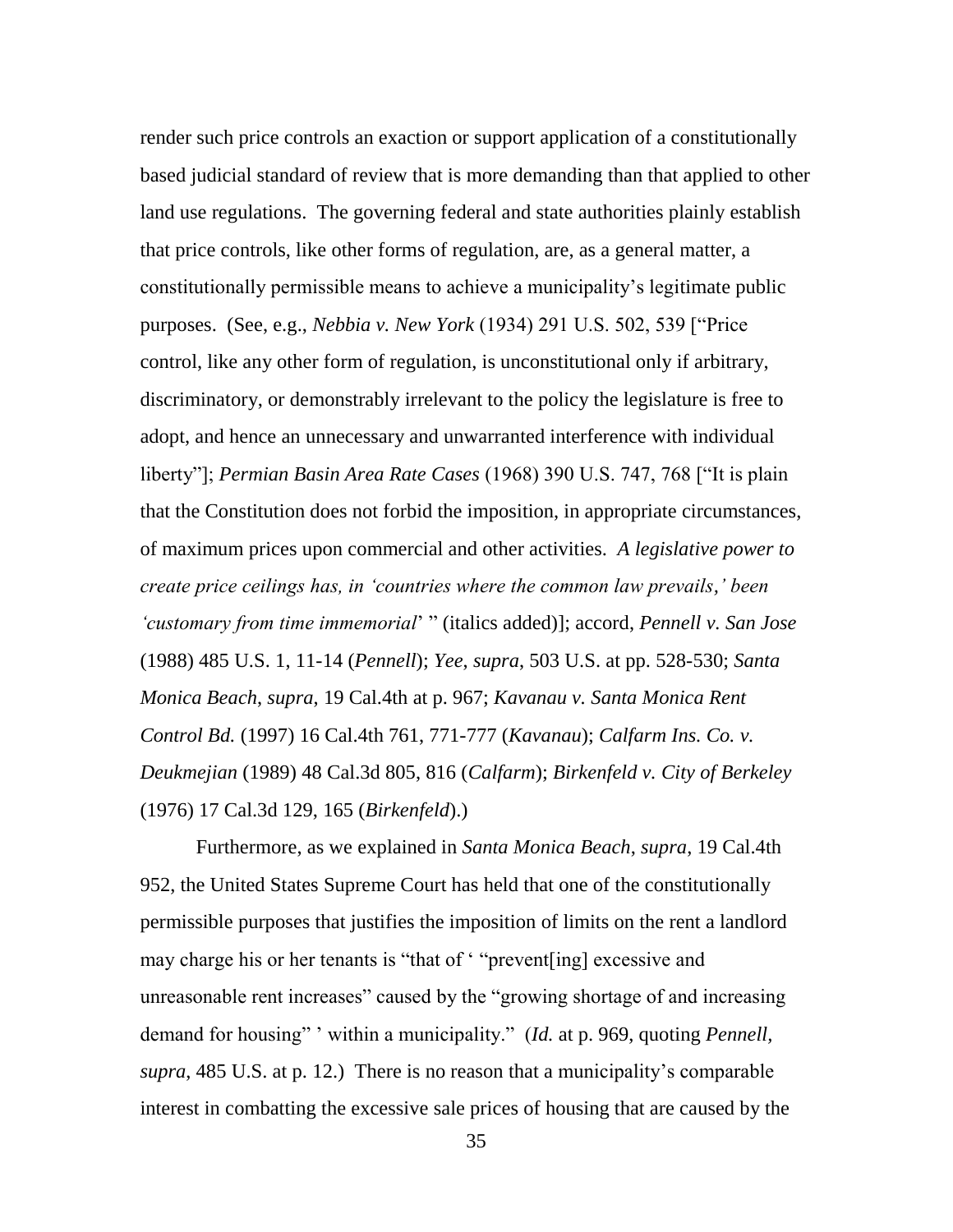growing shortage of and increasing demand for housing, and that deny moderate and lower income families the opportunity to reside within the city, does not similarly justify the city's imposition of price controls on a portion of the units that are offered for sale in a proposed new residential development. (Accord, *Pennell*, *supra*, at pp. 12-13 [recognizing that "a legitimate and rational goal of price or rate regulation is the protection of consumer welfare" and upholding a rent control ordinance that permitted " 'hardship to a tenant' " to be considered in determining the reasonableness of a landlord's proposed rent increase].)

A municipality's authority to impose price controls on developers is, of course, unquestionably subject to constitutional limits. In this court's decision in *Kavanau*, *supra*, 16 Cal.4th at pages 771-777, we discussed the constitutional restrictions placed on price controls by the due process and takings clauses, and explained that such controls would be unconstitutional if they are found to be confiscatory, that is, if they deny a property owner a fair and reasonable return on its property. (See *Birkenfeld, supra*, 17 Cal.3d at p. 165; *Calfarm*, *supra*, 48 Cal.3d at pp. 816-817.) In this case, however, the ordinance has not yet been applied to any proposed development, and there is no indication that application of price controls on 15 percent of a development's on-sale units, along with the availability of economically advantageous density bonuses, exemptions from onsite parking requirements, and financial subsidies, would produce a confiscatory result. (See *Penn Central, supra,* 438 U.S. at pp. 130-131 [" 'Taking' jurisprudence does not divide a single parcel into discrete segments and attempt to determine whether rights in a particular segment have been entirely abrogated. In deciding whether a particular governmental action has effected a taking, this Court focuses rather both on the character of the action and on the nature and extent of the interference with rights in the parcel as a whole."].) Indeed, in this facial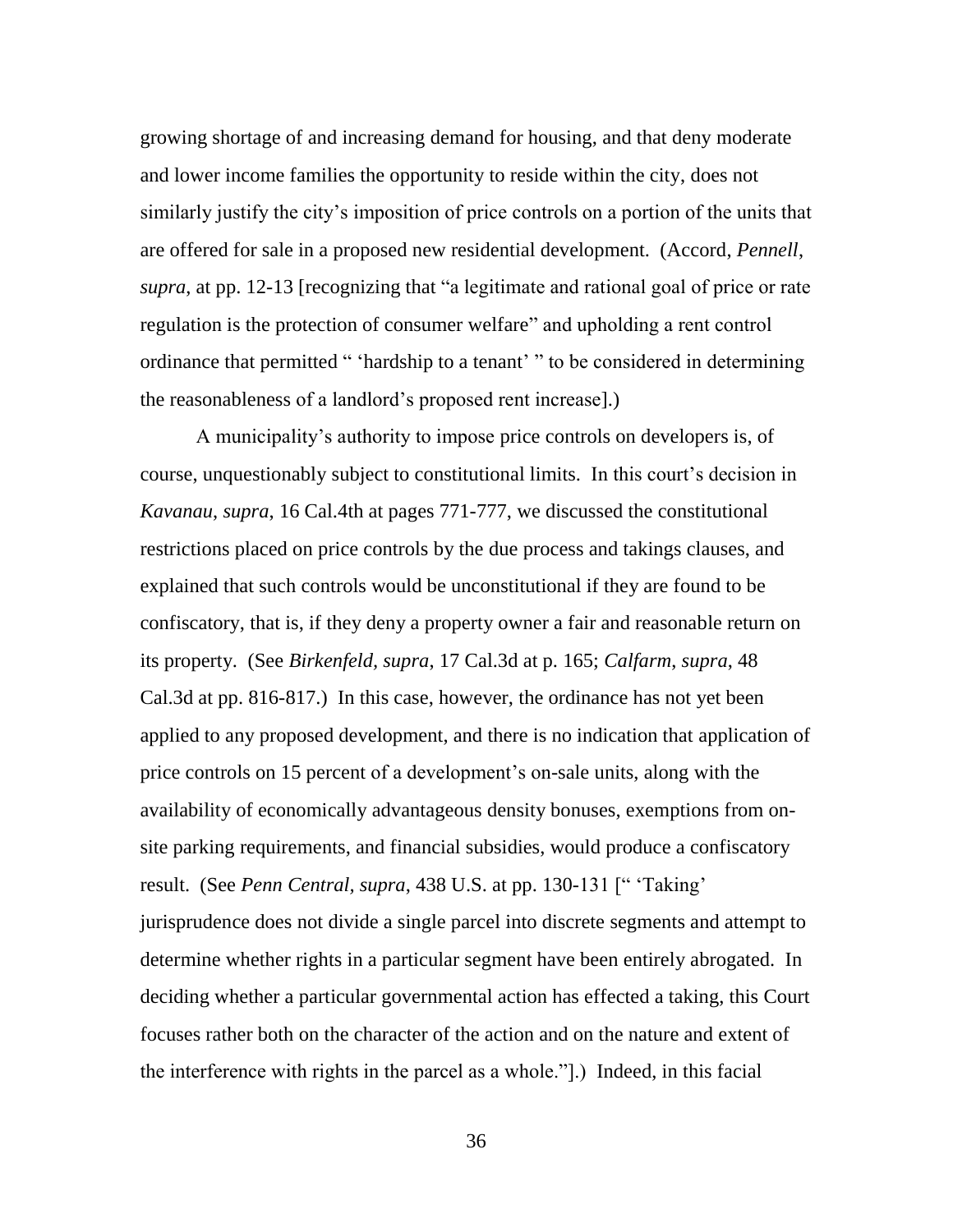challenge to the ordinance, CBIA does not claim that the requirements imposed by the ordinance will have a confiscatory effect.

Further, although we explained in *Kavanau* that past decisions have generally applied a "confiscatory" analysis to challenges to price controls that are premised on either the takings clause or the due process clause — "focusing on the regulation's impact and investors' ability to earn a fair return" (*Kavanau*, *supra*, 16 Cal.4th at p. 776, citing *Duquesne Light Co. v. Barasch* (1989) 488 U.S. 299, 305; *FCC v. Florida Power Corp.* (1987) 480 U.S. 245, 250-254) — we also observed in *Kavanau* that several high court cases indicate that other takings analyses also apply to price controls (*Kavanau*, *supra*, at p. 777, citing *Yee*, *supra*, 503 U.S. at p. 529; *Pennell*, *supra*, 485 U.S. at pp. 8-14.) These latter cases indicate that price controls may be impermissible if found to constitute a ―regulatory taking‖ under the ad hoc, multifactored test set forth in *Penn Central*, *supra*, 438 U.S. 104. (See, e.g., *Yee*, *supra*, 503 U.S. at p. 529-531.) Here, however, CBIA has expressly disclaimed any reliance on the *Penn Central*  doctrine.

As we have explained, an ordinance that places nonconfiscatory price controls on the sale of residential units and does not amount to a regulatory taking would not constitute a taking of property without just compensation even if the price controls were applied to a property owner who had not sought a land use permit. Accordingly, the inclusionary housing ordinance's imposition of such price controls as a condition of a development permit does not constitute the imposition of an exaction for purposes of the unconstitutional conditions doctrine under the takings clause.

In maintaining its contrary view that the San Jose inclusionary housing requirement constitutes an exaction that compels a developer to convey a property interest to the city as a condition of development, CBIA relies primarily upon the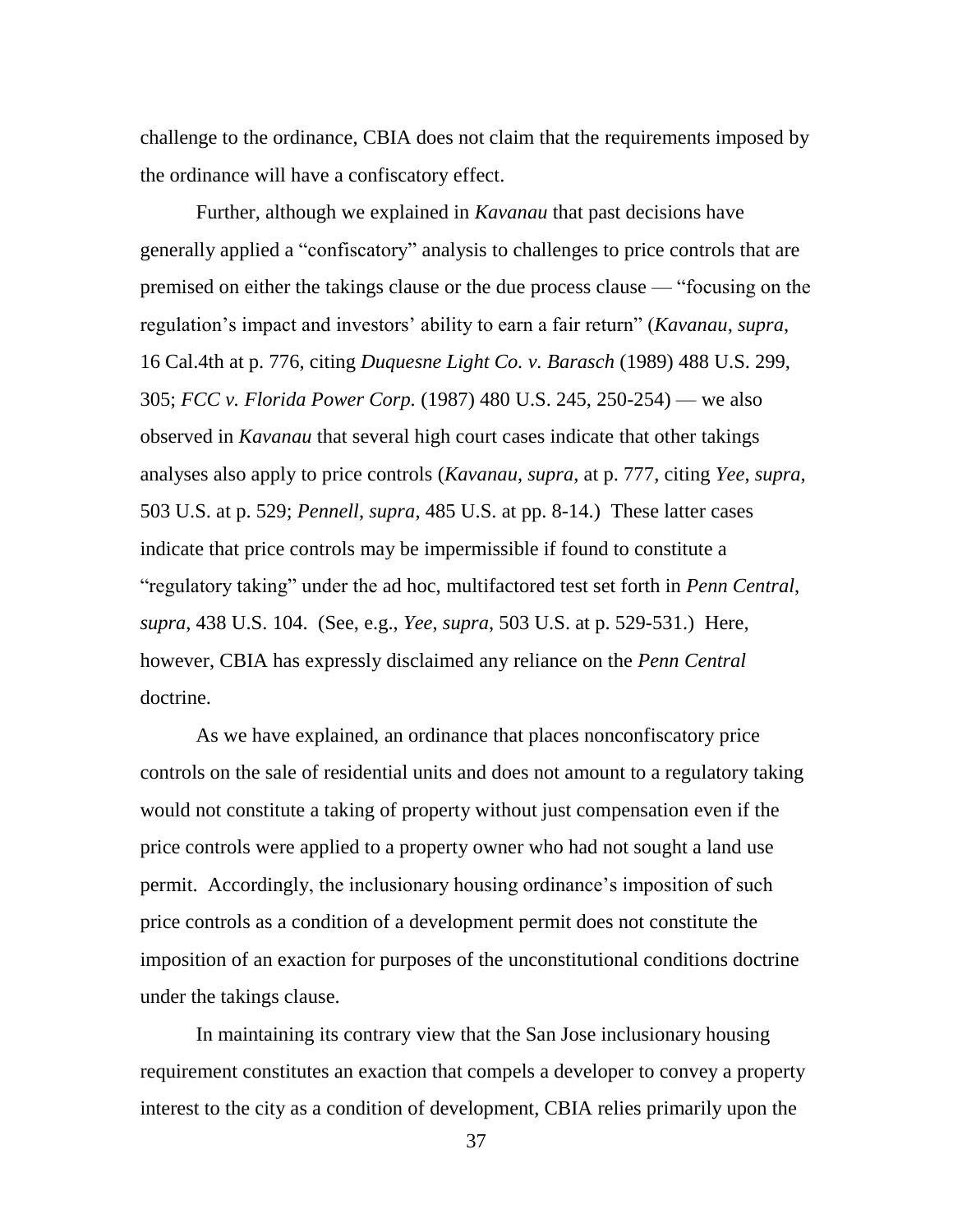discussion of exactions in this court's recent decision in *Sterling Park, L.P. v. City of Palo Alto* (2013) 57 Cal.4th 1193, 1207 (*Sterling Park*), a case which also involved an affordable housing ordinance. In part VI., *post*, we describe the specific legal issue that was presented in *Sterling Park* and this court's holding in that case, and explain why CBIA's reliance on the *Sterling Park* decision itself is not well founded. At this juncture, we explain why, whether or not the San Jose inclusionary housing requirement at issue here is properly viewed as an exaction for purposes of the *procedural* statute that was at issue in *Sterling Park*, the San Jose inclusionary housing requirement does not require a developer to convey or dedicate to the city a property interest as a condition of development and therefore is not an exaction for purposes of the unconstitutional conditions doctrine as applied in the takings context.

CBIA first contends that the ordinance should be viewed as requiring the owner to convey property to the city as a condition of development because, by requiring the developer to sell at a below market (affordable) price a portion of the units that it could otherwise sell at market value, the ordinance "divests the owner of the difference, in money, between the market value of the property and the affordable price of the property.‖ To begin with, however, because the San Jose ordinance makes available a number of economically beneficial incentives including a density bonus, a reduction in parking requirements, and potential financial subsidies — to developers who choose to comply with the affordable housing requirements by providing on-site affordable housing units, it is not the case that the San Jose ordinance will necessarily reduce a developer's revenue or profit from what the developer could earn by selling all of the units at market rate, or will do so either in the "great majority of cases" (see *San Remo Hotel*, *supra*, 27 Cal.4th at p. 673), frequently, or, indeed, in any instance. In this facial challenge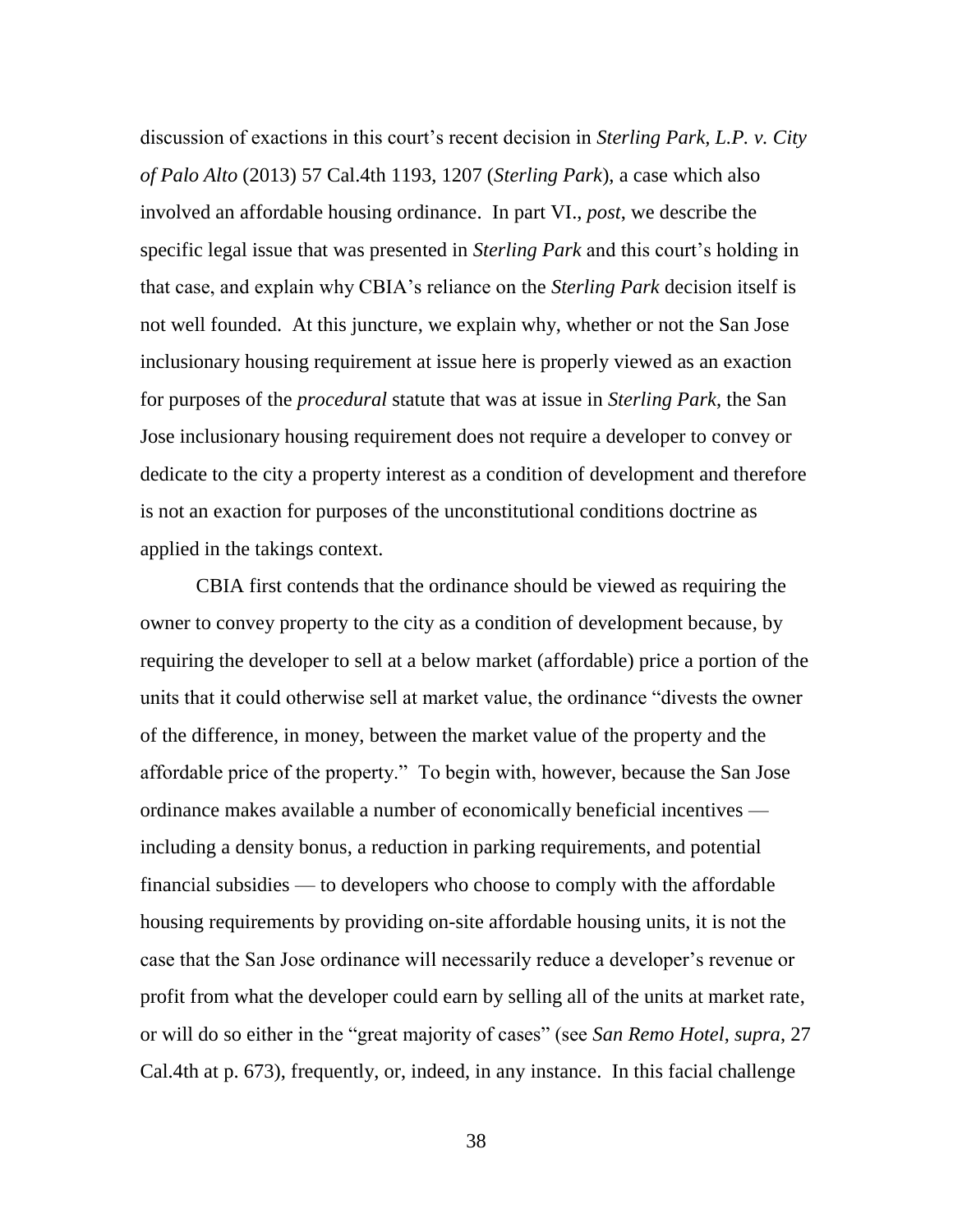to the ordinance, CBIA has not and cannot show that the ordinance will have such an effect.**14**

In any event, it is well established that the fact that a land use regulation may diminish the market value that the property would command in the absence of the regulation  $\frac{d}{dx}$  i.e., that the regulation reduces the money that the property owner can obtain upon sale of the property — does not constitute a taking of the diminished value of the property. Most land use regulations or restrictions reduce the value of property; in this regard the affordable housing requirement at issue here is no different from limitations on density, unit size, number of bedrooms, required set-backs, or building heights. (See, e.g., *Griffin Development Co. v. City of Oxnard, supra,* 39 Cal.3d at p. 267 ["most land use regulations have 'the inevitable effect of reducing the value of regulated properties' "...) Although the magnitude of a regulation's economic impact upon a property owner is one factor that is relevant in determining whether there is a regulatory taking under the *Penn Central* test (see *Penn Central*, *supra*, 438 U.S. at p. 124), as already noted CBIA explicitly does not contend that the ordinance constitutes a regulatory taking under *Penn Central.* Past cases establish that the potential reduction in a developer's profit does not in itself amount to a taking or a required dedication of property or render the ordinance's price controls an exaction of property, as CBIA asserts. (*Penn Central*, *supra*, at pp. 124-126; *Penna. Coal Co. v. Mahon* (1922) 260 U.S. 393, 413 ["Government hardly could go on if to some extent values incident to property could not be diminished without paying for every such change in the

**<sup>14</sup>** Because the ordinance will not necessarily lead to a reduction in the profit a developer would obtain in the absence of the ordinance, CBIA cannot properly assert that the ordinance, on its face, requires a developer to "subsidize" those households who purchase affordable units.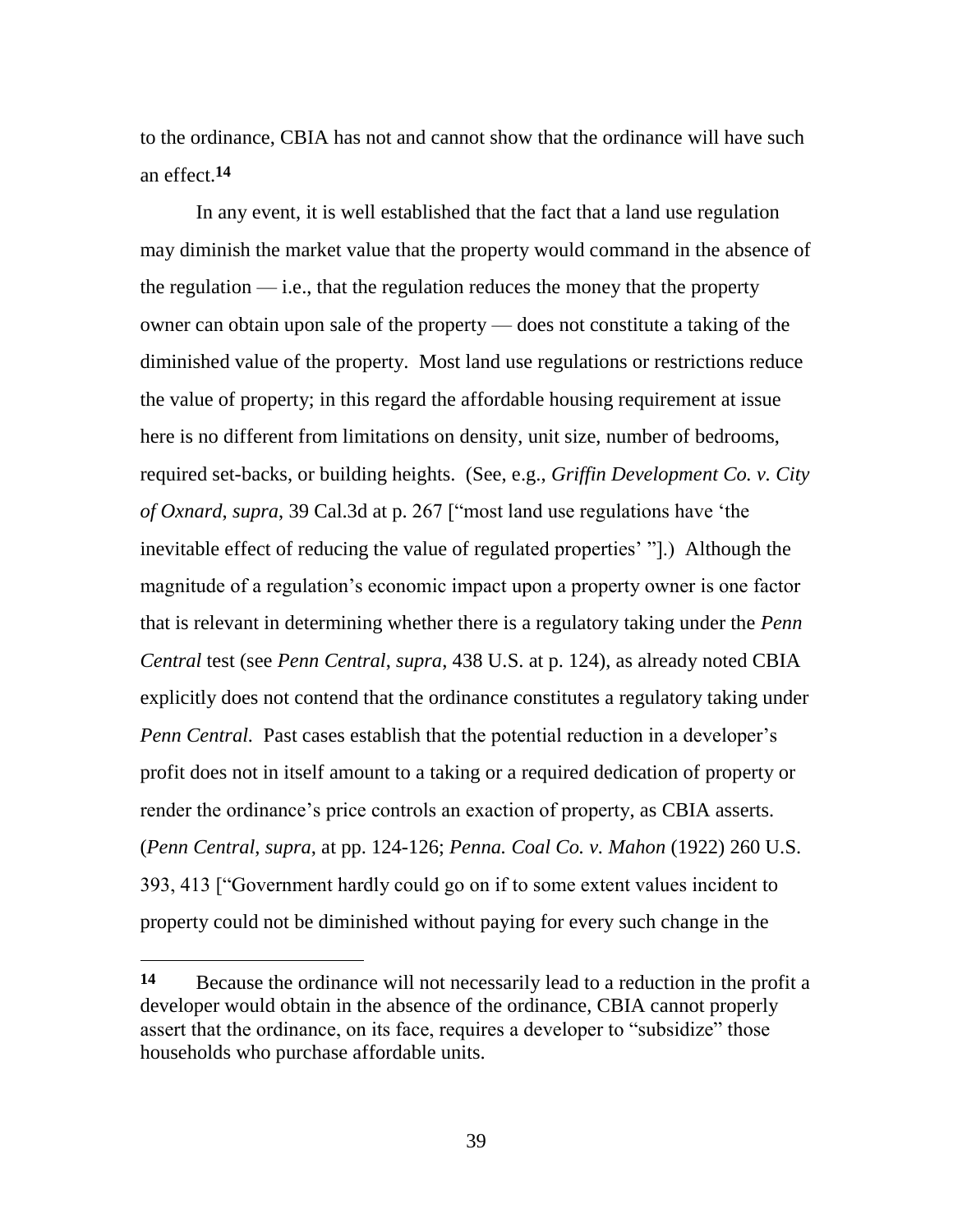general law"]; *Permian Basin Area Rate Cases, supra,* 390 U.S. at p. 769 ["No constitutional objection arises from the imposition of maximum prices merely because . . . the value of regulated property is reduced as a consequence of regulation‖]; *Fisher v. City of Berkeley* (1984) 37 Cal.3d 644, 685-686.)

CBIA additionally maintains that the challenged ordinance does constitute an exaction because it assertedly requires a developer to convey a property interest to the city by virtue of the section of the ordinance that is intended to ensure that the units that are initially made available as affordable housing units will continue to be affordable in the future, or at least that the city will retain the same number of affordable units upon resale. (S.J.M.C. § 5.08.600.) Contrary to CBIA's assertion, however, this provision of the ordinance does not require a developer to convey a property interest to the city. This feature of the ordinance operates in the future on a person who has purchased an affordable unit, rather than on the developer, placing a restriction on the affordable unit owner's use of his or her property. Because this feature of the ordinance places no additional requirement or burden on the developer, it clearly does not take, or impose an exaction upon, *the developer's property*. Unlike the Palo Alto inclusionary housing ordinance at issue in *Sterling Park*, *supra*, 57 Cal.4th at page 1207, which CBIA analogizes to the challenged ordinance, the San Jose ordinance does not require that the developer grant the city an option to purchase each affordable unit when the unit is up for sale or resale.**15**

 $\overline{a}$ 

**<sup>15</sup>** Although an option to purchase is one type of document that may be included to ensure the continued affordability of an affordable unit under the San Jose ordinance, the applicable section of the ordinance does not require the developer to grant an option to purchase to the city either on the initial sale or resale of an affordable housing unit, and the section lists a large number of alternative documents and mechanisms that may be used to preserve the number of affordable housing units. (See S.J.M.C. § 5.08.600 A., quoted *ante*, pp. 17-18.)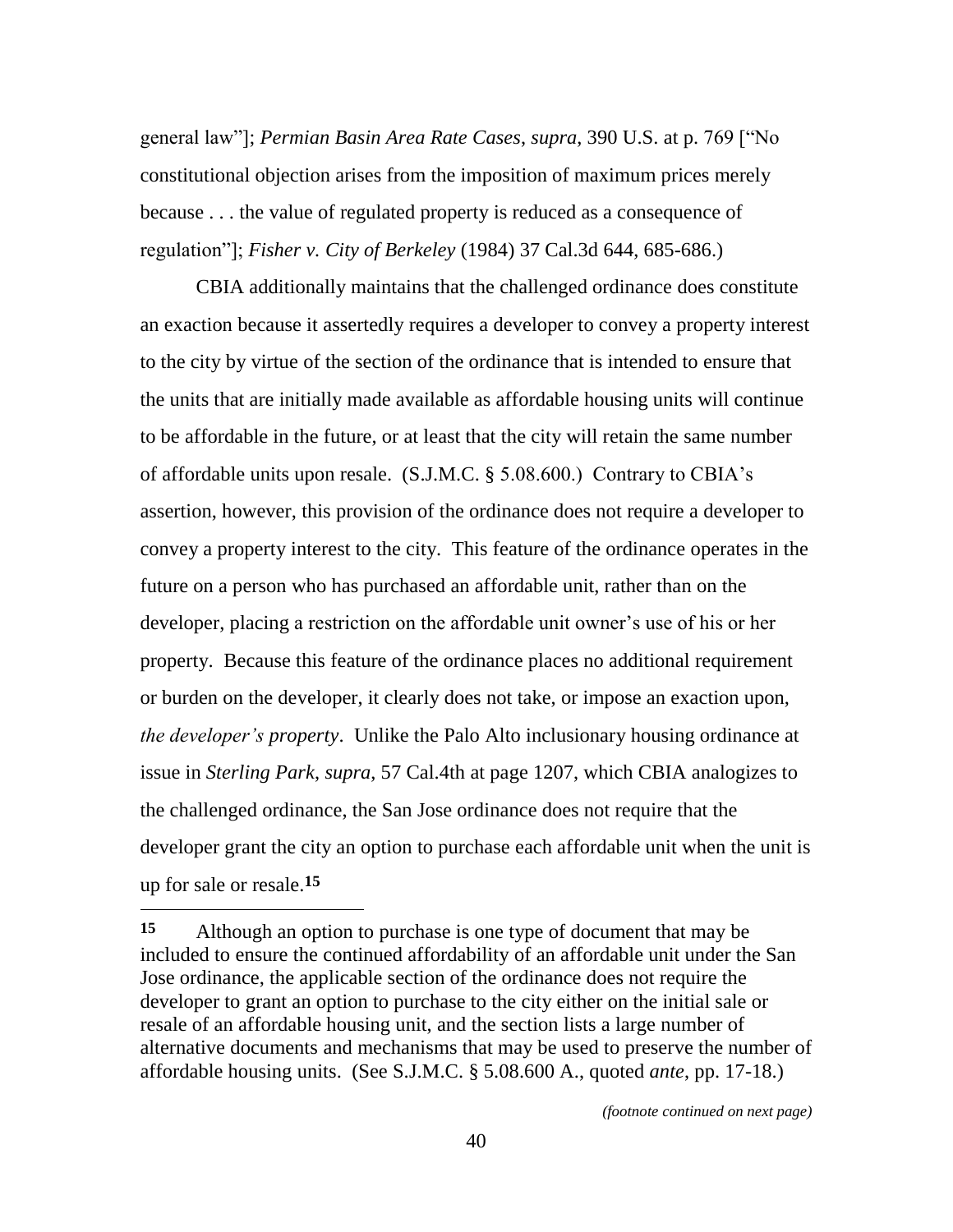Moreover, CBIA does not contend that the section of the ordinance in question constitutes a taking *of an affordable unit owner's property* that requires just compensation, and no such claim could plausibly be made. Under the provision in question, an individual who is permitted to purchase an affordable housing unit at a below market, affordable housing price will do so on the explicit condition and clear understanding that if and when he or she sells the unit, he or she is required to sell the unit at an affordable housing price, and that if, instead, the unit is sold at market rate, under the "shared appreciation document." that must be agreed upon by the purchaser, "the difference between the market rate value of the inclusionary unit and the affordable housing cost, plus a share of appreciation realized from an unrestricted sale in such amounts as deemed necessary by the city to replace the inclusionary unit" must be placed into an affordable housing fund that is to be used exclusively to provide housing to lower and moderate income households. (S.J.M.C. §§ 5.08.600 A., 5.08.700.)**16** Just as the ordinance's restriction on the developer's use of its property does not constitute a compensable taking or exaction (see, *ante*, pp. 32-37), an individual who has purchased an affordable housing unit under the use restriction imposed by this section of the ordinance cannot tenably claim that such property has been taken without just compensation when he or she is subsequently required, upon

*(footnote continued from previous page)*

l

Accordingly, in this facial challenge, the San Jose ordinance cannot properly be equated with the ordinance at issue in *Sterling Park*.

**16** Thus, like the long-term rental unit in-lieu fee that was upheld by this court in *San Remo Hotel*, *supra*, 27 Cal.4th 643, the captured amount will be utilized to replace the affordable housing unit that would be lost if such a unit is resold at market rate, directly offsetting the adverse impact that such resale would have on the number of existing affordable housing units in the city.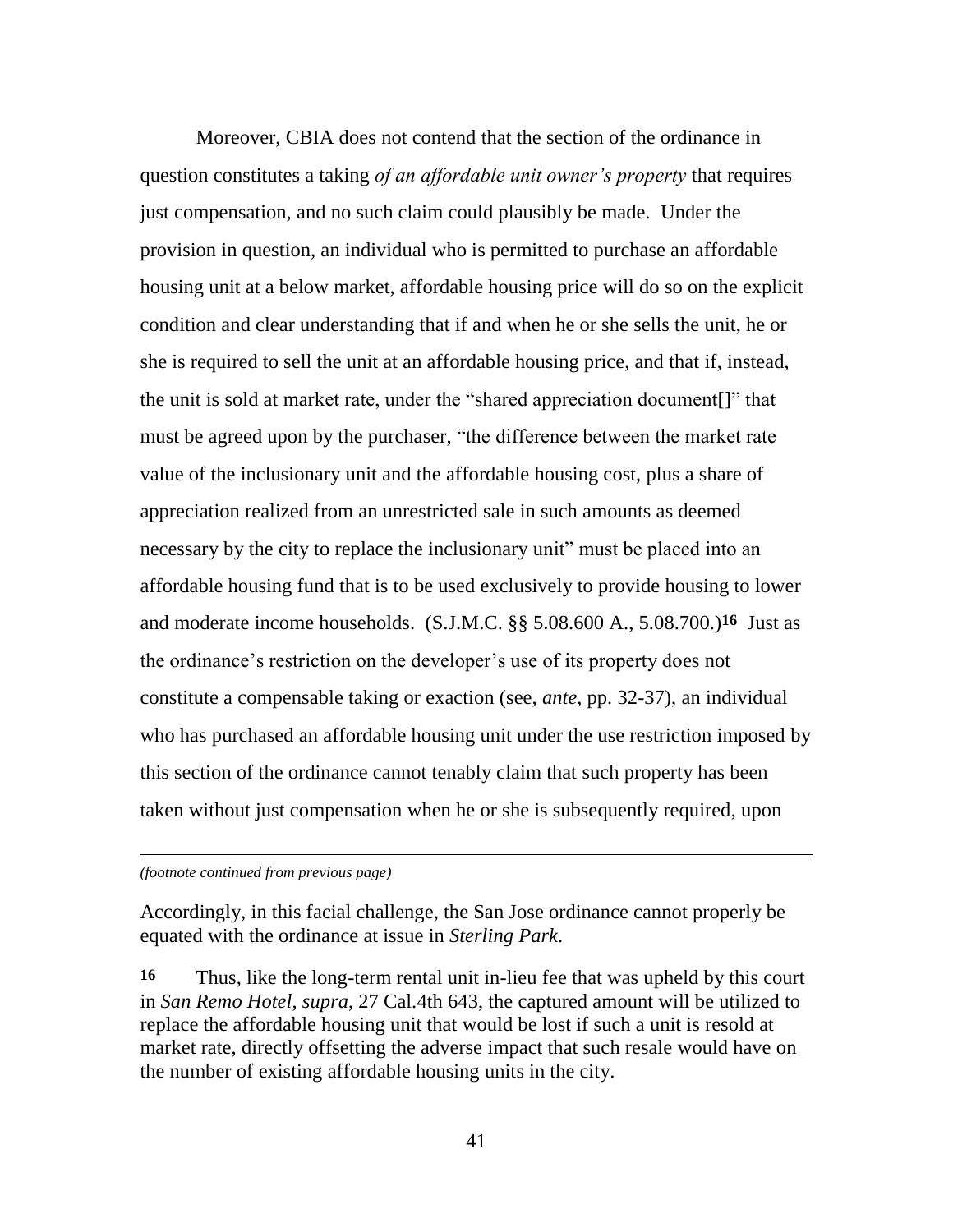resale of the unit, to comply with the use restriction — a restriction that obviously is reasonably related to preserving the affordable housing policy from which the affordable housing unit owner has directly benefited.

In addition, contrary to CBIA's contention, the fact that the ordinance requires restrictions upon resale to be recorded against the residential development and all inclusionary units does not transform these requirements into property interests possessed by the city. Recordation simply assures that would-be purchasers of the affordable units are on notice regarding the restrictions relating to resale and is no different from the routine recording of other types of land use restrictions that are intended to continue for a specified period of time.

In sum, for all of the foregoing reasons, the basic requirement imposed by the challenged ordinance — conditioning the grant of a development permit for new developments of more than 20 units upon a developer's agreement to offer for sale at an affordable housing price at least 15 percent of the on-site for-sale units — does not constitute an exaction for purposes of the takings clause so as to bring into play the unconstitutional conditions doctrine under the *Nollan*, *Dolan*, and *Koontz* decisions.

Finally, the *Koontz* decision further makes clear that so long as a permitting authority offers a property owner at least one alternative means of satisfying a condition that does not violate the takings clause, the property owner has not been subjected to an unconstitutional condition. (*Koontz*, *supra*, 570 U.S. at p. \_\_ [186 L.Ed.2d at pp. 712, 713].) Accordingly, because the requirement that a developer offer at least 15 percent of a development's for-sale units at an affordable housing price does not violate the *Nollan/Dolan* doctrine, it follows that the affordable housing requirement of the San Jose ordinance as a whole — including the voluntary off-site options and in lieu fee that the ordinance makes available to a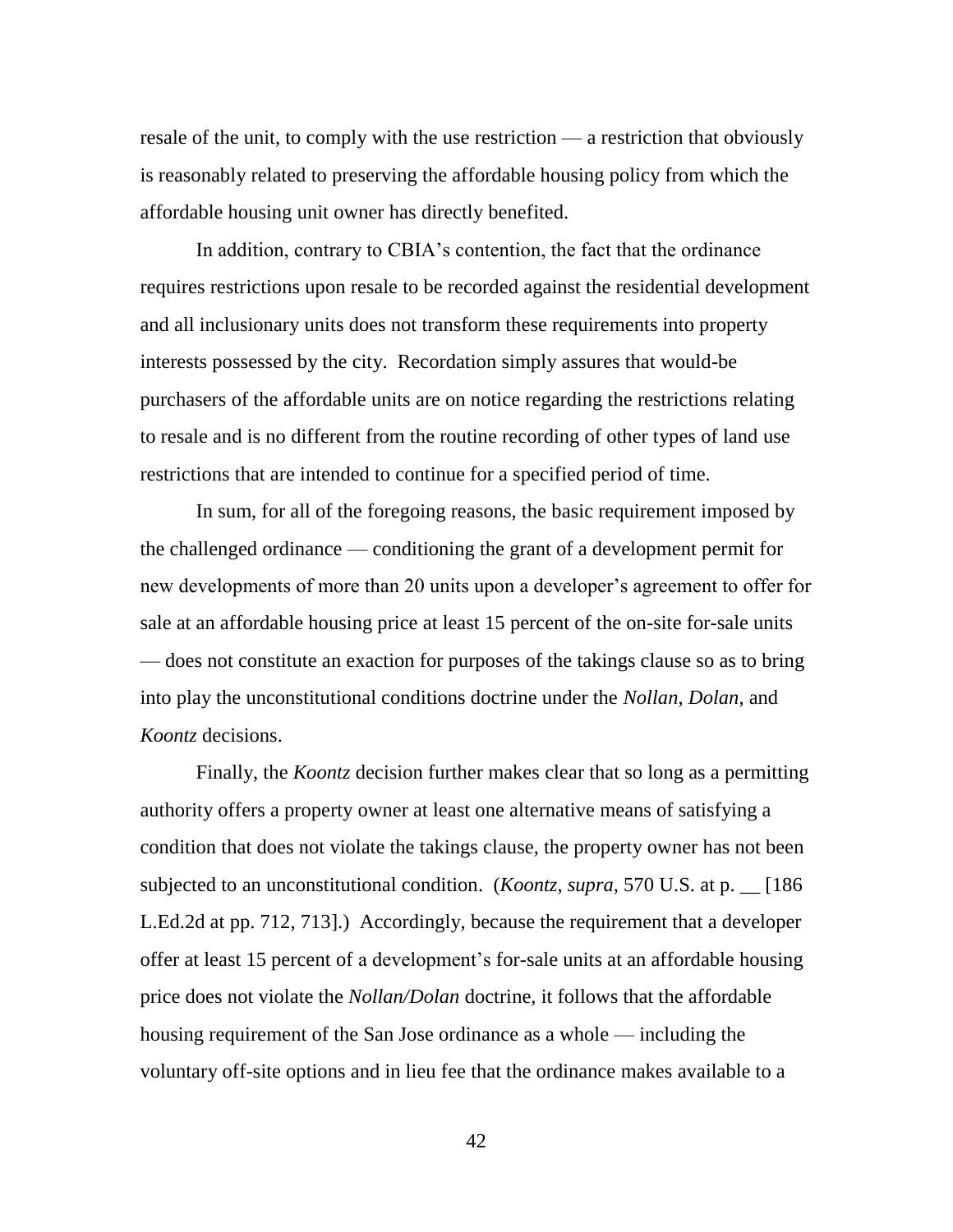developer — does not impose an unconstitutional condition in violation of the takings clause.

## **V. Does the passage in** *San Remo Hotel***,** *supra***, 27 Cal.4th 643, 671, relied on by CBIA, apply to the affordable housing condition imposed by San Jose's inclusionary housing ordinance?**

CBIA also rests its facial challenge to the validity of the San Jose ordinance upon a passage in this court's decision in *San Remo Hotel*, *supra*, 27 Cal.4th at page 671. CBIA characterizes this portion of the *San Remo Hotel* decision as resting upon an application of the unconstitutional conditions doctrine, but we have demonstrated that doctrine is not applicable here because the ordinance does not effect an exaction. We note, however, that the passage in question in *San Remo Hotel* did not itself refer to that doctrine and the Court of Appeal decision in *City of Patterson*, *supra*, 171 Cal.App.4th 886, upon which CBIA also relies, did not analyze the passage in *San Remo Hotel* as an aspect of the unconstitutional conditions doctrine. Accordingly, notwithstanding our rejection of CBIA's unconstitutional conditions claim, we shall consider whether the passage in *San Remo Hotel* upon which CBIA relies should properly be interpreted as applicable to the challenged inclusionary housing ordinance.

CBIA proffers its argument in the face of the holding of the Court of Appeal in *City of Napa, supra,* 90 Cal.App.4th 188, a case involving a facial constitutional challenge to an inclusionary housing ordinance very similar to the San Jose ordinance at issue here. There, the Court of Appeal held that the ordinance was properly evaluated pursuant to the ordinary standard of review generally applicable to land use regulations. Applying that standard, the *City of*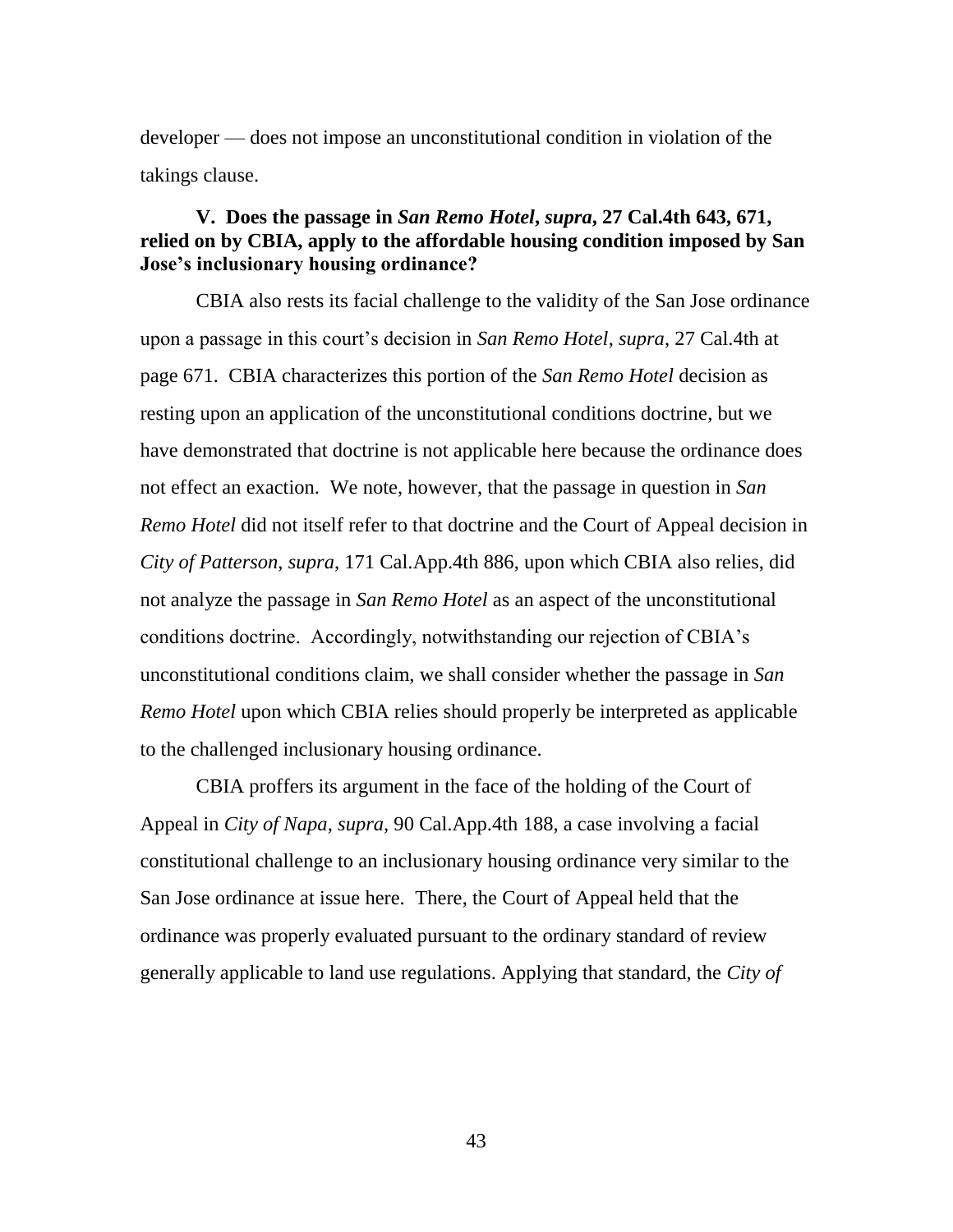*Napa* court held that the challenged inclusionary housing ordinance was constitutionally valid. (90 Cal.App.4th at pp. 195-197.)**17**

CBIA contends, however, that this court's decision in *San Remo Hotel*, *supra*, 27 Cal.4th 643, which was decided after *City of Napa*, *supra*, 90 Cal.App.4th 188, should be interpreted to limit inclusionary housing requirements only to those that are reasonably related to the adverse impacts that are caused by or attributable to the proposed developments that are subject to the ordinance — in effect, to requirements that satisfy something similar to the *Nollan/Dolan* test.

In *San Remo Hotel*, *supra*, 27 Cal.4th 643, the land use restriction at issue was a legislatively adopted ordinance aimed at preserving the amount of existing long-term rental housing units in the city. The ordinance required any property owner who proposed to convert existing long-term rental units to short-term tourist units either to provide a comparable number of long-term rental units at another location or to pay an in lieu fee into a fund dedicated exclusively to the acquisition or construction of long-term rental units in the city. Evaluating the

 $\overline{a}$ 

**<sup>17</sup>** At the time of the *City of Napa* decision, the controlling United States Supreme Court decision provided that a land use regulation "effects a taking if the ordinance does not substantially advance legitimate state interests . . . . " (*Agins v. Tiburon* (1980) 447 U.S. 255, 260.) The *City of Napa* decision applied that standard in upholding the inclusionary housing ordinance. Three years later, in *Lingle*, *supra*, 544 U.S. 528, the federal high court held that the "substantially advance" standard set out in *Agins* is not an appropriate standard for determining when a taking of property has occurred, and instead that the categorical and regulatory taking categories described in *Penn Central*, *supra*, 438 U.S. 104, constitute the appropriate taking standards. (*Lingle*, *supra*, 544 U.S. at pp. 540- 545.) After *Lingle*, the California Court of Appeal, in *Action Apartment Assn. v. City of Santa Monica* (2008) 166 Cal.App.4th 456, 467-471, upheld the validity of an inclusionary housing ordinance against a facial constitutional challenge, rejecting the plaintiffs' claim that under *Lingle* the ordinance was subject to the *Nollan/Dolan* standard of review.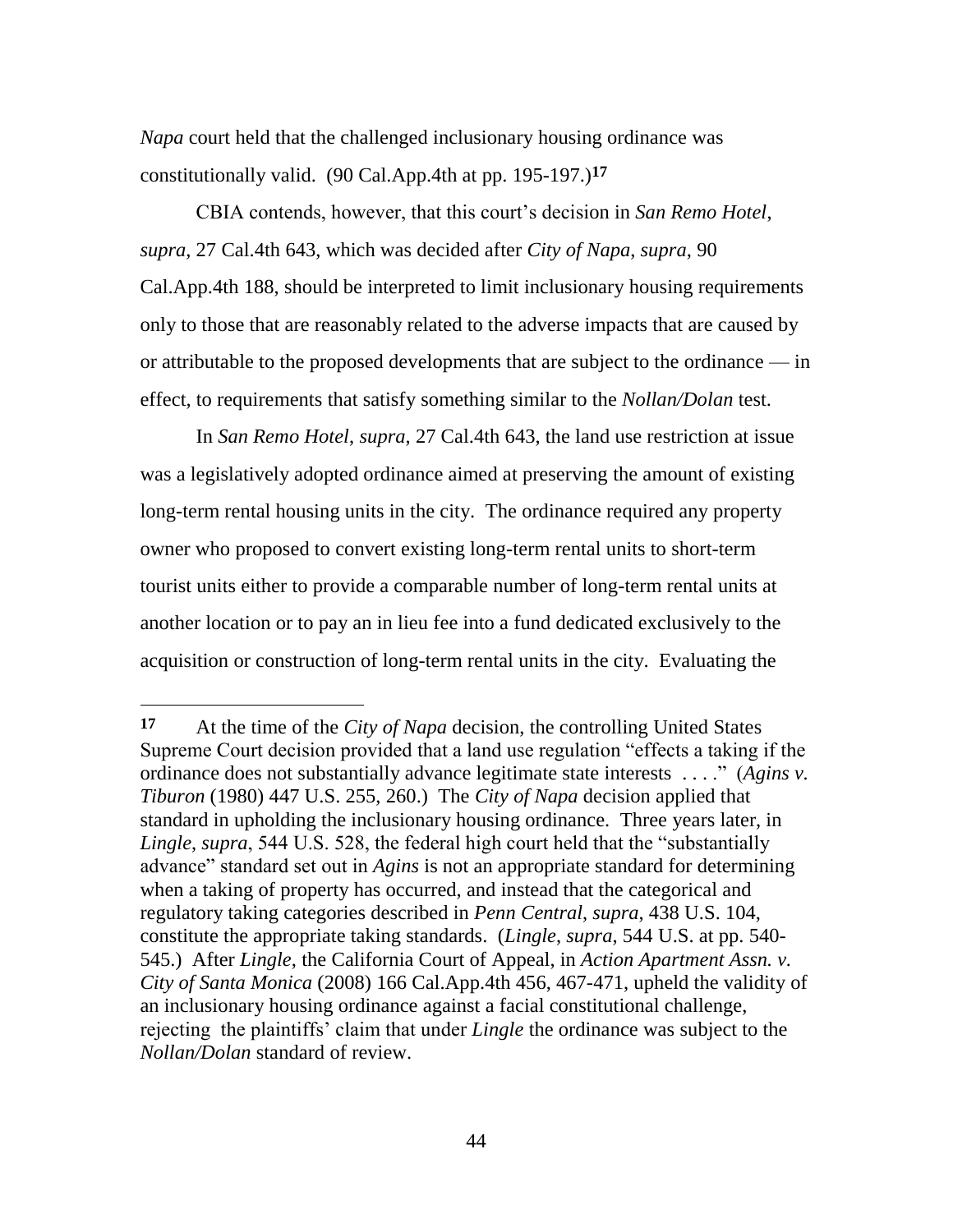validity of the in lieu fee that had been imposed on the property owner in that case, this court held in *San Remo Hotel* that the challenged fee was valid because it was reasonably related to mitigating the impact that the landowner's proposed conversion would have on the preservation of long-term rental housing in the city. (*San Remo Hotel, supra,* 27 Cal.4th at pp. 672-679.)

CBIA relies on one passage in the *San Remo Hotel* opinion that it asserts indicates the conditions or requirements imposed by San Jose's inclusionary housing ordinance are valid solely if they bear a reasonable relationship to the deleterious public impacts attributable to the developments that are subject to the ordinance. As we explain, properly interpreted, the passage in *San Remo Hotel* does not support CBIA's contention.

The passage in question in *San Remo Hotel* is contained in a paragraph responding to and rejecting an argument, based upon a hypothetical ordinance, that had been advanced by the plaintiffs in that case. In asserting that the legislatively prescribed long-term rental replacement fee before the court in *San Remo Hotel* should be evaluated under the *Nollan/Dolan* heightened scrutiny standard, the plaintiffs in *San Remo Hotel* warned of "the danger a local legislative body will use such purported mitigation fees — unrelated to the impacts of development — simply to fill its coffers" and hypothesized that "absent careful" constitutional scrutiny a city could 'put zoning up for sale' by, for example, ‗prohibit[ing] all development except for one-story single-family homes, but offer[ing] a second story permit for \$20,000, an apartment building permit for \$10,000 per unit, a commercial building permit for \$50,000 per floor, and so forth.' " (*San Remo Hotel, supra, 27 Cal.4th at p. 670.*)

In response to the plaintiffs' argument, the opinion in *San Remo Hotel* first declined "to extend heightened takings scrutiny to all development fees" and instead adhered to the distinction drawn in earlier decisions of this court "between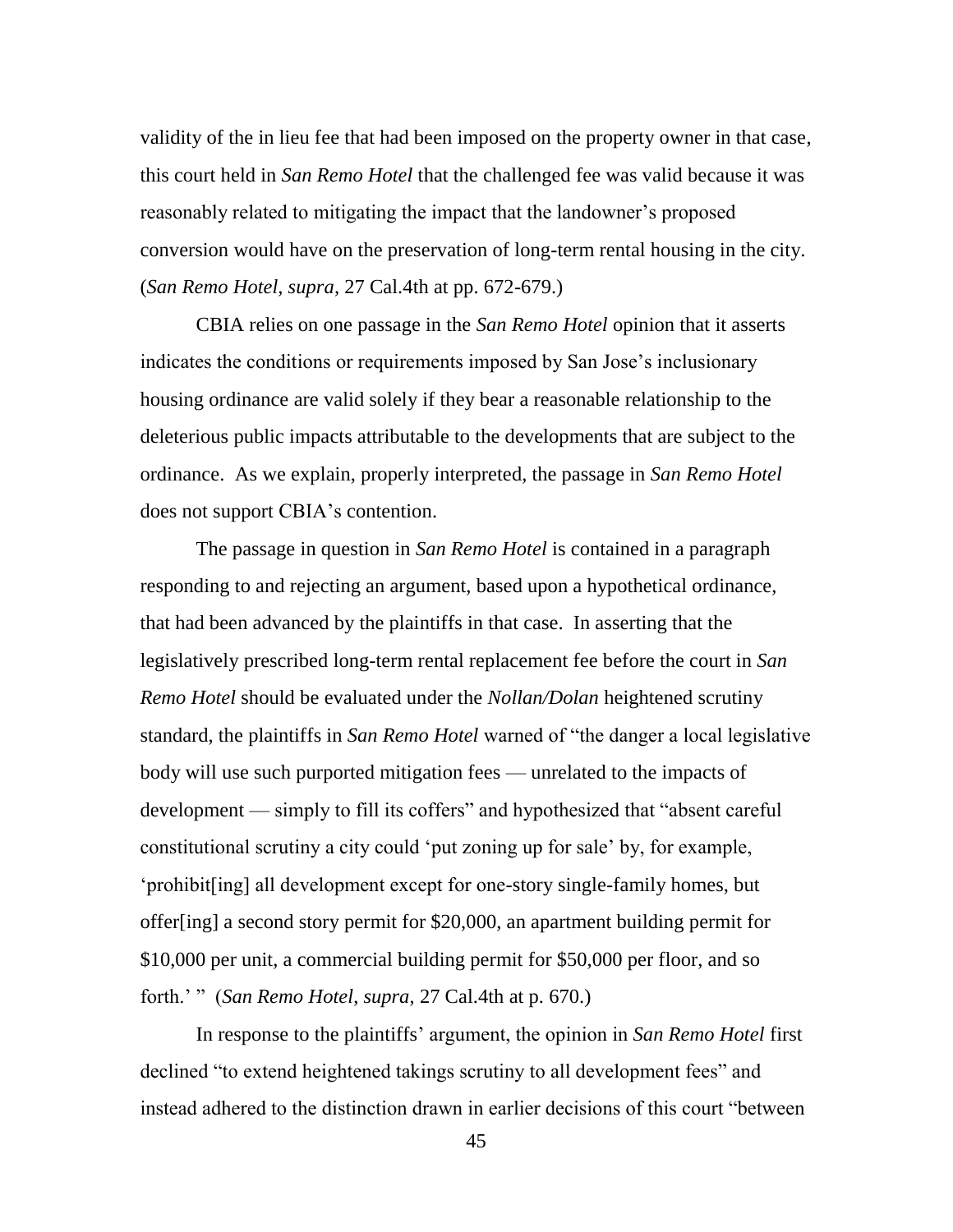ad hoc exactions and legislatively mandated, formulaic mitigation fees.‖ (*San Remo Hotel*, *supra*, 27 Cal.4th at pp. 670-671, citing *Ehrlich*, *supra*, 12 Cal.4th 854, *Landgate, Inc. v. California Coastal Com.* (1998) 17 Cal.4th 1006, and *Santa Monica Beach, supra,* 19 Cal.4th 952.) The opinion explained: "While legislatively mandated fees do present some danger of improper leveraging, such generally applicable legislation is subject to the ordinary restraints of the democratic political process. A city council that charged extortionate fees for all property development, unjustified by mitigation needs, would likely face widespread and well-financed opposition at the next election. Ad hoc individual monetary exactions deserve special scrutiny mainly because, affecting fewer citizens and evading systematic assessment, they are more likely to escape such political controls.‖ (*San Remo Hotel, supra*, at p. 671.)

The following paragraph in *San Remo Hotel* then set forth the court's response to the plaintiffs' hypothetical: "Nor are plaintiffs correct that, without *Nollan/Dolan/Ehrlich* scrutiny, legislatively imposed development mitigation fees are subject to no meaningful means-ends review. *As a matter of both statutory and constitutional law, such fees must bear a reasonable relationship, in both intended use and amount, to the deleterious public impact of the development.* (Gov. Code, § 66001; *Ehrlich*, *supra*, 12 Cal.4th at pp. 865, 867 (plur. opn. of Arabian, J.); *id.* at p. 897 (conc. opn. of Mosk, J.); *Associated Home Builders etc., Inc. v. City of Walnut Creek* (1971) 4 Cal.3d 633, 640.) Plaintiffs' hypothetical city could only 'put [its] zoning up for sale' in the manner imagined if the 'prices' charged, and the intended use of the proceeds, bore a reasonable relationship to the impacts of the various development intensity levels on public resources and interests. While the relationship between means and ends need not be so close or so thoroughly established for legislatively imposed fees as for ad hoc fees subject to *Ehrlich*, the arbitrary and extortionate use of purported mitigation fees, even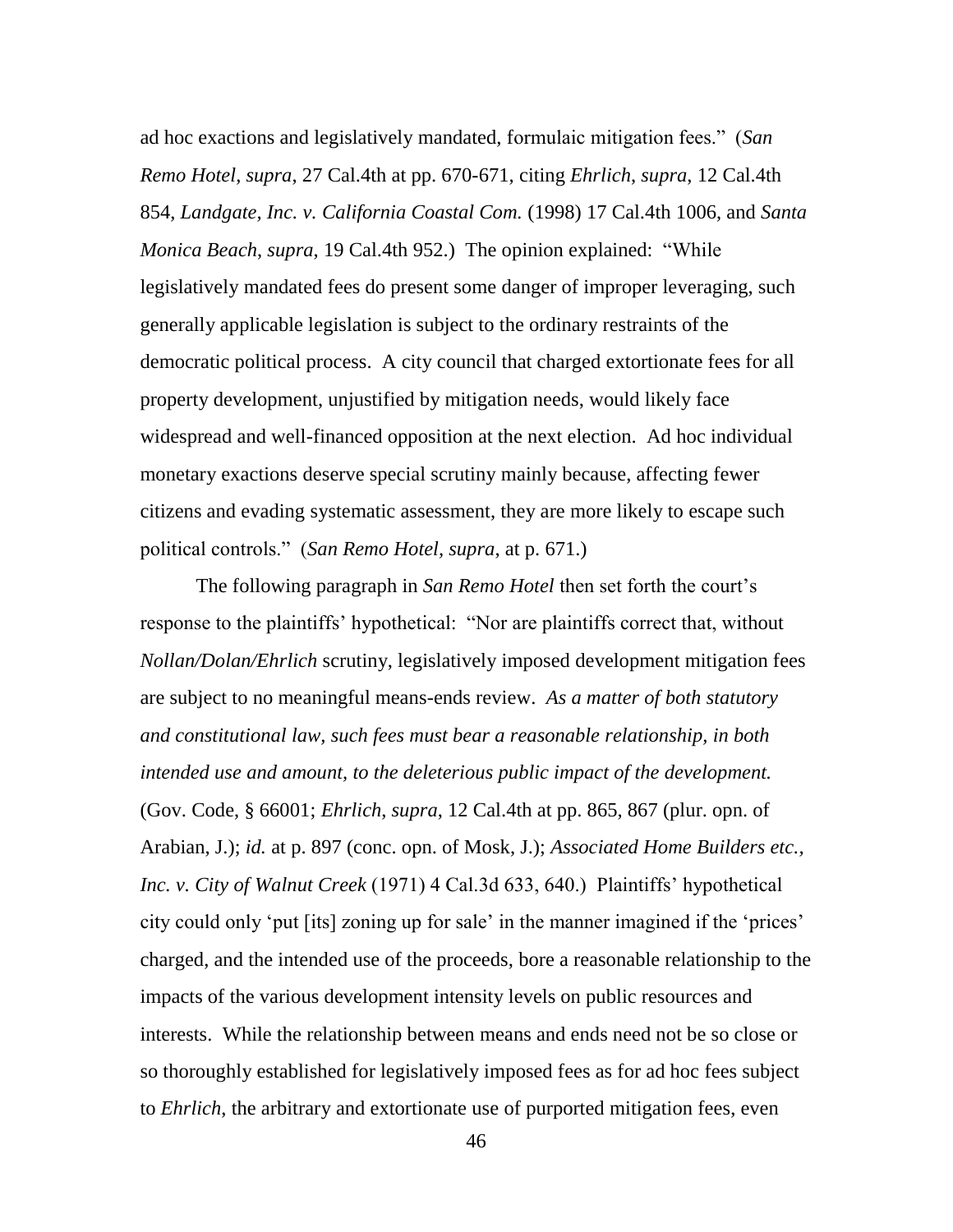where legislatively mandated, will not pass constitutional muster." (*San Remo Hotel, supra,* 27 Cal.4th at p. 671, italics added.)

CBIA contends that the italicized sentence just quoted should be interpreted to mean that the conditions imposed by the San Jose ordinance — requiring developments of 20 or more units to make 15 percent of their on-site for-sale units available for sale at affordable housing prices — would be valid only if those requirements "bear a reasonable relationship, in both intended use and amount, to the deleterious public impact of the development.‖ (*San Remo Hotel*, *supra*, 27 Cal.4th at p. 671.) For several reasons, we conclude that CBIA's contention lacks merit.

First, there is no indication that the passage in *San Remo Hotel* was intended to apply to permit conditions, like the price controls imposed by the challenged inclusionary housing ordinance, that regulate or place limits upon the use of a property owner's property, rather than solely to conditions that require an applicant to pay a monetary fee as a condition of obtaining a permit. The language of the passage itself speaks specifically of "fees," not to conditions limiting the use of property, and, as noted, the passage in *San Remo Hotel* was a direct response to the concern expressed by the plaintiffs in that case that a permitting authority would "use such purported mitigation fees — unrelated to the impacts of development — simply to fill its coffers.‖ (*San Remo Hotel*, *supra*, 27 Cal.4th at p. 670.) In light of "the special vulnerability of land use permit applicants to extortionate demands for money" (*Koontz*, *supra*, 570 U.S. at p. \_\_ [186 L.Ed.2d] at p. 717]), the passage is reasonably understood as applying to permit conditions that require the payment of monetary fees.

Second, as we explain, a close reading of the entire paragraph containing the italicized sentence discloses that the paragraph is explicitly addressed and applies only to "development *mitigation* fees" (*San Remo Hotel*, *supra*, 27 Cal.4th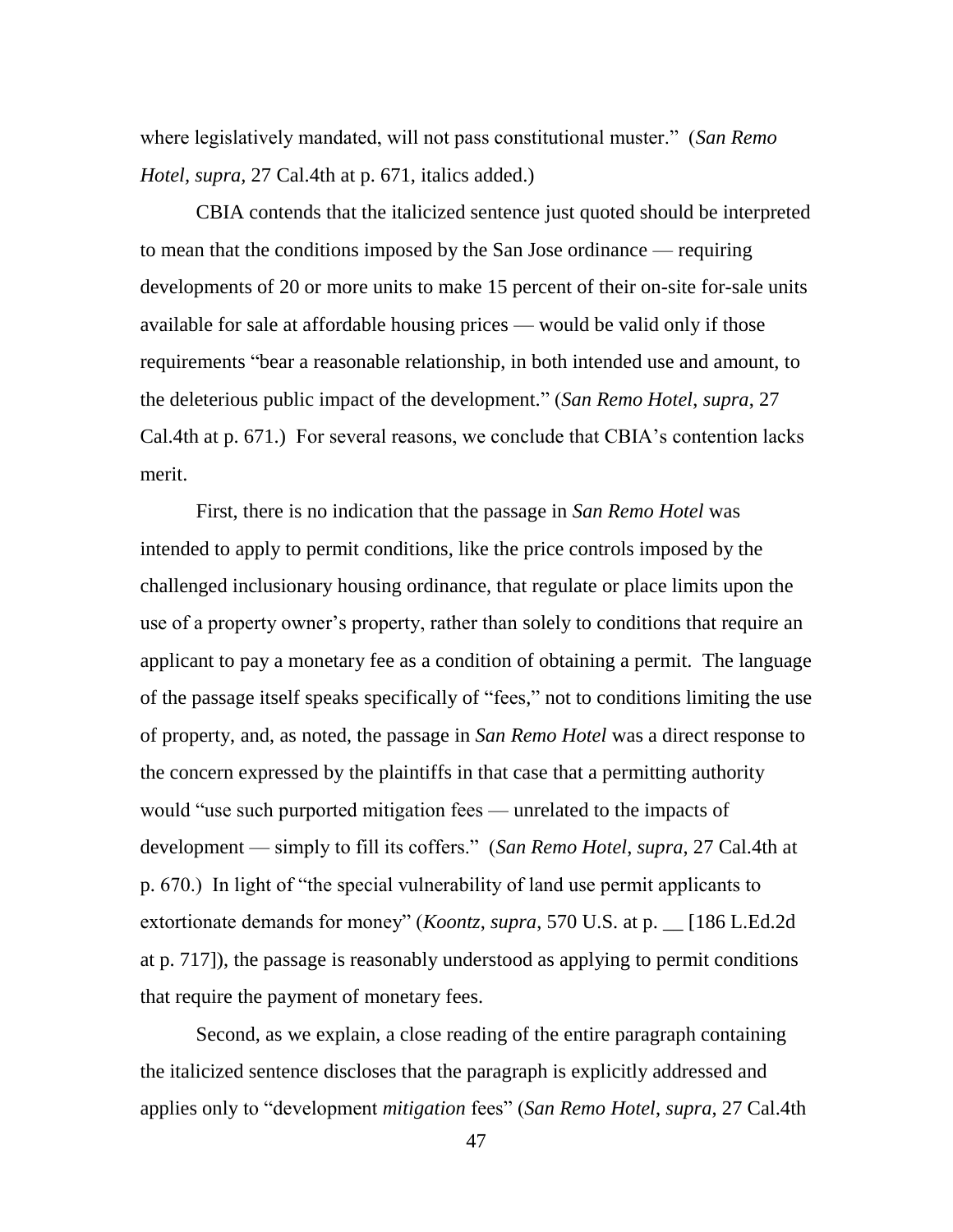at p. 671, italics added) — that is, to fees whose purpose is to mitigate the effects or impacts of the developments on which the fee is imposed — and does not purport to apply to price controls or other land use restrictions that serve a broader constitutionally permissible purpose or purposes unrelated to the impact of the proposed development.

To begin, the initial sentence of the paragraph is explicitly limited to ―legislatively imposed development *mitigation* fees . . . .‖ (*San Remo Hotel*, *supra*, 27 Cal.4th at p. 671, italics added.) Next, the term "fee" as used in the statute cited after the second sentence of the passage — Government Code section 66001, a key provision of California's Mitigation Fee Act — is statutorily defined to mean ―*a monetary exaction . . . that is charged* by a local agency to the applicant in connection with approval of a development project *for the purpose of defraying all or a portion of the cost of public facilities related to the development project* . . . ." (Gov. Code,  $\S$  66000, subd. (b), italics added.) The term "fee" does not purport to encompass use restrictions, and certainly not use restrictions that are imposed for a different purpose. Further, the portions of the plurality and concurring opinion in *Ehrlich*, *supra*, 12 Cal.4th at pages 865, 867, 895, and of the majority opinion in *Associated Home Builders*, *supra*, 4 Cal.3d at page 640, to which this paragraph in *San Remo Hotel* refers, similarly all involved development mitigation fees whose purpose was to mitigate the effects of the proposed developments, not use restrictions that were designed to serve other purposes. Finally, the concluding sentence of the paragraph again refers explicitly to "purported *mitigation* fees" (italics added), not to other types of permit conditions.

Viewed in isolation, the third sentence of the paragraph — referring to the plaintiffs' suggestion that a hypothetical city might put up its zoning for sale could conceivably be read broadly to refer to *any* type of development fee. However, when viewed in the context of the paragraph as a whole, and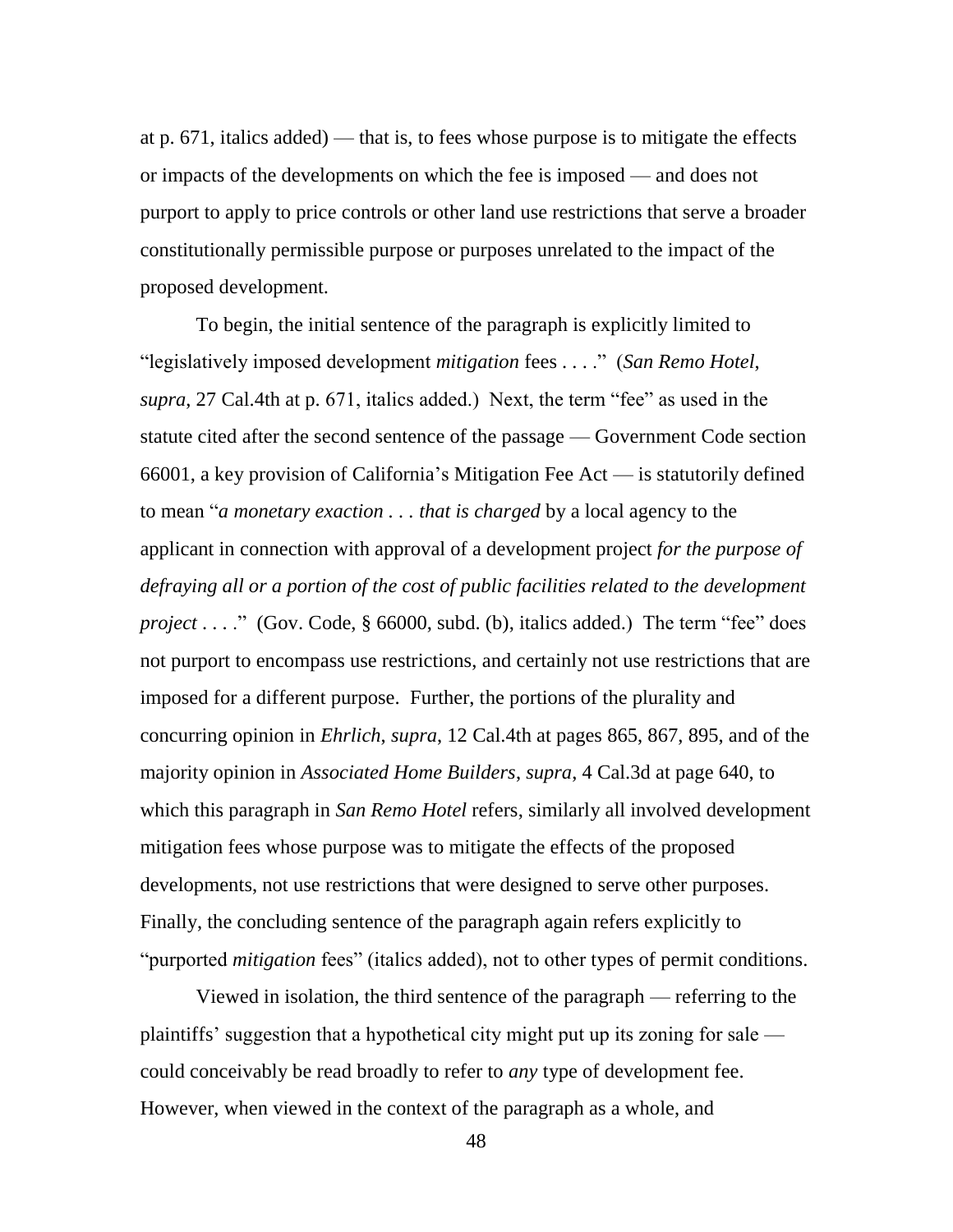particularly having in mind the paragraph's focus on a "meaningful means-end" review‖ (*San Remo Hotel*, *supra*, 27 Cal.4th at p. 671), it appears clear that the entire paragraph applies only to development mitigation fees ― and not to price controls or other land use conditions or requirements  $(i.e., "means")$  that are imposed on proposed developments for a constitutionally permissible purpose (i.e., "end") other than mitigating the impact of the proposed development. Nothing in *San Remo Hotel* purported to repudiate existing authority such as the decision in *City of Napa*, *supra*, 90 Cal.App.4th 188, applying ordinary judicial standards of review to land use regulations of the type involved in the present case.**18**

In *San Remo Hotel*, *supra*, 27 Cal.4th 643, the long-term rental unit replacement requirement (and the related in-lieu fee) that was at issue was explicitly intended to mitigate the adverse effect that a proposed conversion of long-term rental units into tourist units would have on the city's stock of long-term rental units. (*Id.* at p. 650.) Thus, the court's means-end analysis in that case was understandably and properly focused upon whether the fee was reasonably related to mitigating the impact of the proposed conversion. In the present case, as well, one of the purposes of the challenged ordinance is to alleviate the impacts that

 $\overline{a}$ 

<sup>18</sup> In stating that "[a]s a matter of both statutory and constitutional law, [legislatively imposed development mitigation] fees must bear a reasonable relationship, in both intended use and amount, to the deleterious public impact of the development‖ (*San Remo Hotel*, *supra*, 27 Cal.4th at p. 671), the opinion in *San Remo Hotel* did not indicate whether the "constitutional law" to which the passage refers was a reference to due process or takings principles. Because the ordinance in this case does not impose a development mitigation fee, we have no occasion to explore that jurisprudential question, or to discuss how the constraints imposed on legislatively prescribed development mitigation fees by the federal or state Constitution compare with the constraints imposed by the Mitigation Fee Act.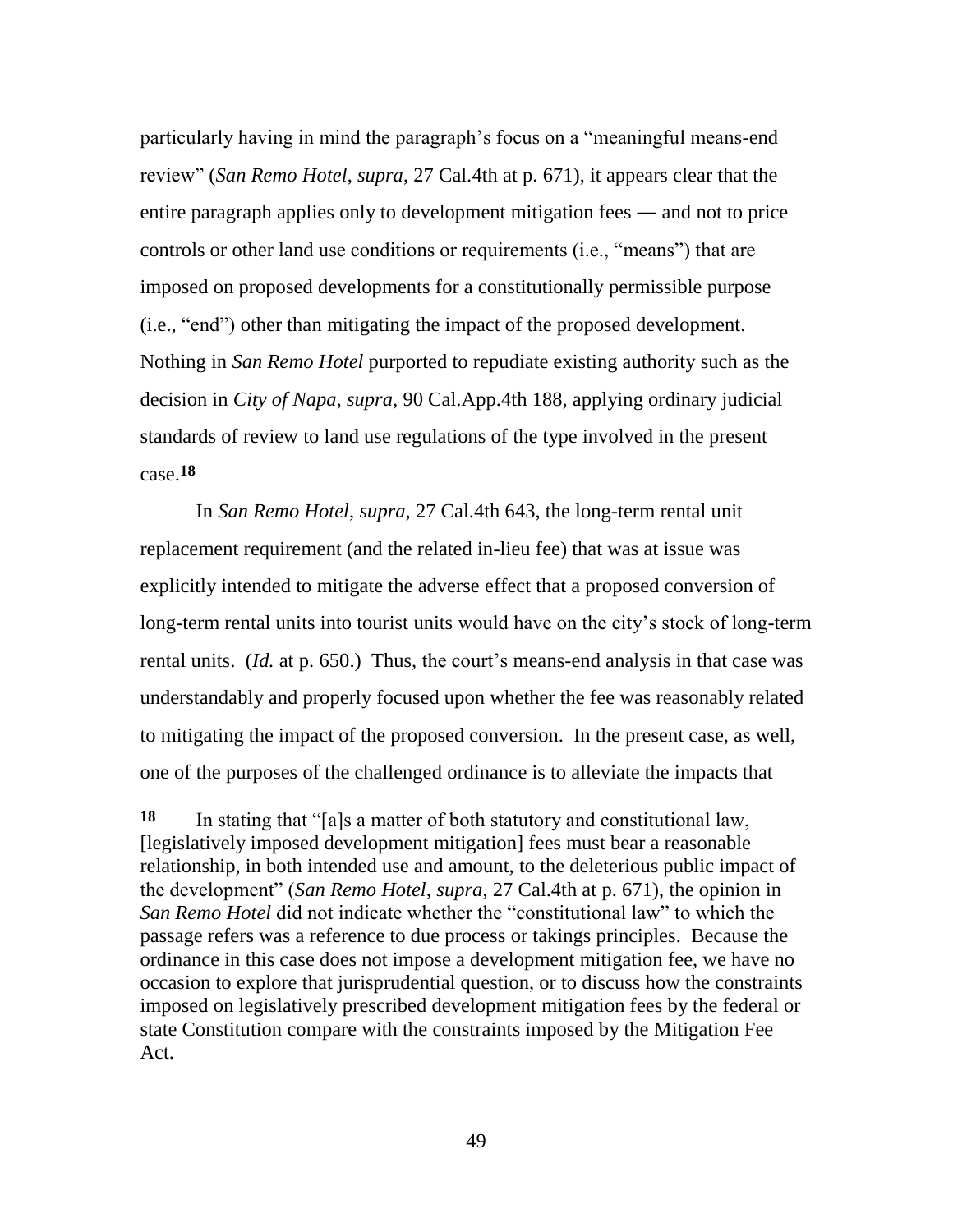proposed market-rate residential development would have on the city's affordable housing needs.**19**

Here, however, the ordinance makes clear that its purpose goes beyond mitigating the impacts attributable to the proposed developments that are subject to the ordinance. The San Jose ordinance is additionally aimed at a number of distinct but nonetheless important and constitutionally permissible public purposes, namely (1) to increase the amount of affordable housing in San Jose so that the municipality can meet its responsibility of providing an adequate supply of housing for individuals and families at all income levels and, at the same time, (2) to assure that new affordable housing is distributed throughout the city in economically diverse developments, avoiding the problems and detrimental effects that municipalities have experienced in the past when low income housing is relegated to separate, isolated locations within the community. Like other zoning or land use regulations that are intended to shape and enhance the character and quality of life of the community as a whole, San Jose's inclusionary housing ordinance is intended to advance purposes beyond mitigating the impacts or effects that are attributable to a particular development or project and instead "to

**<sup>19</sup>** As noted above (*ante*, p. 13), the ordinance identifies two distinct adverse impacts that new market rate residential developments have upon the city's existing affordable housing problem. First, new market rate housing developments without affordable units use a portion of the limited existing land in the city that is available for affordable housing and drive up the price of the remaining land, reducing the opportunities for the construction of affordable housing. Second, new residents of market rate housing create a demand for new employees to service the needs of the new residents, and many of the needed new employees (for example, teachers, transportation workers, etc.) will earn incomes that are not adequate for market rate housing in the city. As a result, new market rate housing exacerbates the city's affordable housing problem.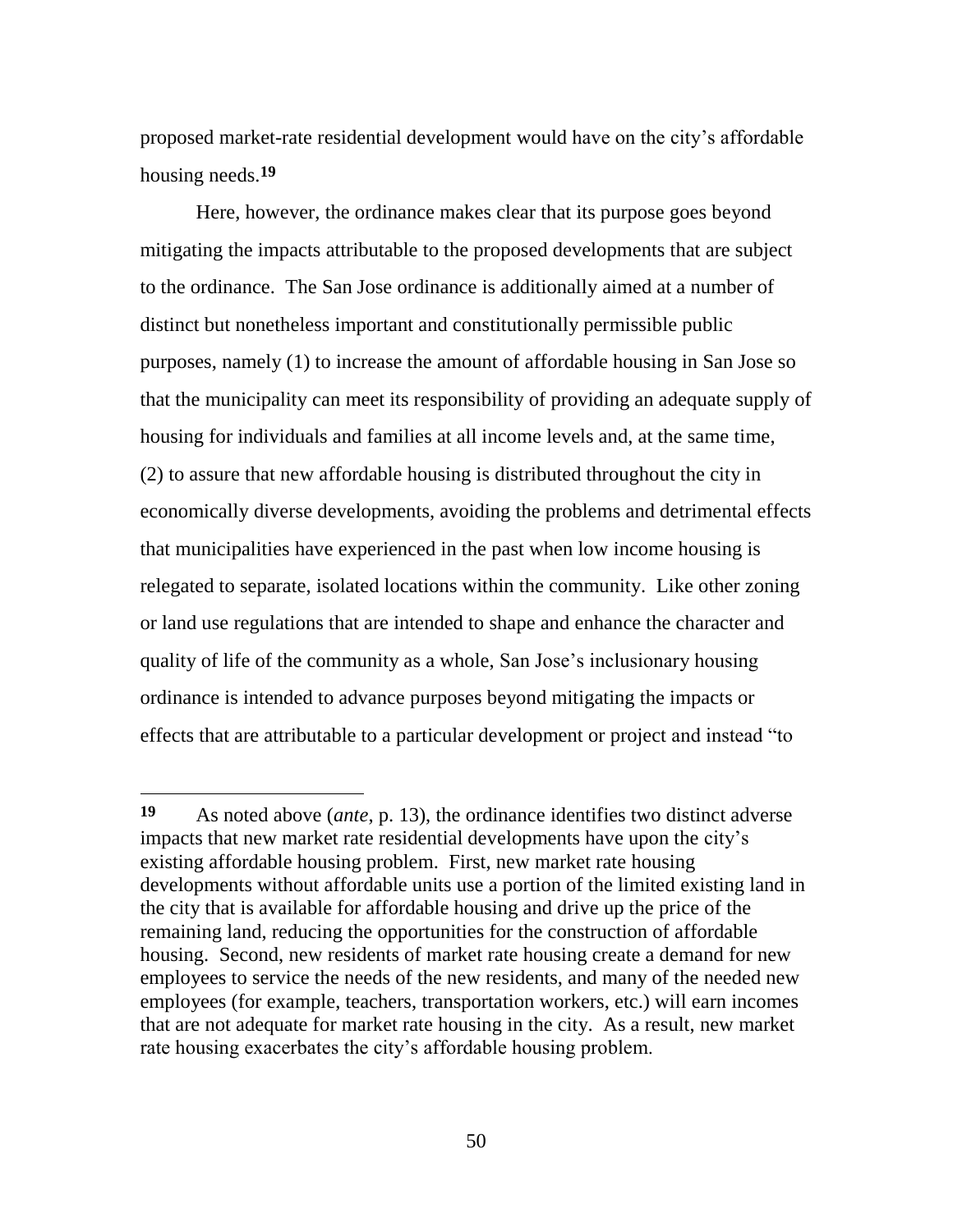produce a widespread public benefit‖ (*Penn Central*, *supra*, 438 U.S. at p. 134, fn. 30) that inures generally to the municipality as a whole, providing such benefits to residents of new market-rate housing as well as to the other residents of the community.

When a municipality enacts a broad zoning law that designates different areas of the community for single-family housing, multiunit residences, and commercial ventures, the validity of the law does not depend upon a judicial means-end determination that focuses exclusively on the restrictions' relationship to the adverse impact that would result from an alternative use of a particular parcel or a particular proposed project. (See, e.g., *Lingle*, *supra*, 544 U.S. at pp. 544-545; *Penn Central*, *supra,* 438 U.S. at pp. 133-135; *HFH, Ltd. v. Superior Court*, *supra*, 15 Cal.3d at pp. 520-521.) Similarly, when a municipality enacts a broad inclusionary housing ordinance to increase the amount of affordable housing in the community and to disperse new affordable housing in economically diverse projects throughout the community, the validity of the ordinance does not depend upon a showing that the restrictions are reasonably related to the impact of a particular development to which the ordinance applies. Rather, the restrictions must be reasonably related to the broad general welfare purposes for which the ordinance was enacted.

Unlike the decision in *San Remo Hotel*, in which we addressed a development fee that was intended solely to mitigate the adverse effect of the proposed conversion of long-term rental units to tourist units, in this court's earlier decision in *Ehrlich*, *supra*, 12 Cal.4th 854, we had occasion to consider, among other issues, the validity of a land use permit condition or requirement that was intended, like the affordable housing condition at issue here, to serve a constitutionally permissible public purpose other than mitigating the impact of the proposed development project. For this reason, the *Ehrlich* decision provides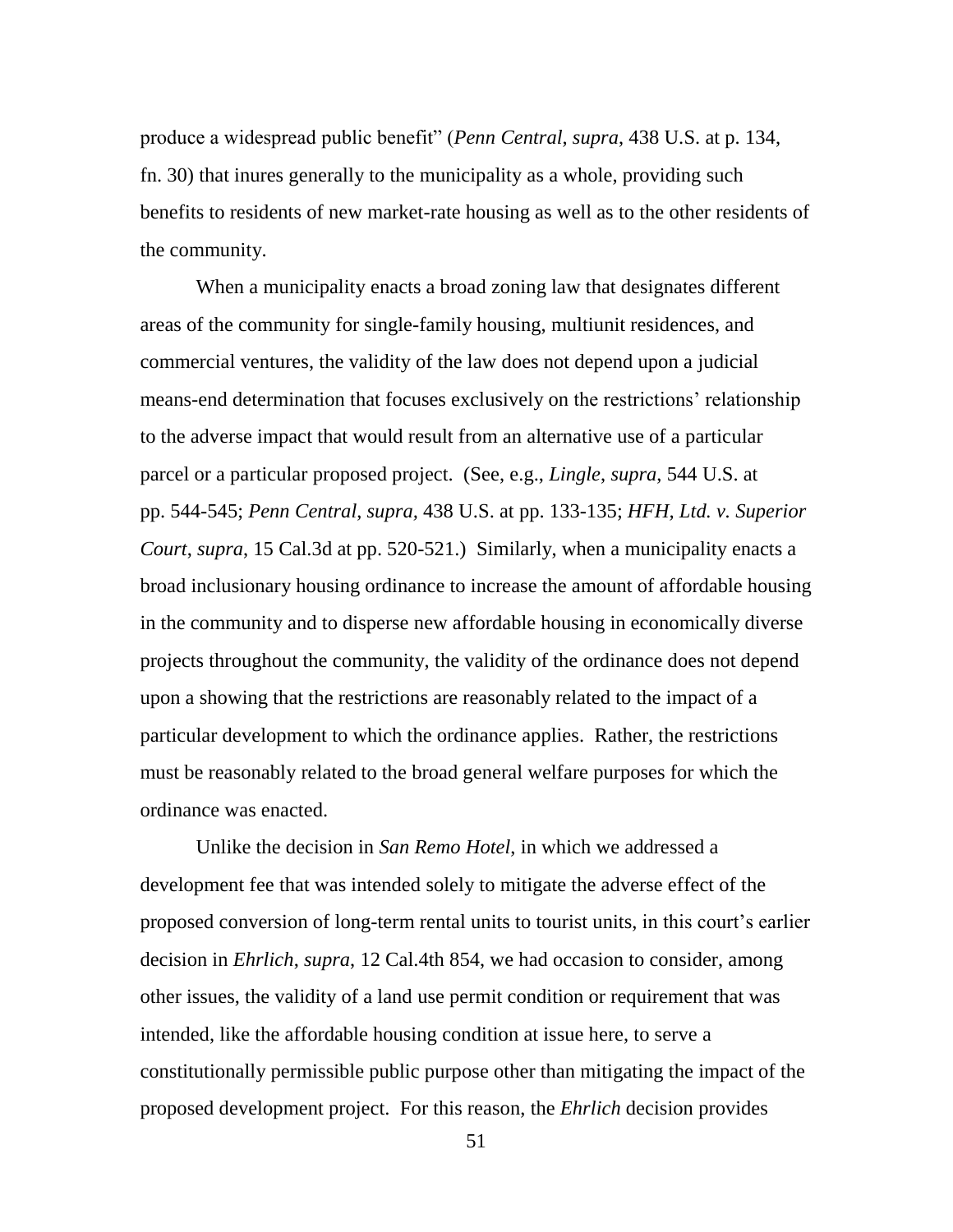useful guidance in ascertaining the standard under which the validity of the San Jose inclusionary housing ordinance is properly evaluated.

In *Ehrlich*, *supra*, 12 Cal.4th 854, the developer challenged the validity of two different types of development conditions that the defendant city had imposed as a condition of the plaintiff's proposed development: (1) a recreational-facility replacement fee and (2) a public art requirement. The court in *Ehrlich* first held that the ad hoc recreational-facility replacement fee that had been imposed in that case should properly be evaluated under the *Nollan/Dolan* standard (*Ehrlich, supra,* at pp. 874-881 (plur. opn. of Arabian, J.); *id.* at pp. 899-901 (conc. opn. of Mosk, J.)), and, as such, the amount of the fee was required to be roughly proportional to the adverse public impact attributable to the loss of property reserved for private recreational use that would result from the developer's proposed project. (*Id*. at pp. 882-885 (plur. opn. of Arabian, J.); *id.* at pp. 901-902 (conc. opn. of Mosk, J.).) Applying the *Nollan/Dolan* standard, the court in *Ehrlich* concluded that the record was insufficient to support the amount of the recreational-facility replacement fee that had been imposed in that case. (*Id.* at pp. 884-885 (plur. opn. of Arabian, J.); *id.* at pp. 901-902 (conc. opn. of Mosk, J.).)

By contrast, with respect to the public art condition — which required the developer either (1) to pay into the city art fund a fee equal to 1 percent of the total building valuation, or (2) to contribute an approved work of public art of an equivalent value that could be placed on site or donated to the city for placement elsewhere — the court in *Ehrlich* did not evaluate the validity of the condition by asking whether or not the amount of the required fee or value of the work of art was reasonably related to the adverse impact that the proposed development would have on the existing state of public art in the city. The purpose of the public art requirement in question was not to replace existing public art that would be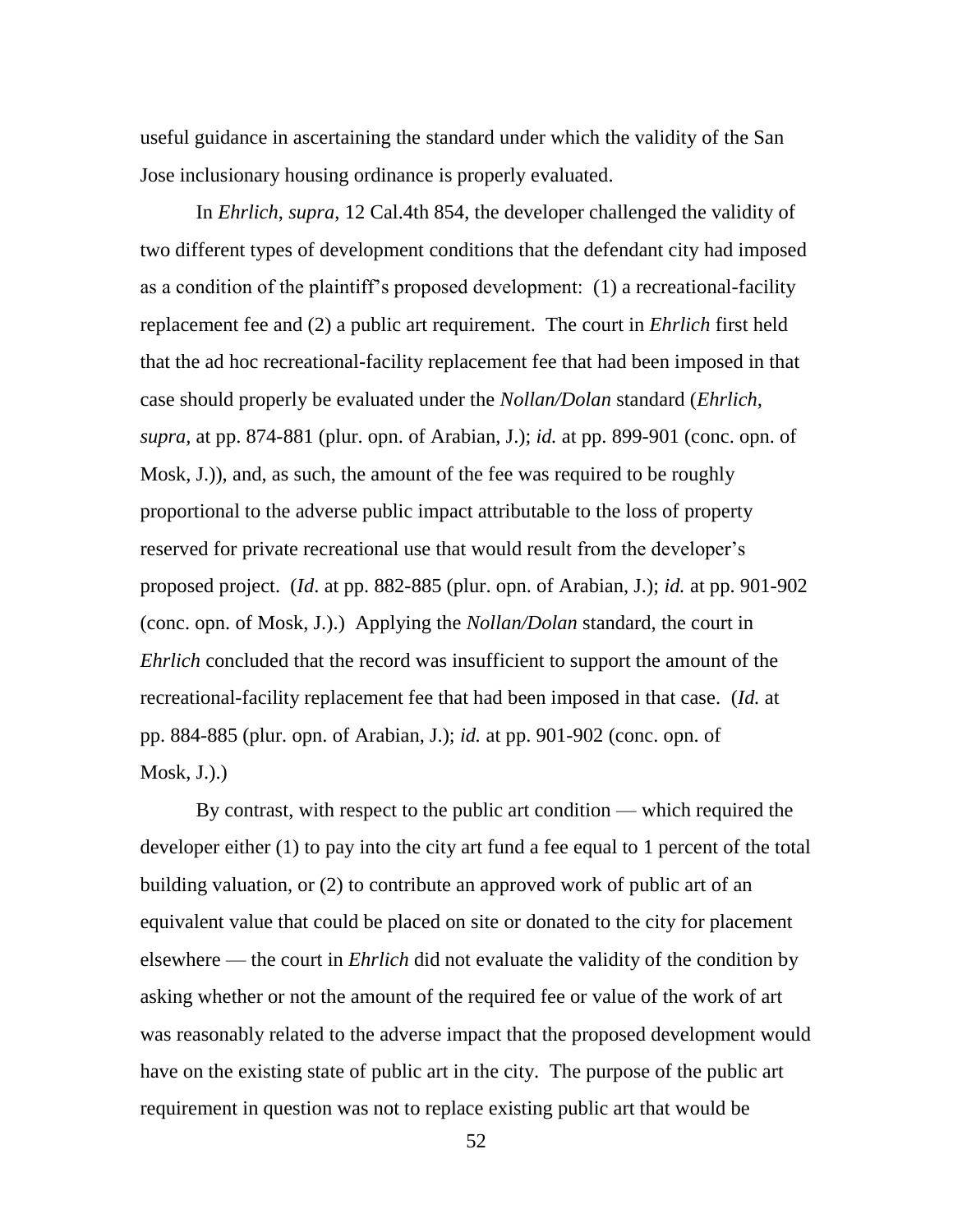eliminated by a proposed project or to mitigate any adverse impact on the amount of public art in the community that would result from the proposed development. Instead, the purpose of the public art requirement was to increase the works of public art that are present in the community for the general benefit of the community as a whole, by requiring all future large development projects to provide some public art or to pay an in lieu fee to be used for the acquisition of public art in another location. Given this purpose, application of a legal test that would limit all public art requirements only to those requirements that mitigate the impact of a proposed project would have resulted in the invalidation of the challenged condition. Instead, in *Ehrlich* this court upheld the validity of the public art requirement (including the related in lieu public art fee) upon finding that the requirement (and related in lieu fee) was reasonably related to the constitutionally legitimate public purpose of increasing the amount of publicly accessible works of art for the benefit of the community and the public as a whole. (*Ehrlich, supra,* 12 Cal.4th at pp. 885-886 (plur. opn. of Arabian, J.); *id.* at p. 902 (conc. opn. of Mosk, J.); *id.* at p. 907 (conc. & dis. opn. of Kennard, J.); *id.* at p. 912 (conc. & dis. opn. of Werdegar, J.).)

CBIA argues that this court's decision upholding the validity of the public art condition in *Ehrlich*, *supra*, 12 Cal.4th 854, is not applicable to the affordable housing requirement at issue here because, unlike the public art requirement, the affordable housing requirement challenged in this case is not an "aesthetic control." CBIA, however, fails to identify a persuasive constitutional or other legal justification for limiting our holding in *Ehrlich* to development restrictions that constitute "aesthetic controls." CBIA maintains that the requirement in *Ehrlich* that a developer provide public art or pay an in lieu fee was more like ordinary land use restrictions commonly contained in zoning or building codes than the price controls imposed by San Jose's inclusionary housing ordinance.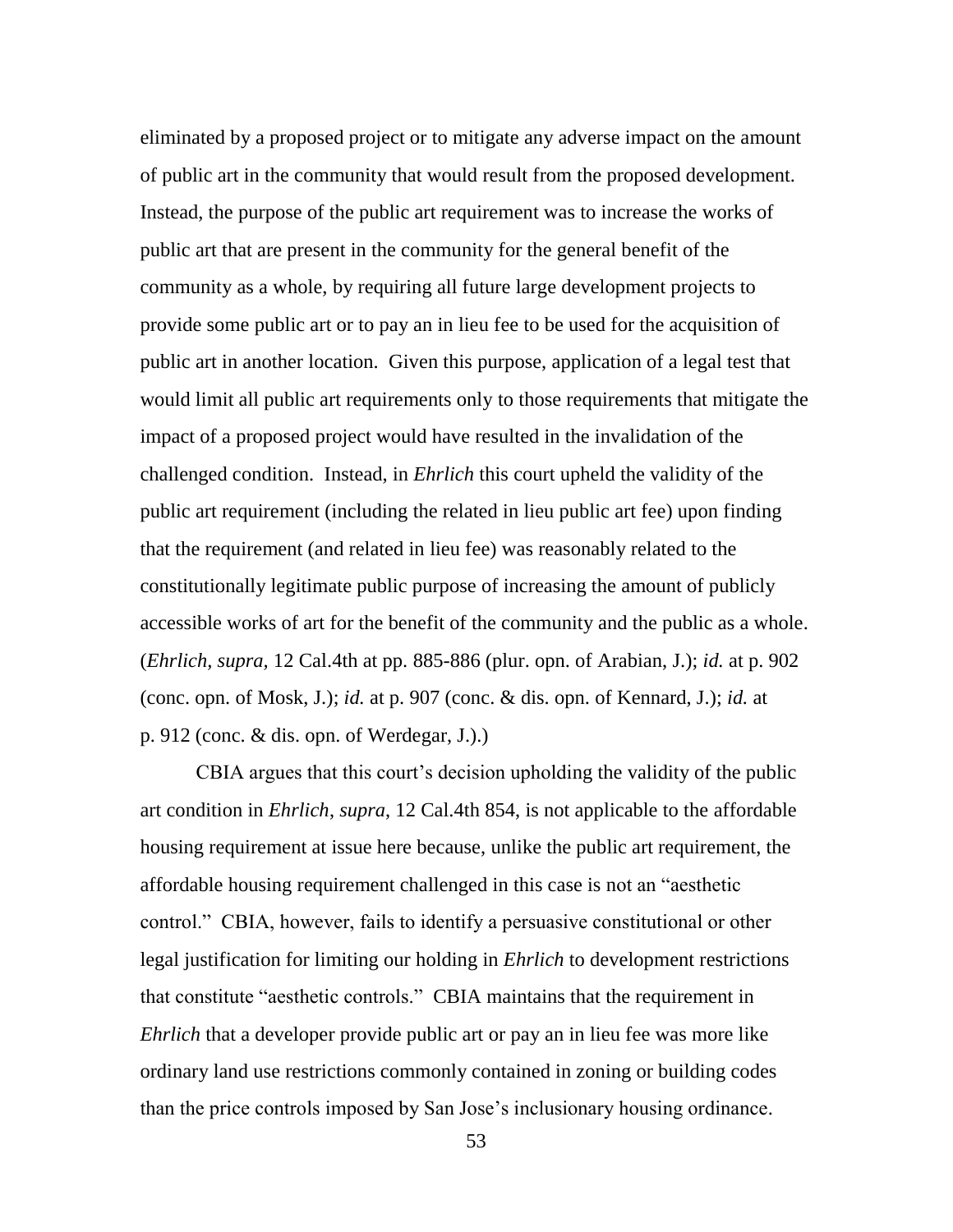Whether or not that is true, as already explained, it is well established that price controls are a constitutionally permissible form of regulation with regard to real property as well as to other types of property or services. (See, *ante*, pp. 35-36.) Accordingly, just as it would be permissible for a municipality to attempt to increase the amount of affordable housing in the community and to promote economically diverse developments by requiring all new residential developments to include a specified percentage of studio, one-bedroom, or small-square-footage units, there is no reason why a municipality may not alternatively attempt to achieve those same objectives by requiring new developments to set aside a percentage of its proposed units for sale at a price that is affordable to moderate or low income households. So long as the price controls are not confiscatory and do not constitute a regulatory taking, there is no reason such price controls should not be evaluated under the same standard applicable to the public art requirement in *Ehrlich* and other land use measures that are not subject to the *Nollan/Dolan* test, namely, that such regulations must be reasonably related to a constitutionally permissible public purpose.

Finally, the fact that the San Jose ordinance provides a developer with the option of paying an in lieu fee instead of providing the required on-site affordable housing units does not provide a basis for applying the test advocated by CBIA to the ordinance's affordable housing requirements as a whole. No developer is required to pay the in lieu fee and may always opt to satisfy the ordinance by providing on-site affordable housing units. Because an in lieu fee option is often included in inclusionary housing ordinances to satisfy the demands of developers who seek the flexibility that an in lieu fee alternative affords, CBIA cannot properly rely upon the inclusion of such an option as a basis for challenging the validity of the San Jose inclusionary housing ordinance as a whole. (Accord, *Koontz, supra,* 570 U.S. at p. \_ [186 L.Ed.2d at p. 712] ["We agree with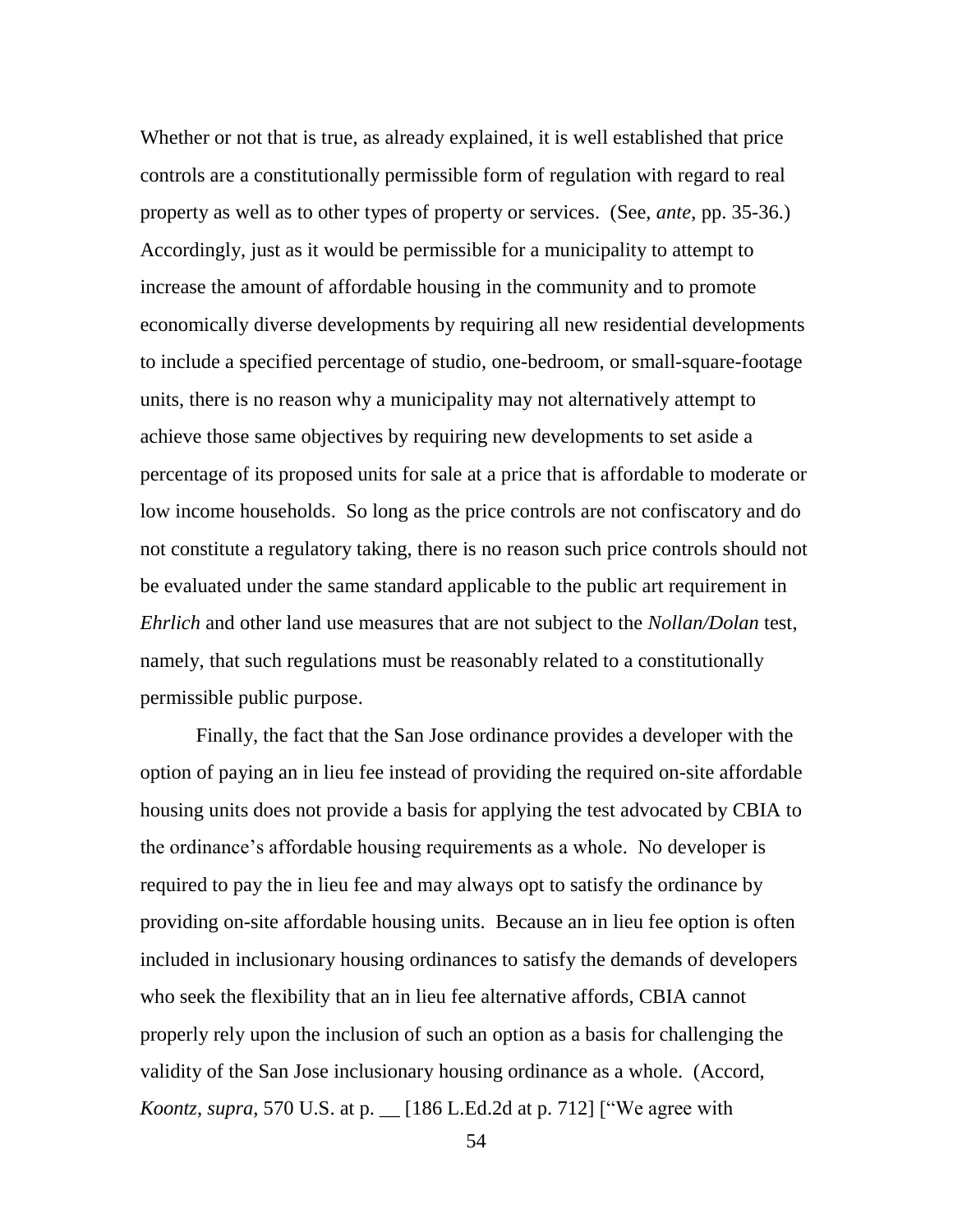respondent that, so long as a permitting authority offers the landowner at least one alternative that would satisfy *Nollan* and *Dolan,* the landowner has not been subjected to an unconstitutional condition."...

Moreover, as we have explained above, the validity of the ordinance's requirement that at least 15 percent of a development's for-sale units be affordable to moderate or low income households does not depend on an assessment of the impact that the development itself will have on the municipality's affordable housing situation. Consequently, the validity of the in lieu fee — which is an alternative to the on-site affordable housing requirement — logically cannot depend on whether the amount of the in lieu fee is reasonably related to the development's impact on the city's affordable housing need.

In sum, we conclude that the requirements of the inclusionary housing ordinance at issue here do not conflict with the passage in *San Remo Hotel* upon which CBIA relies. Accordingly, there is no merit to CBIA's contention that, under *San Remo Hotel*, the ordinance is invalid on its face because the city failed to show that the ordinance's inclusionary housing requirements are reasonably related to the impact on affordable housing attributable to such developments.**20**

**<sup>20</sup>** In *Holmdel Builders Assn. v. Township of Holmdel* (N.J. 1990) 583 A.2d 277, the New Jersey Supreme Court reached a similar conclusion in upholding the validity of municipal ordinances that imposed an affordable-housing fee on new development that was to be used to satisfy the municipality's obligation to provide its "fair share" of low and moderate income housing as set forth in earlier New Jersey Supreme Court decisions. (See *Southern Burlington County NAACP v. Mount Laurel Township* (N.J. 1975) 336 A.2d 713 *Southern Burlington County NAACP v. Mount Laurel Township* (N.J. 1983) 456 A.2d 390.)

Rejecting the claim that the affordable-housing fees imposed by such an ordinance require "a but-for causal connection or direct consequential relationship between the private activity that gives rise to the exaction and the public activity to which it is applied" (*Holmdel Builders Assn., supra,* 583 A.2d at p. 288), the court held that "[i]nclusionary zoning through the imposition of development fees is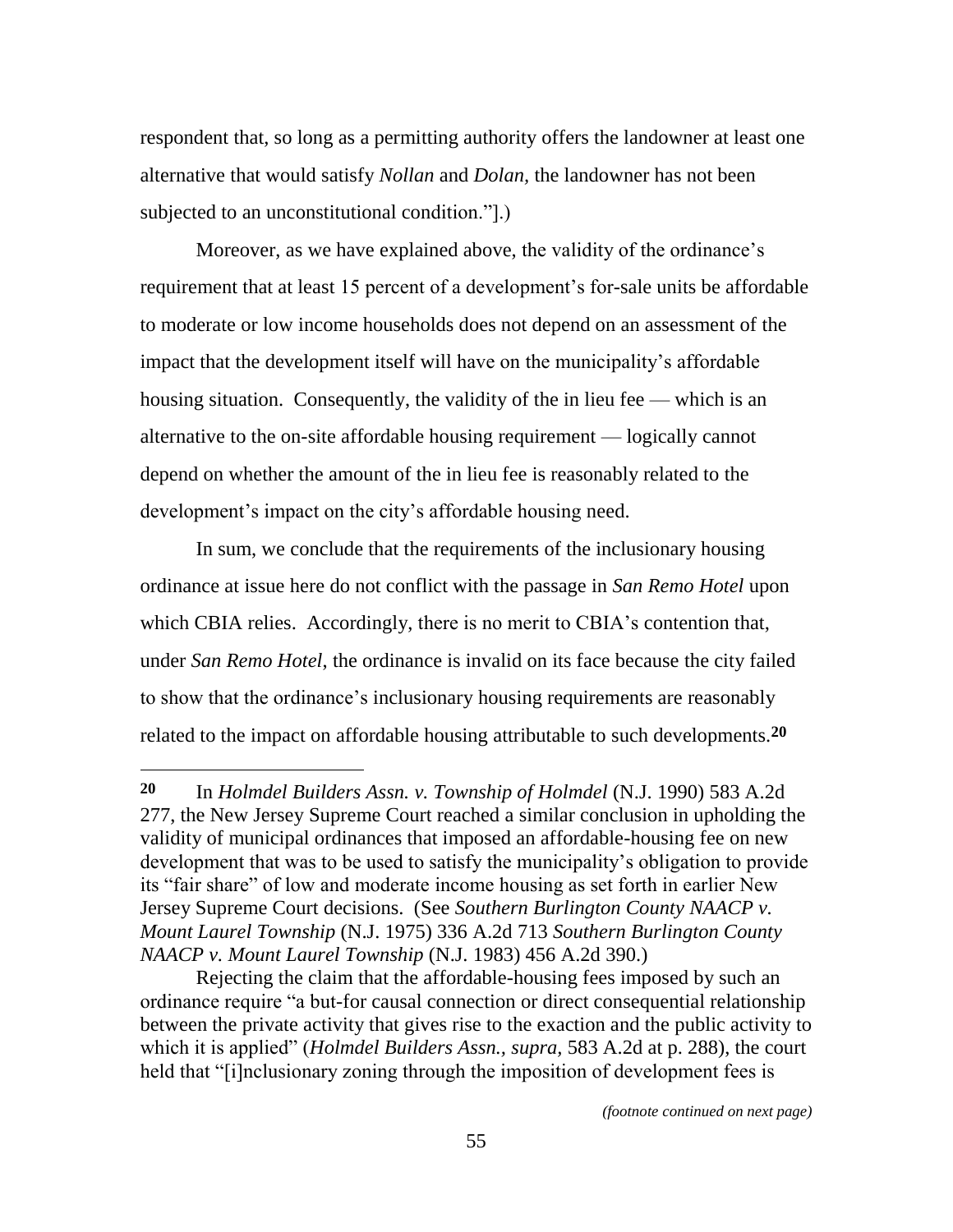We acknowledge that in *City of Patterson*, *supra*, 171 Cal.App.4th 886, a panel of the Court of Appeal reached a contrary conclusion regarding the applicability of the passage in *San Remo Hotel* to an inclusionary housing ordinance. But, as we explain, for a number of reasons we conclude that the *City of Patterson* decision was incorrect in this respect.

In *City of Patterson*, *supra*, 171 Cal.App.4th 886, the applicable ordinance gave a developer the option of building affordable housing units or paying an in lieu fee (*id.* at p. 890), but the appellate court decision in that case focused solely on the question of the validity of the in lieu fee viewed in isolation. (See *id.* at pp. 894-899.) At the time the development in question was first approved by the city, the in lieu affordable-housing fee required by the applicable ordinance was set at \$734 per affordable housing unit. Three years later, however, when the developer applied for the required building permit, the applicable in lieu fee had increased (as a result of a very substantial reduction in the federal and state affordable housing subsidies available to the city) to \$20,946 per affordable unit. The development agreement that had been entered into by the developer explicitly specified that the applicable in lieu fee would be the fee in effect at the time the building permit was issued, and further noted that the city was then in the process of preparing an updated affordable-housing fee. In the development agreement, the developer agreed to be bound by the revised fee schedule " 'provided] the same is reasonably justified.' " (*Id.* at p. 895.) In bringing the *City of Patterson* 

*(footnote continued from previous page)*

l

permissible because such fees are conducive to the creation of a realistic opportunity for the development of affordable housing; development fees are the functional equivalent of mandatory set-asides; and it is fair and reasonable to impose such fee requirements on private developers when they possess, enjoy, and consume land, which constitutes the primary resource for housing." *(Ibid.)*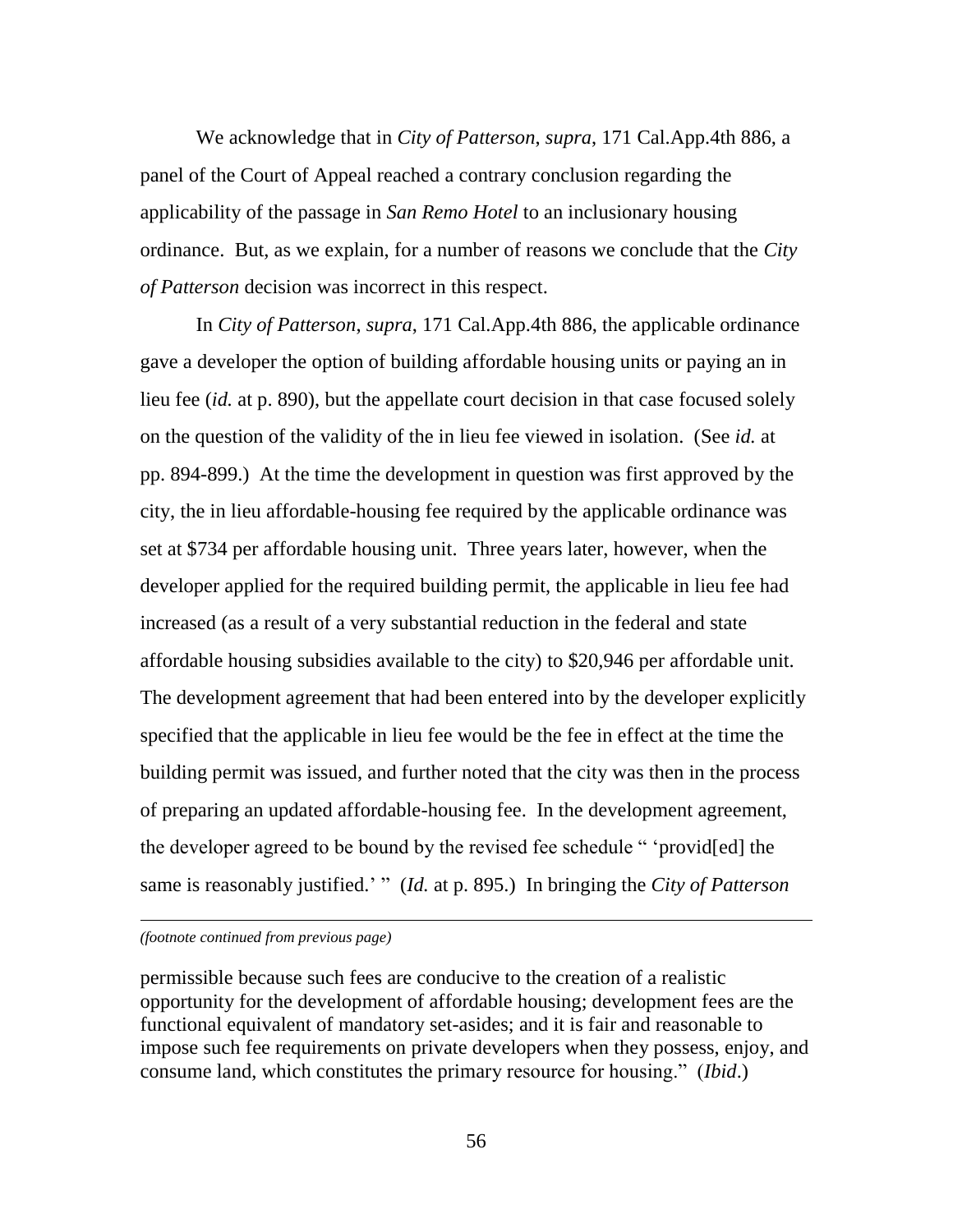lawsuit, the developer contended that the increased in lieu fee was not "reasonably" justified" within the meaning of the agreement.

In addressing the proper interpretation of the term "reasonably justified" as used in the development agreement, the Court of Appeal in *City of Patterson*, *supra*, 171 Cal.App.4th 886, initially concluded that the term should be interpreted to mean "that any increase in the affordable housing in lieu fee would conform to existing law" (*id.* at p. 896), or, in other words, that the revised in lieu fee imposed by the city would be permissible so long as the amount of the revised fee would not violate the established legal principles governing a city's in lieu affordablehousing fee. (*Ibid.*)

Thereafter, in analyzing that issue, the *City of Patterson* court concluded that the requirements set forth in the passage in *San Remo Hotel*, *supra*, 27 Cal.4th 643, discussed above, constituted the applicable legal test governing the validity of the in lieu housing fee at issue in that case. In reaching this conclusion, the *City of Patterson* court reasoned: "Upon examination, it appears that the affordable housing in-lieu fee challenged here is not substantively different from the replacement in-lieu fee considered in *San Remo*. Both are formulaic, legislatively mandated fees imposed as conditions to developing property, not discretionary ad hoc exactions. [Citation.] We conclude, for this reason, that the level of constitutional scrutiny applied by the court in *San Remo* must be applied to City's affordable housing in-lieu fee and is one of the legal requirements incorporated into the Development Agreement.‖ (*City of Patterson*, *supra*, 171 Cal.App.4th at p. 898.) The *City of Patterson* court noted that the city "argues for no different test.‖ (*Ibid.*) Applying the *San Remo Hotel* test, the *City of Patterson* court found that because nothing in the record "demonstrates or implies the increased fee was reasonably related to the need for affordable housing associated with the project"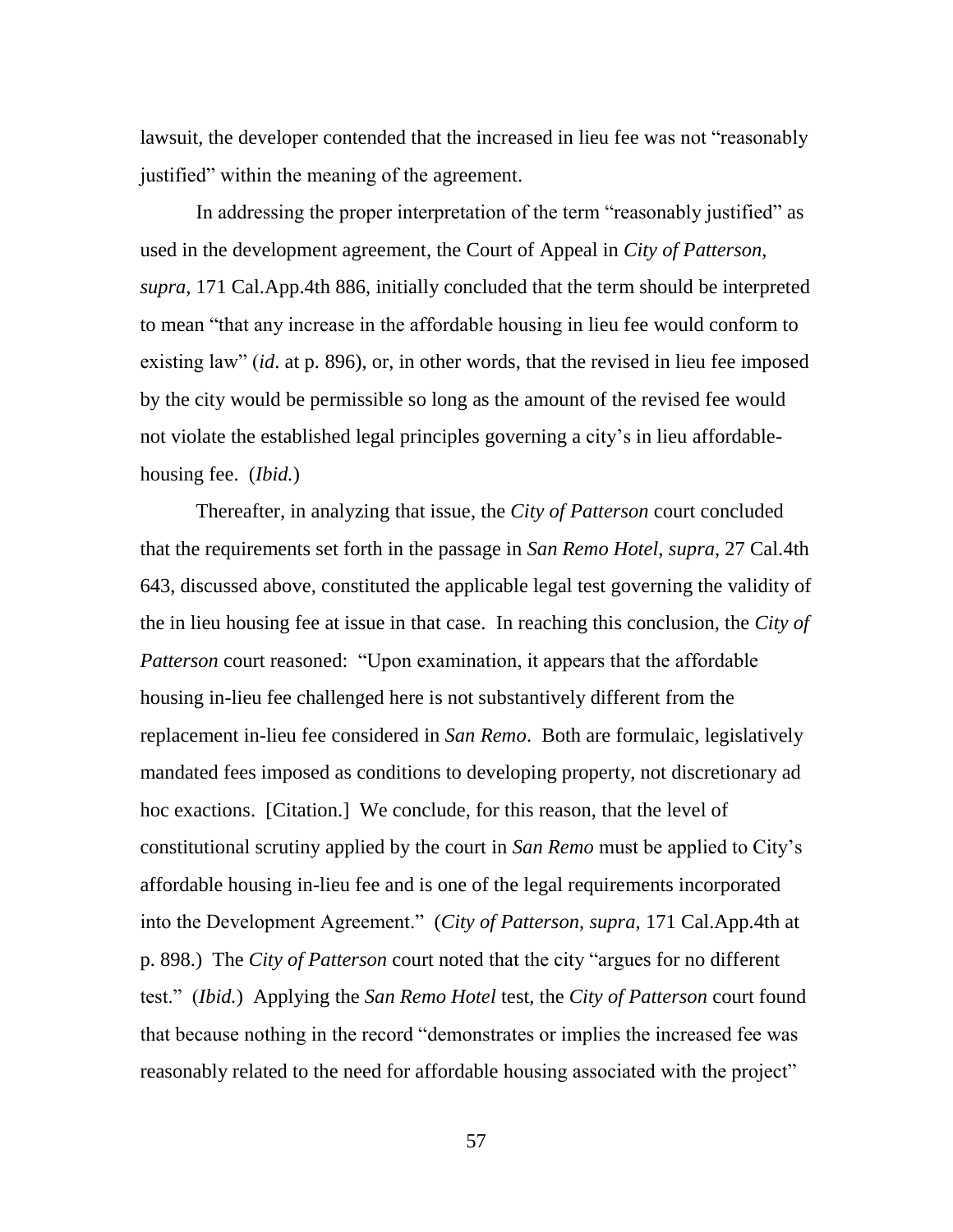(*City of Patterson*, at p. 899), the increased fee was not reasonably justified within the meaning of the development agreement.

Although the affordable-housing in lieu fee at issue in *City of Patterson*, *supra*, 171 Cal.App.4th 886, and the long-term rental replacement fee at issue in *San Remo Hotel*, *supra*, 27 Cal.4th 643, shared the characteristics noted by the Court of Appeal in *City of Patterson* (both were formulaic, legislatively mandated fees), the court in *City of Patterson* overlooked a critical difference between the two. Unlike the long-term rental replacement in lieu fee in *San Remo Hotel*, the affordable-housing in lieu fee in *City of Patterson* was not imposed for the purpose of mitigating an adverse effect that was caused by the developer but was imposed to further the very different public purpose of increasing the stock of affordable housing in the city to meet the need for affordable housing as determined by the relevant county council of governments. (171 Cal.App.4th at p. 892.) In *City of Patterson*, the defendant city apparently did not raise this point or object to the application of the *San Remo Hotel* test, and the *City of Patterson* court did not take into account this difference from the *San Remo Hotel* case on its own. Moreover, the *City of Patterson* decision did not evaluate the ordinance's affordable housing condition as a whole, and, in particular, failed to consider how the fact that the ordinance afforded the developer the option of complying with the condition by providing affordable housing units within the development affected the validity of the alternative methods of complying with the ordinance's affordable housing condition, including the optional in lieu fee.

For the reasons discussed above, we disapprove the decision in *Building Industry Assn. of Central California v. City of Patterson*, *supra,* 171 Cal.App.4th 886, to the extent it indicates that the conditions imposed by an inclusionary zoning ordinance are valid only if they are reasonably related to the need for affordable housing attributable to the projects to which the ordinance applies. At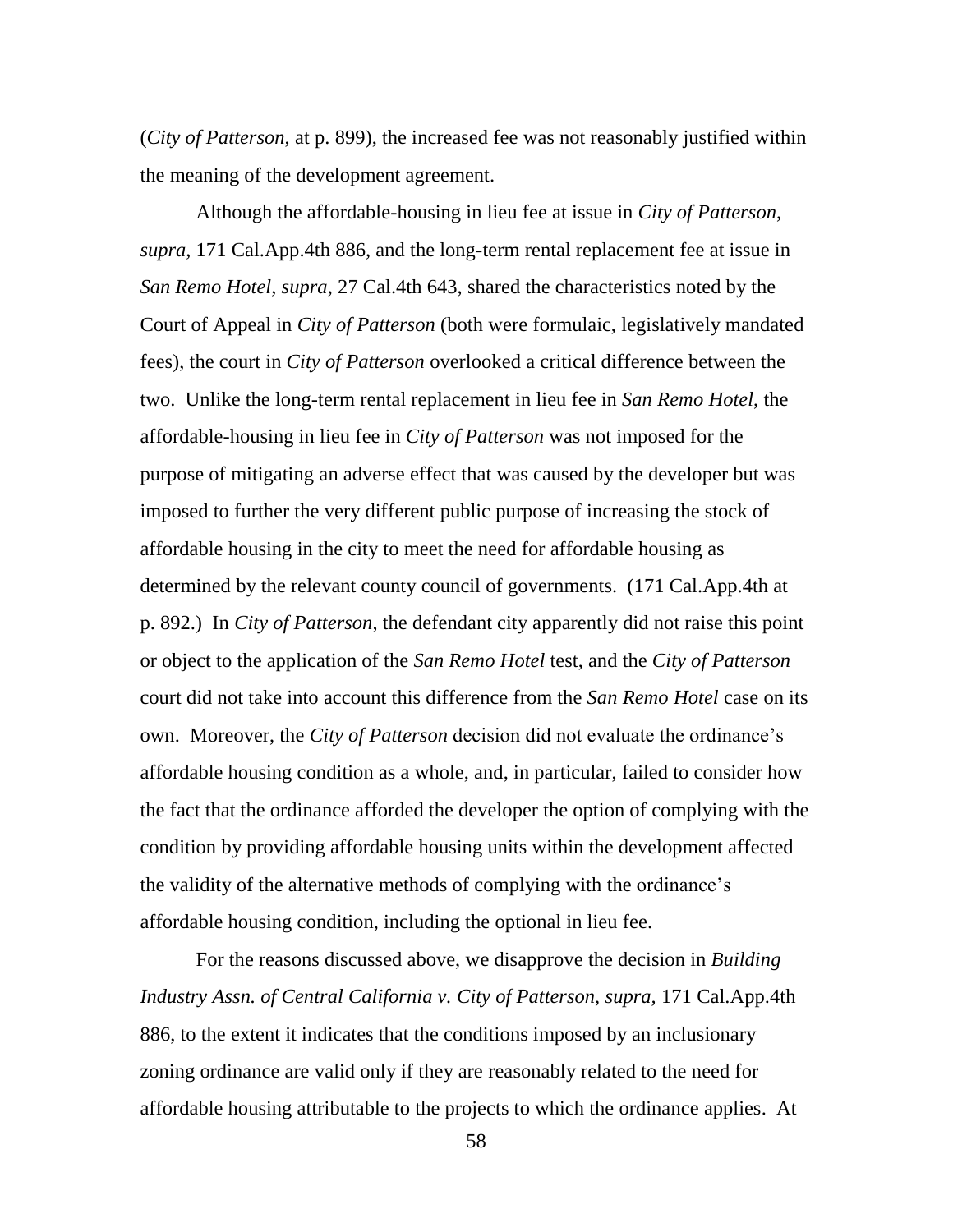the same time, because the question is not before us, we express no opinion regarding the validity of the amount of the particular in lieu fee at issue in *City of Patterson* or of the methodology utilized in arriving at that fee. (See *id.* at pp. 891-893.)

## **VI. Is this court's recent decision in** *Sterling Park***,** *supra***, 57 Cal.4th 1193, inconsistent with the conclusions reached above?**

Finally, CBIA asserts that this court's recent decision in *Sterling Park*, *supra*, 57 Cal.4th 1193, supports its contention that the test set forth in *San Remo Hotel*, *supra*, 27 Cal.4th 643, applies to the affordable housing requirement of the San Jose inclusionary housing ordinance at issue here. As we explain, the legal issue that was presented and decided in *Sterling Park* bears no relationship to the issue presented here, and we conclude the *Sterling Park* decision does not support CBIA's position in this case.

In *Sterling Park*, *supra*, 57 Cal.4th 1193, the issue before this court was which of two statutes of limitation applied to the lawsuit at issue in that case. One of the potentially applicable statutes of limitation — Government Code section 66499.37, a part of the Subdivision Map Act — was a general statute of limitations requiring lawsuits challenging the validity of conditions attached to the approval of a tentative or final map to be filed "within 90 days after the date of the decision" attaching the condition. The other potentially applicable statute of limitations — Government Code section 66020, a part of the Mitigation Fee Act — permitted a developer to protest "the imposition of any fees, dedications, reservations, or other exactions" by "[t]endering any required payment in full" under protest and thereafter to file a lawsuit within 180 days after receiving notice of the required payment.

The underlying facts in *Sterling Park*, *supra*, 57 Cal.4th 1193, arose out of an inclusionary housing ordinance adopted by the City of Palo Alto that required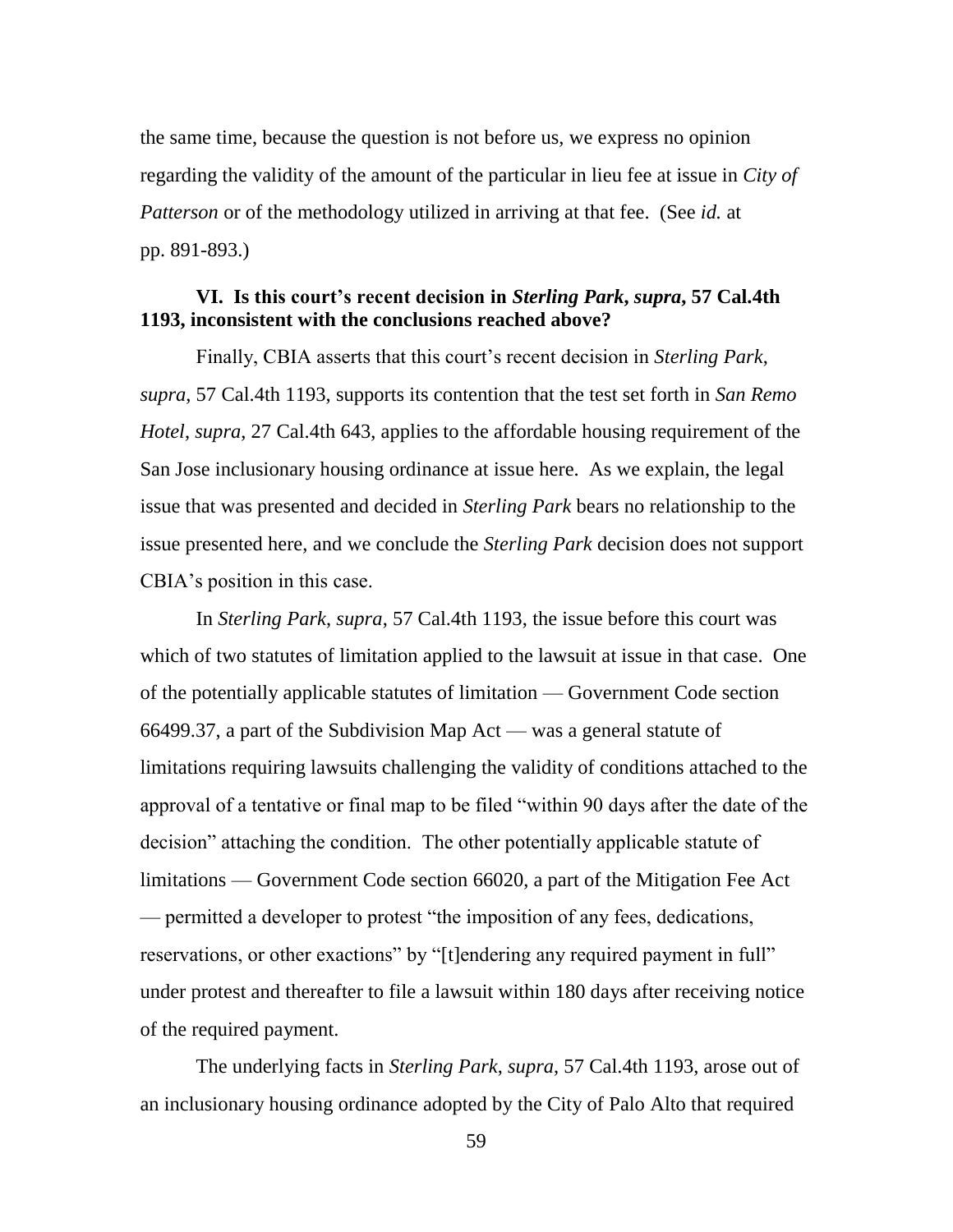housing projects involving the development of five or more acres to provide at least 20 percent of all units as affordable units or alternatively to pay an in lieu fee equal to 10 percent of the actual sales price or fair market price of the market rate units. The plaintiff developer, who wished to construct 96 residential condominiums on 6.5 acres of land in the city, entered into a development agreement with the city in which the developer agreed to provide 10 below market rate units and to pay an in lieu fee equal to 5.3488 percent of the actual selling price or fair market value of the market rate units. More than a year after the development agreement had been entered into and the developer's application for a final subdivision map had been approved, at a time when construction of the new units was nearing completion, the city demanded compliance with the below market rate conditions set forth in the development agreement. At that juncture, the developer, claiming that the prior agreement had been signed under duress and that the below market rate requirements imposed by the ordinance were invalid, submitted "a notice of protest" with the city. When the city failed to respond to the protest, the developer filed the lawsuit at issue in *Sterling Park*, seeking a declaration that the below-market rate requirements were invalid and praying for equitable relief.

In the trial court proceedings in *Sterling Park*, the city moved for summary judgment on the ground that the developer's lawsuit was untimely, contending that the applicable limitations period was that set out in Government Code section 66499.37, and that under that provision the lawsuit had been filed too late. The trial court agreed with the city and granted summary judgment in the city's favor; on appeal, the Court of Appeal affirmed, holding that the provisions of Government Code section 66020, relied upon by the developer, were not applicable and that the action was untimely under section 66499.37. We granted review to determine which statute of limitations — section 66020 or section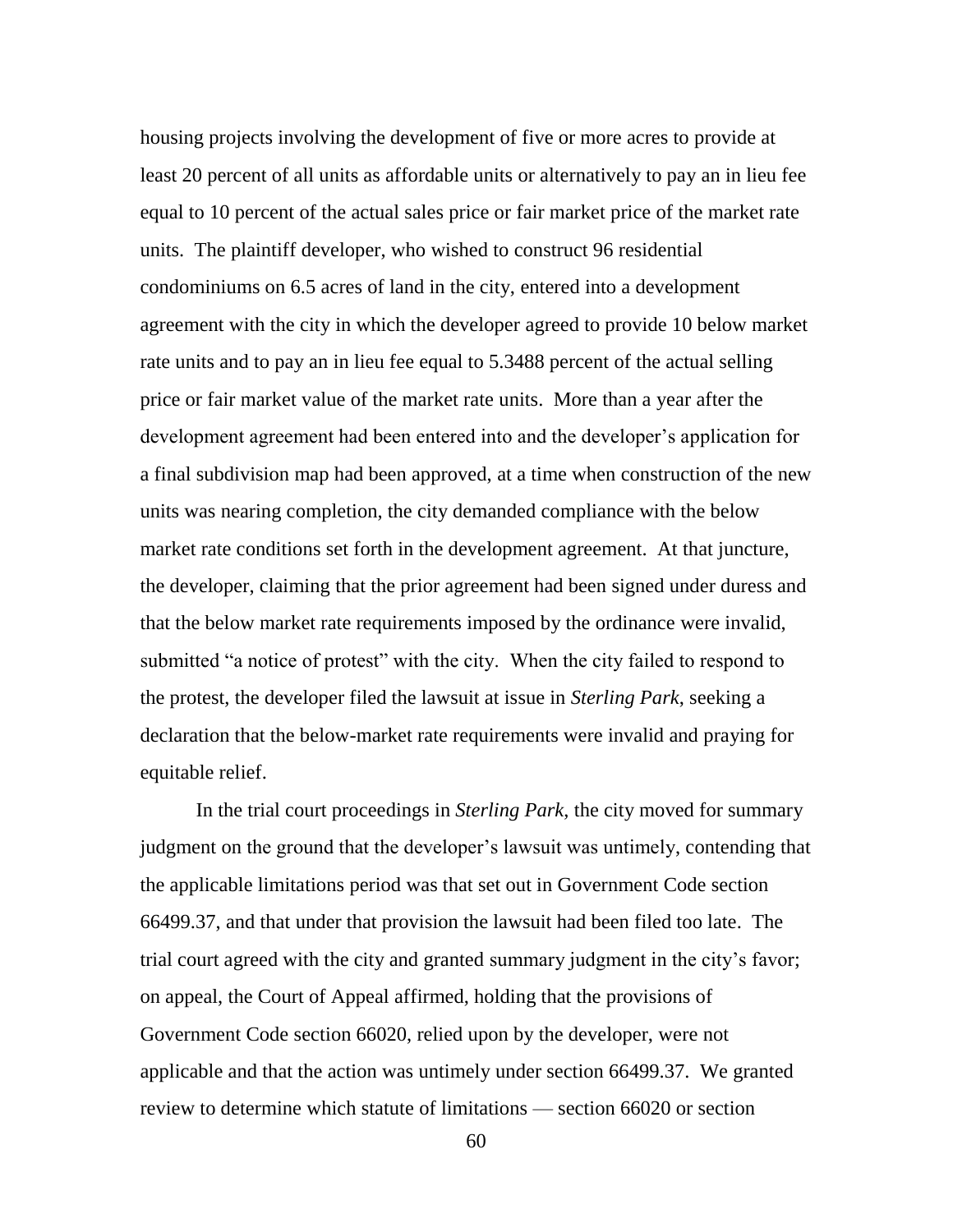66499.37 — governed the lawsuit in question. (*Sterling Park, supra,* 57 Cal.4th at p. 1197.)

In *Sterling Park* we concluded that the statute of limitations provisions of Government Code section 66020 (part of the Mitigation Fee Act) should properly be interpreted to apply to the affordable housing requirements imposed by the Palo Alto inclusionary housing ordinance. In reaching that conclusion, we relied heavily on the background and legislative purpose of the protest and statute of limitations provisions of section 66020. We noted that section 66020 was enacted to permit a developer who wished to challenge a fee that was a condition of development to pay the contested fee under protest and to continue with the construction of the development while its legal challenge to the fee went forward. This statutory procedure embodied in section 66020 replaced the prior procedural rule that required a developer either (1) to delay any construction until its legal challenge to a development condition or fee was finally resolved or (2) to go forward with the construction and be treated as having waived any challenge to the contested requirement. (*Sterling Park*, *supra*, 57 Cal.4th at p. 1200.)

In finding the provisions of Government Code section 66020 applicable to the affordable housing requirement at issue in that case, we explained: "The procedure established in section 66020, which permits a developer to pay or otherwise ensure performance of the exactions, and then challenge the exactions while proceeding with the project, makes sense regarding monetary exactions. By the nature of things, some conditions a local entity might impose on a developer, like a limit on the number of units [citation], cannot be challenged while the project is being built. Obviously, one cannot build a project now and litigate later how many units the project can contain — or how large each unit can be, or the validity of other use restrictions a local entity might impose. But the validity of monetary exactions, or requirements that the developer later set aside a certain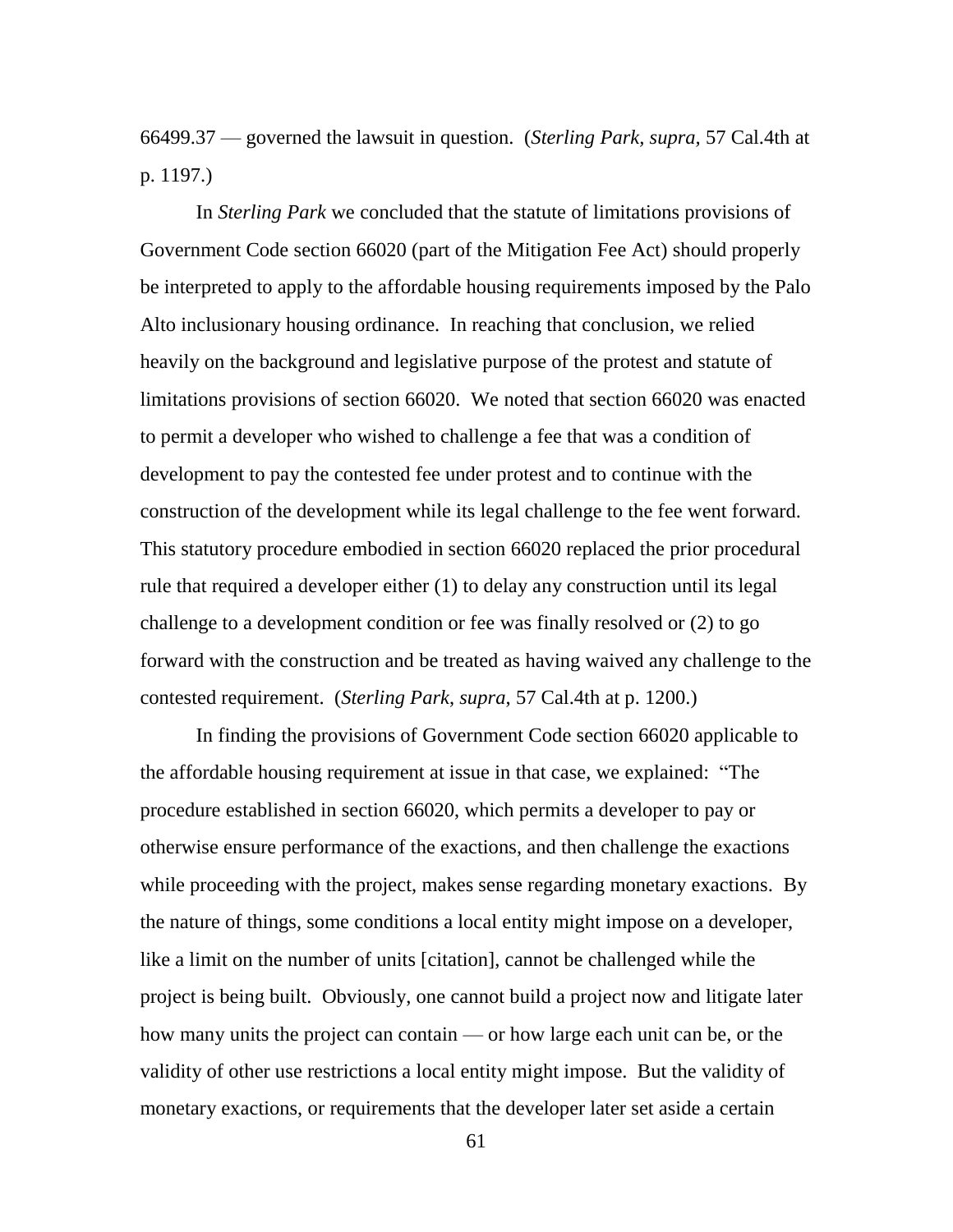number of units to be sold below market value, can be litigated while the project is being built. In the former situation — where the nature of the project must be decided before construction — it makes sense to have tight time limits to minimize the delay. In the latter situation — where the project can be built while litigating the validity of fees or other exactions — it makes sense to allow payment under protest followed by a challenge and somewhat less stringent time limits." (*Sterling Park*, *supra*, 57 Cal.4th at pp. 1206-1207.)

In the course of the *Sterling Park* opinion, we rejected the city's contention that the requirements of its inclusionary housing ordinance should not be considered "exactions" as that term is used in Government Code section 66020. We stated in this regard: "The below market rate program is different from a land use regulation of the type at issue in *Fogarty* [*v. City of Chico* (2007) 148 Cal.App.4th 537] (a limit on the number of units that can be built); instead, it is similar to a fee, dedication, or reservation under section 66020. The program offers developers two options, either of which, by itself, would constitute an exaction. The imposition of the in-lieu fees is certainly similar to a fee. Moreover, the requirement that the developer sell units below market rate, including the City's reservation of an option to purchase the below market rate units, is similar to a fee, dedication, or reservation. It may be, as the City argues, that under traditional property law, an option to purchase creates no estate in the land. But a purchase option is a sufficiently strong interest in the property to require compensation if the government takes it in eminent domain. [Citation.] Compelling the developer to give the City a purchase option is an exaction under section 66020. Because of this conclusion, we need not decide whether forcing the developer to sell some units below market value, by itself, would constitute an exaction under section 66020." (*Sterling Park, supra,* 57 Cal.4th at p. 1207.)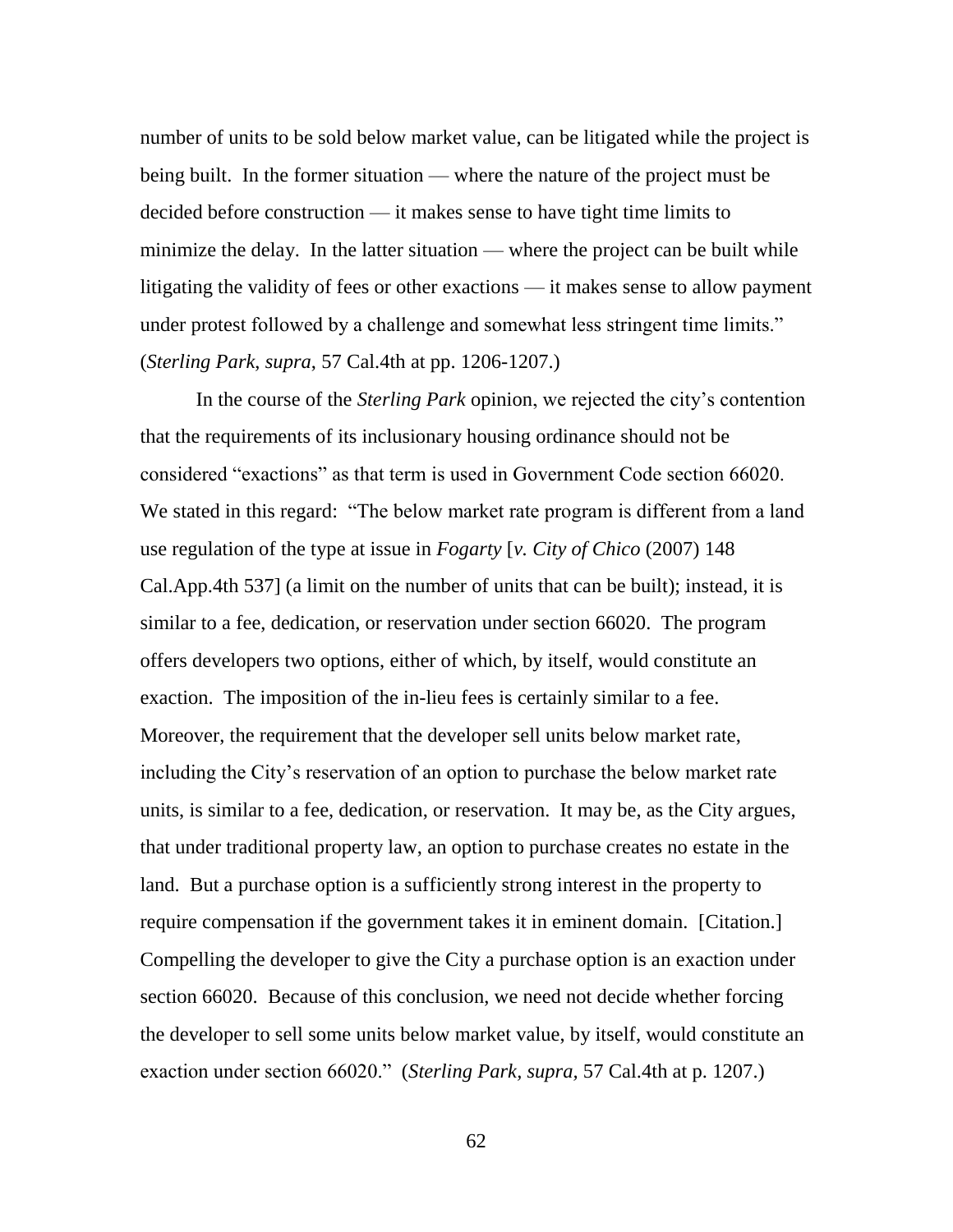As the quoted passage indicates, our decision in *Sterling Park*, *supra*, 57 Cal.4th 1193, left open the question whether the protest procedure and statute of limitations set forth in Government Code section 66020 would apply to the affordable housing requirements of *all* inclusionary housing ordinances, including inclusionary housing ordinances, like the San Jose ordinance at issue here, that do not require the developer to give the city an option to purchase the affordable housing units the developer is obligated to provide. (See, *ante*, p. 40, & fn. 15.) But whether or not the affordable housing requirements of the San Jose ordinance should be considered "exactions" as that term is used in Government Code section 66020, and thus are subject to the procedural protest and statute of limitations provisions of that statute — an issue we need not and do not decide — it is clear that our decision in *Sterling Park* did not address or intend to express any view whatsoever with regard to the legal test that applies in evaluating the substantive validity of the affordable housing requirements imposed by an inclusionary housing ordinance. The opinion in *Sterling Park* focused exclusively on the procedural issue presented in that case and made no mention of the passage in *San Remo Hotel*, *supra*, 27 Cal.4th 643, or any other substantive legal test. Nothing in *Sterling Park* supports CBIA's claim that the challenged San Jose ordinance is subject to a judicial standard of review different from that traditionally applied to other legislatively mandated land use development requirements.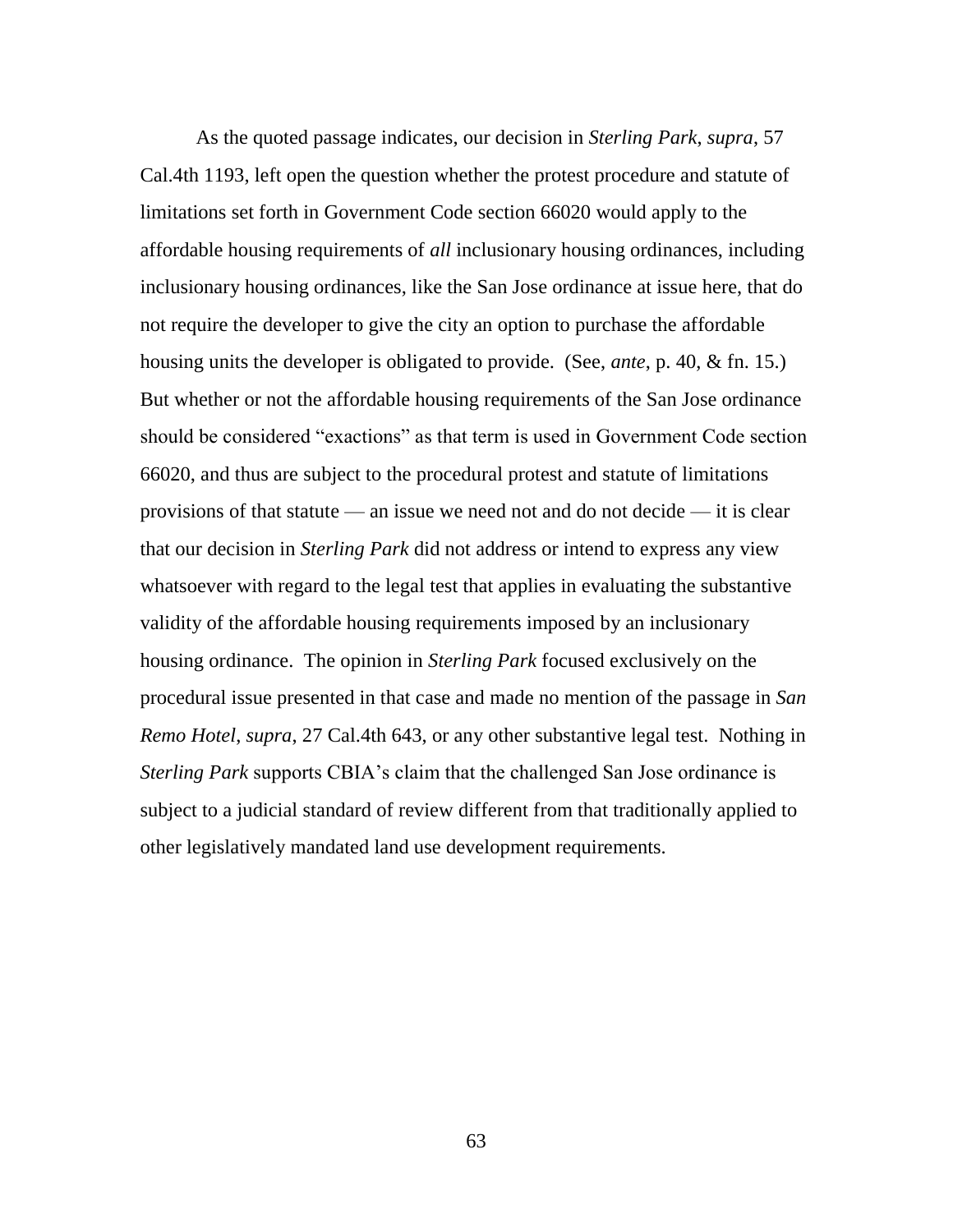#### **VII. Conclusion**

As noted at the outset of this opinion, for many decades California statutes and judicial decisions have recognized the critical need for more affordable housing in this state. Over the years, a variety of means have been advanced and undertaken to address this challenging need. We emphasize that the legal question before our court in this case is not the wisdom or efficacy of the particular tool or method that the City of San Jose has adopted, but simply whether, as the Court of Appeal held, the San Jose ordinance is subject to the ordinary standard of judicial review to which legislative land use regulations have traditionally been subjected.

For the reasons discussed above, the judgment of the Court of Appeal is affirmed.

## **CANTIL-SAKAUYE, C. J.**

**WE CONCUR:**

**WERDEGAR, J. CORRIGAN, J. LIU, J. CUÉLLAR, J. KRUGER, J.**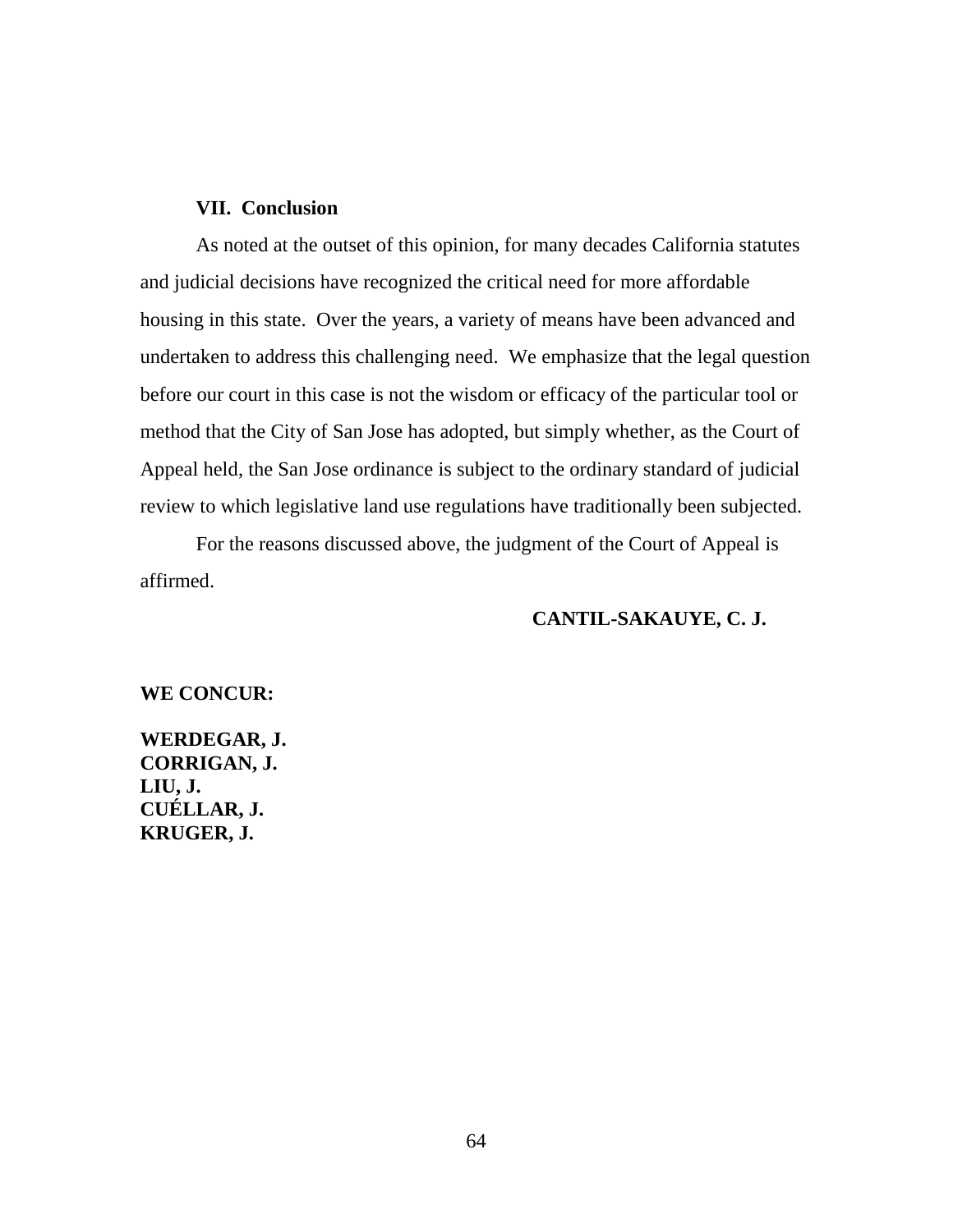#### **CONCURRING OPINION BY WERDEGAR, J.**

I concur fully in the majority opinion, which I have signed. I write separately to speak to the current status and meaning of the "reasonable" relationship" constitutional standard set out in *San Remo Hotel v. City and County of San Francisco* (2002) 27 Cal.4th 643 (*San Remo Hotel*), a decision I authored for the court.

As explained in the majority opinion (maj. opn., *ante*, at pp. 45–47), in *San Remo Hotel* we addressed the constitutional standard for reviewing legislatively prescribed, formulaic mitigation fees. We first determined such fees were not subject to the heightened means-ends scrutiny established under the takings clause in *Nollan v. California Coastal Commission* (1987) 483 U.S. 825 (*Nollan*) and *Dolan v. City of Tigard* (1994) 512 U.S. 374 (*Dolan*) for ad hoc, discretionary exactions. (*San Remo Hotel, supra*, 27 Cal.4th at pp. 665–671.) In reaching this conclusion, we rejected the plaintiffs' contention that a lack of heightened scrutiny would mean legislatively imposed development mitigation fees would not be subject to meaningful means-ends review, stating: "As a matter of both statutory and constitutional law, such fees must bear a reasonable relationship, in both intended use and amount, to the deleterious public impact of the development. . . . While the relationship between means and ends need not be so close or so thoroughly established for legislatively imposed fees as for ad hoc fees subject to *Ehrlich*, the arbitrary and extortionate use of purported mitigation fees, even where legislatively mandated, will not pass constitutional muster." (*San Remo*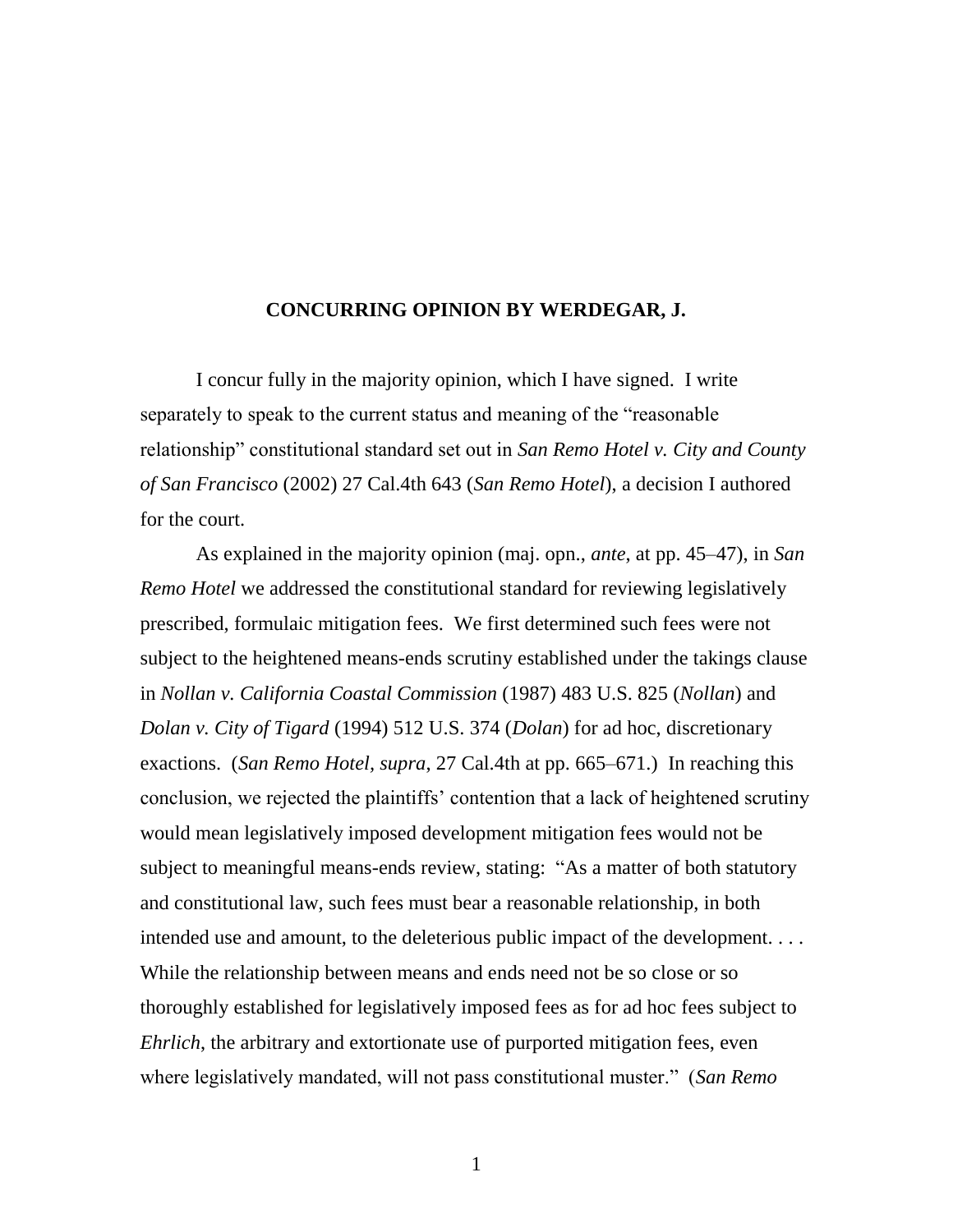*Hotel, supra,* 27 Cal.4th at p. 671, citing *Ehrlich v. City of Culver City* (1996) 12 Cal.4th 854 (*Ehrlich*) [applying *Nollan and Dolan* to ad hoc fees].) Applying the constitutional standard, we then concluded the challenged housing replacement fee bore a reasonable relationship to the loss of housing caused by conversion of hotel rooms from residential to tourist use. (*San Remo Hotel*, at p. 673.)

As the majority opinion observes, the court in *San Remo Hotel* did not specify whether the constitutional provision from which it drew the reasonable relationship test for legislatively formulated development mitigation fees was the due process clause, the takings clause, or both. (Maj. opn., *ante*, at p. 49, fn. 18.) Because the ordinance at issue in this case does not impose a mitigation fee, the court today has no occasion to address the constitutional derivation or exact dimensions of this reasonable relationship standard. (*Ibid.*) For future cases, however, it may be helpful to note a significant change in federal constitutional law since *San Remo Hotel*'s decision, a change that suggests the reasonable relationship test for mitigation fees may be no more demanding than the deferential standard applicable to ordinary land use regulations under the due process clause. (See maj. opn., *ante*, at pp. 23–24 [land use regulation meets due process limitations if it bears a reasonable relationship to the public welfare].)

At the time we decided *San Remo Hotel*, the United States Supreme Court's takings doctrine held a land use regulation "effects a taking if the ordinance does not substantially advance legitimate state interests . . . .<sup>"</sup> (*Agins v. Tiburon* (1980) 447 U.S. 255, 260 (*Agins*).) *After* our decision, the high court in *Lingle v. Chevron U.S.A. Inc.* (2005) 544 U.S. 528, 540–545 (*Lingle*) clarified that this means-ends standard stated a due process principle, not a test for a regulatory taking. But in the meantime, the *Agins* standard appears to have played a leading role in *San Remo Hotel*'s statement of a reasonable relationship standard for legislatively formulated development mitigation fees.

In *San Remo Hotel*, we outlined the broad categories of recognized takings claims, listing last the "substantially advance" standard; we then introduced the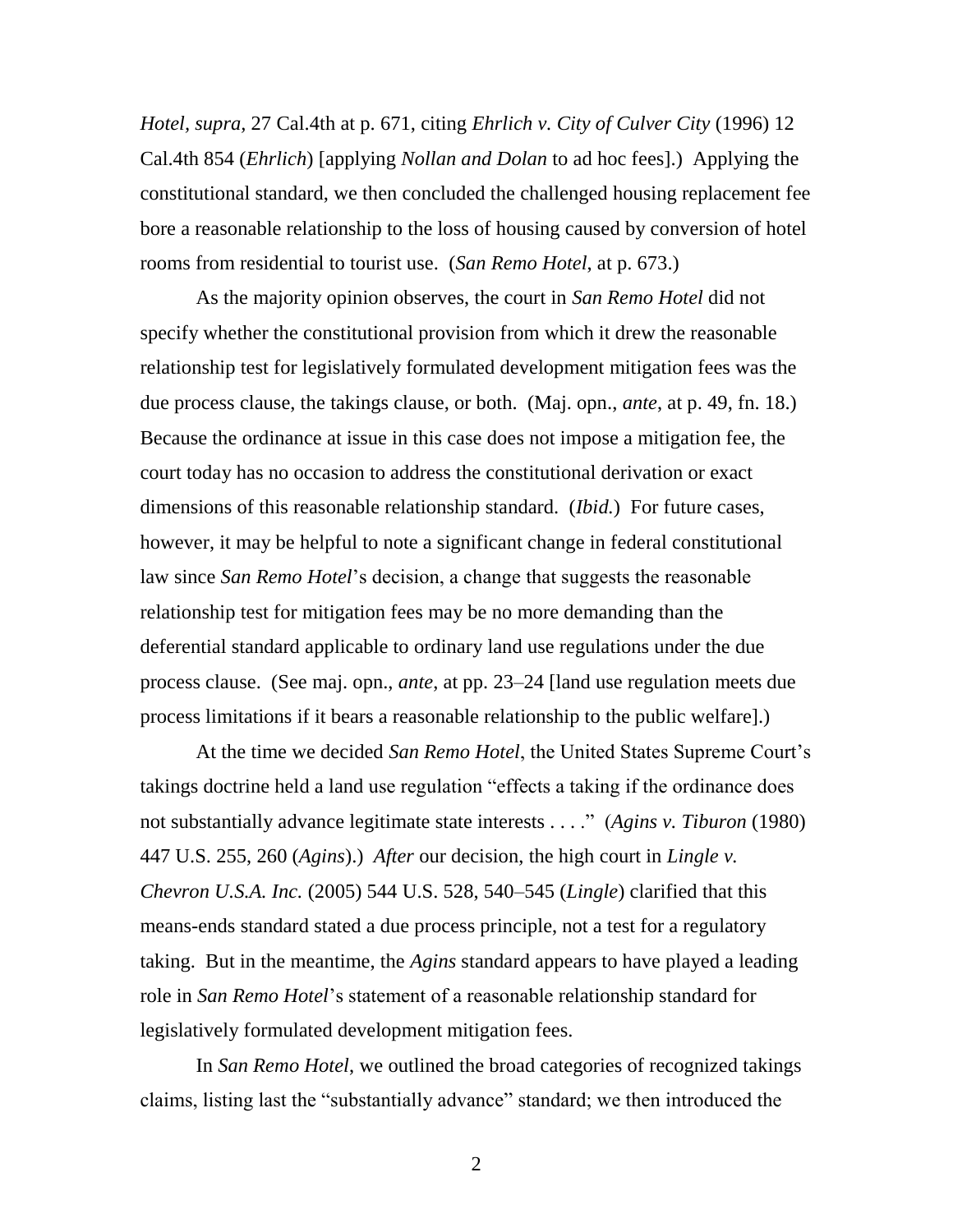plaintiffs' claims as implicating "the last-mentioned prong of the high court's takings analysis.‖ (*San Remo Hotel*, *supra*, 27 Cal.4th at p. 665.) And as decisional authority for the reasonable relationship test we applied to those claims, we cited portions of the plurality opinion and of Justice Mosk's concurrence in *Ehrlich*, both of which directly or indirectly invoked the *Agins* "substantially advance‖ takings test. (*San Remo Hotel*, *supra*, 27 Cal.4th at p. 671; see *Ehrlich*, *supra*, 12 Cal.4th at pp. 865–867, 870, fn. 7 (plur. opn.) [equating reasonable relationship takings standard with *Nollan/Dolan* scrutiny and viewing latter as derived from " 'substantially advance' " test], 897 (conc. opn. of Mosk, J.) [viewing reasonable relationship takings standard as closer to rational basis test than to *Nollan/Dolan* scrutiny, but deriving it from *Agins*'s means-ends takings principle].)

*San Remo Hotel*'s use of a means-ends analysis to evaluate the plaintiffs' takings claims was appropriate in light of the then-extant "substantially advance" prong of federal takings law. But three years later, in *Lingle*, the high court "correct[ed] course" (*Lingle*, *supra*, 544 U.S. at p. 548) and eliminated means-ends analysis as a distinct prong of takings law. The court determined that *Agins*'s formula "prescribes an inquiry in the nature of a due process, not a takings, test, and that it has no proper place in our takings jurisprudence.‖ (*Lingle*, at p. 540.) The court explained that *Agins* had drawn its standard from due process cases, not takings ones, and that means-ends testing of this nature belonged solely to due process analysis: "The 'substantially advances' formula suggests a means-ends test: It asks, in essence, whether a regulation of private property is *effective* in achieving some legitimate public purpose. An inquiry of this nature has some logic in the context of a due process challenge, for a regulation that fails to serve any legitimate governmental objective may be so arbitrary or irrational that it runs afoul of the Due Process Clause. . . . But such a test is not a valid method of discerning whether private property has been 'taken' for purposes of the Fifth Amendment.‖ (*Lingle*, at p. 542.) The *Lingle* court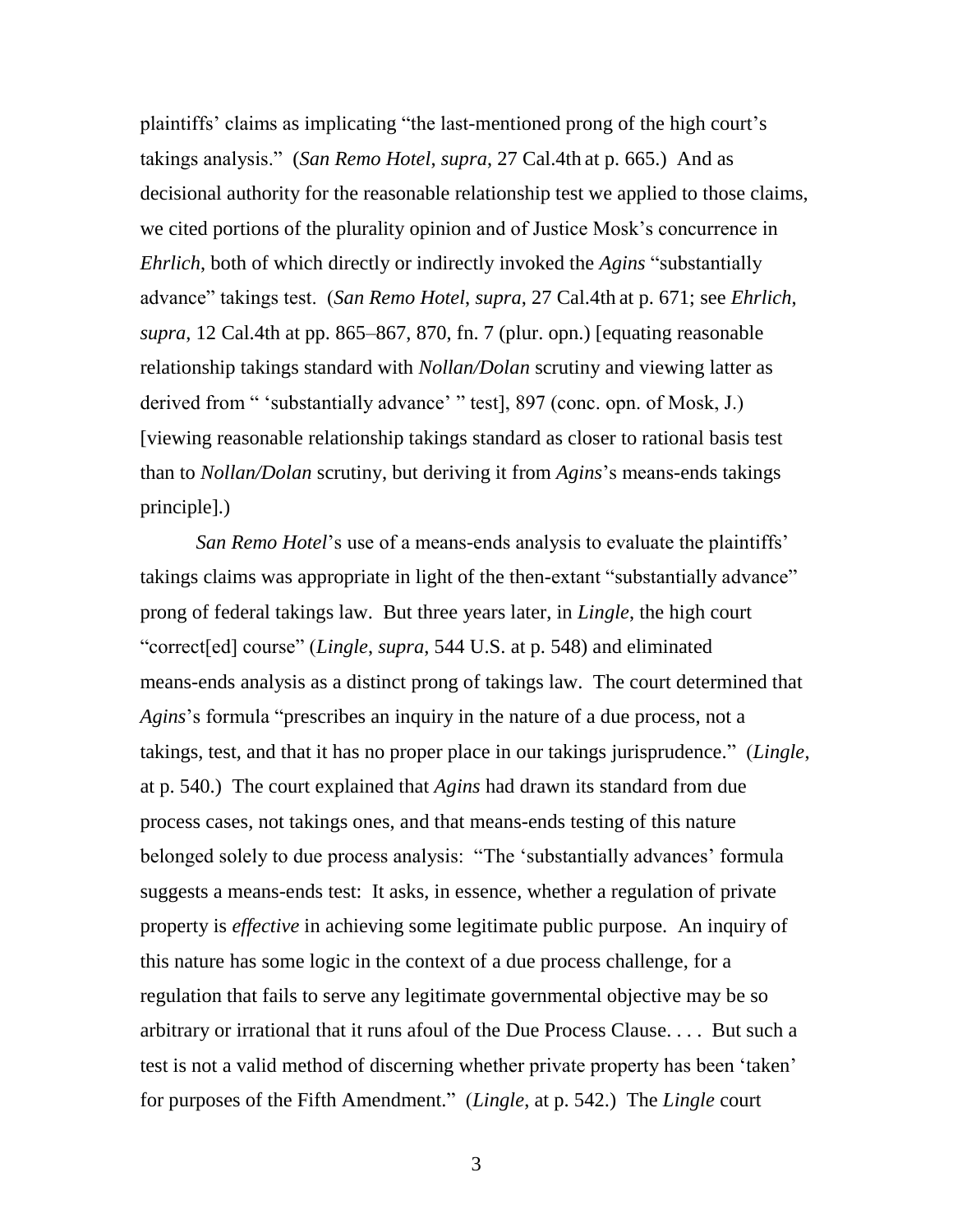further explained that *Nollan* and *Dolan*, though they both quoted the *Agins* formula, actually rested on the very different principle of " "unconstitutional" conditions." '" (*Lingle*, at pp. 547-548; see maj. opn., *ante*, at pp. 25–27.)

Given the high court's abandonment of the idea that a regulation works a taking of private property if it does not substantially advance a legitimate government interest, how should our statement in *San Remo Hotel*—that legislatively formulated mitigation fees must, as a constitutional as well as a statutory matter, be reasonably related to the development's impacts—be understood? Does *San Remo Hotel* state a takings test or a due process test?

Theoretically, one could argue *Lingle* makes no difference, as it addressed federal constitutional law while the plaintiffs in *San Remo Hotel* brought their challenge solely under the California Constitution. (*San Remo Hotel*, *supra*, 27 Cal.4th at p. 664.) But we observed in *San Remo Hotel* that the two Constitutions' takings clauses are, with some exceptions, generally construed congruently, and we therefore analyzed the plaintiffs' takings claim "under the relevant decisions of both this court and the United States Supreme Court." (*San Remo Hotel*, at p. 664.) Had *Lingle* already been decided, we would have considered it in our analysis.

In light of *Lingle*, I believe, *San Remo Hotel*'s reasonable relationship test for legislatively formulated mitigation fees is best understood to state a due process standard, not a takings one. As the *Lingle* court emphasized, regulatory takings law is centrally concerned not with the "fit" between a regulation and its goals but with the burdens the regulation imposes on a property owner, both absolutely and relative to others in the community. "The owner of a property subject to a regulation that *effectively* serves a legitimate state interest may be just as singled out and just as burdened as the owner of a property subject to an *ineffective* regulation. . . . Likewise, an ineffective regulation may not significantly burden property rights at all, and it may distribute any burden broadly and evenly among property owners." (*Lingle*, *supra*, 544 U.S. at p. 543.) *San*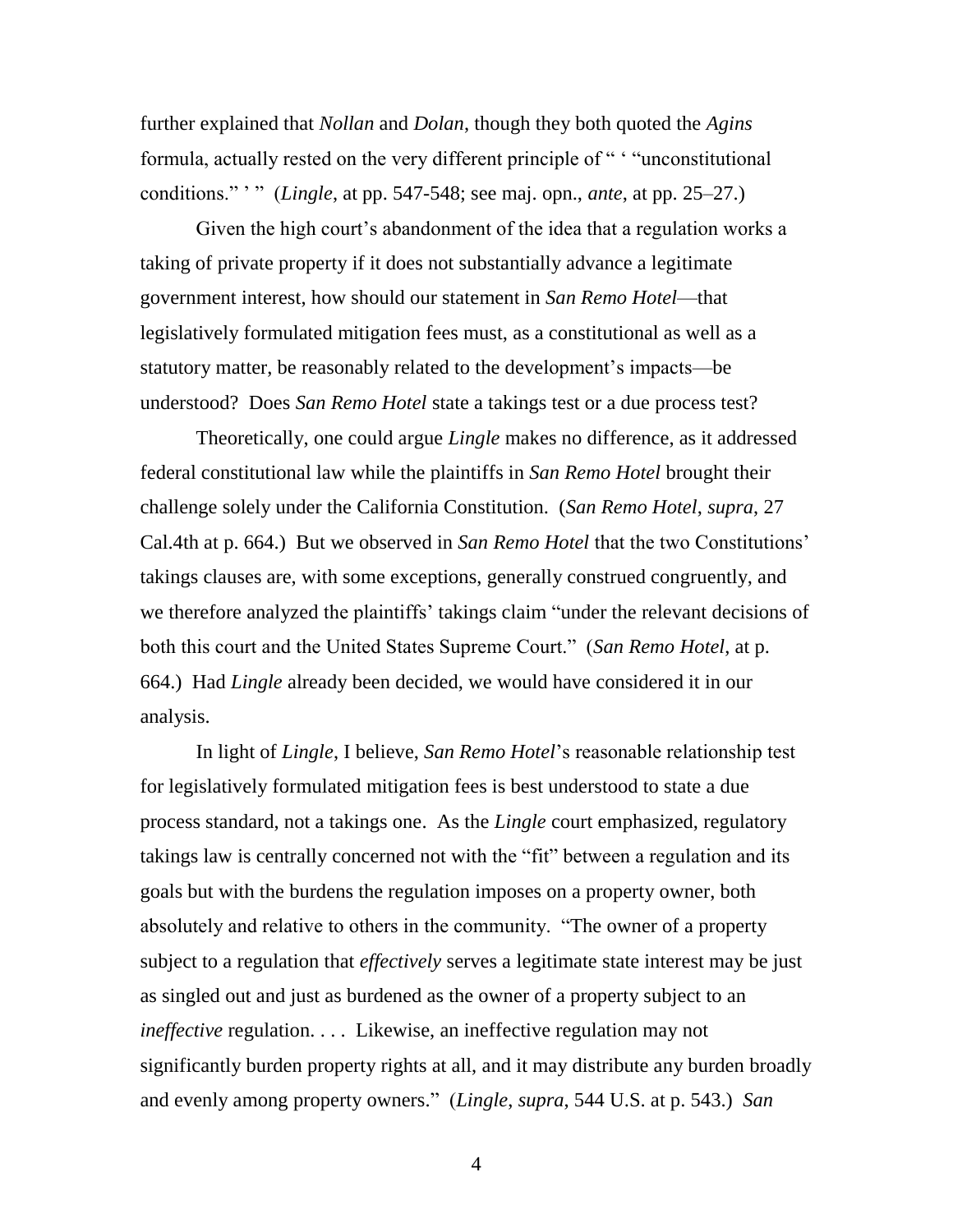*Remo Hotel*'s reasonable relationship test does not focus on the absolute or relative burden of a mitigation fee, but on whether it is reasonably justified by the legislative goal of mitigating development impacts. As such, it relates most naturally not to whether private property has been taken but to whether the fee regulation is "so arbitrary or irrational that it runs afoul of the Due Process Clause.‖ (*Lingle*, at p. 542.)

As explained in the majority opinion, in a due process challenge to police power regulations, the burden of proof is on the party challenging the ordinance, rather than on the government: the challenger must demonstrate that the measure lacks a reasonable relationship to the public welfare. (Maj. opn., *ante*, at p. 23.) A developer challenging a legislatively mandated mitigation fee under *San Remo Hotel* would thus need to show the fee lacks a substantial relationship to the deleterious impacts of, or public resource needs created by, the development. This mode of means-ends scrutiny has been generally equated to the rational-basis standard. (See *Santa Monica Beach, Ltd. v. Superior Court* (1999) 19 Cal.4th 952, 978–980 (conc. opn. of Kennard, J.).) Under this deferential form of analysis, for the challenger to show that the city or other entity imposing a fee had not undertaken individualized studies to determine the size of fee needed for mitigating the impacts of each development presumably would not be enough. I am unaware of any decisions suggesting a mitigation fee is arbitrary or irrational merely because it is not demonstrably proportionate to individual development impacts, so long as the fee schedule's overall scale and structure has a real and substantial relationship to the public measures needed to accommodate and mitigate the effects of the development. (See *San Remo Hotel*, *supra*, 27 Cal.4th at p. 672 [reasonable relationship standard does not "open to searching judicial" scrutiny the wisdom of myriad government economic regulations".)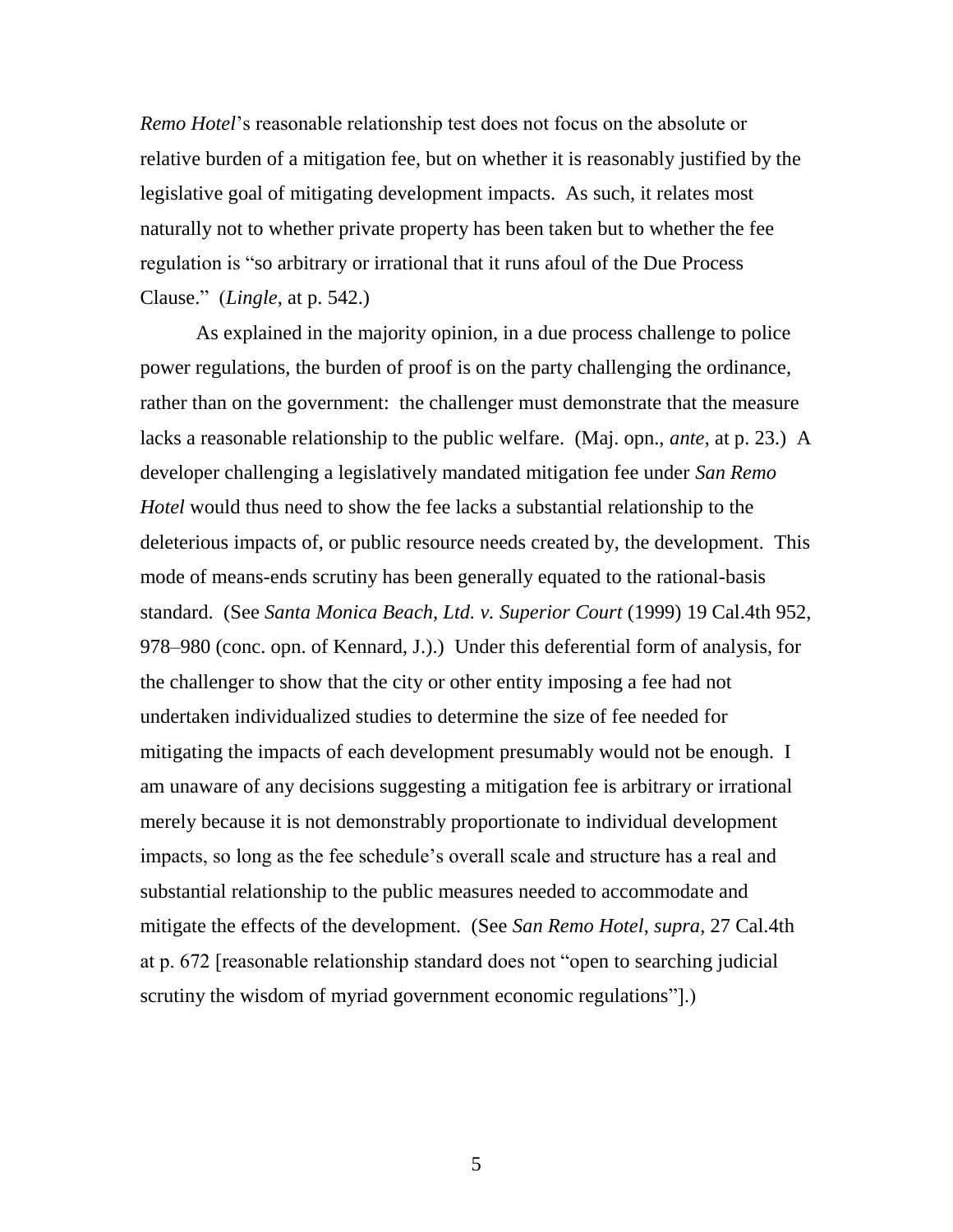Again, I concur without qualification in the majority opinion, which appropriately refrains from addressing in detail issues that are not before us here. I add the above discussion only as a potentially useful reference point for analysis in any future case where the constitutionality of a legislatively mandated development mitigation fee is at issue.

# **WERDEGAR, J.**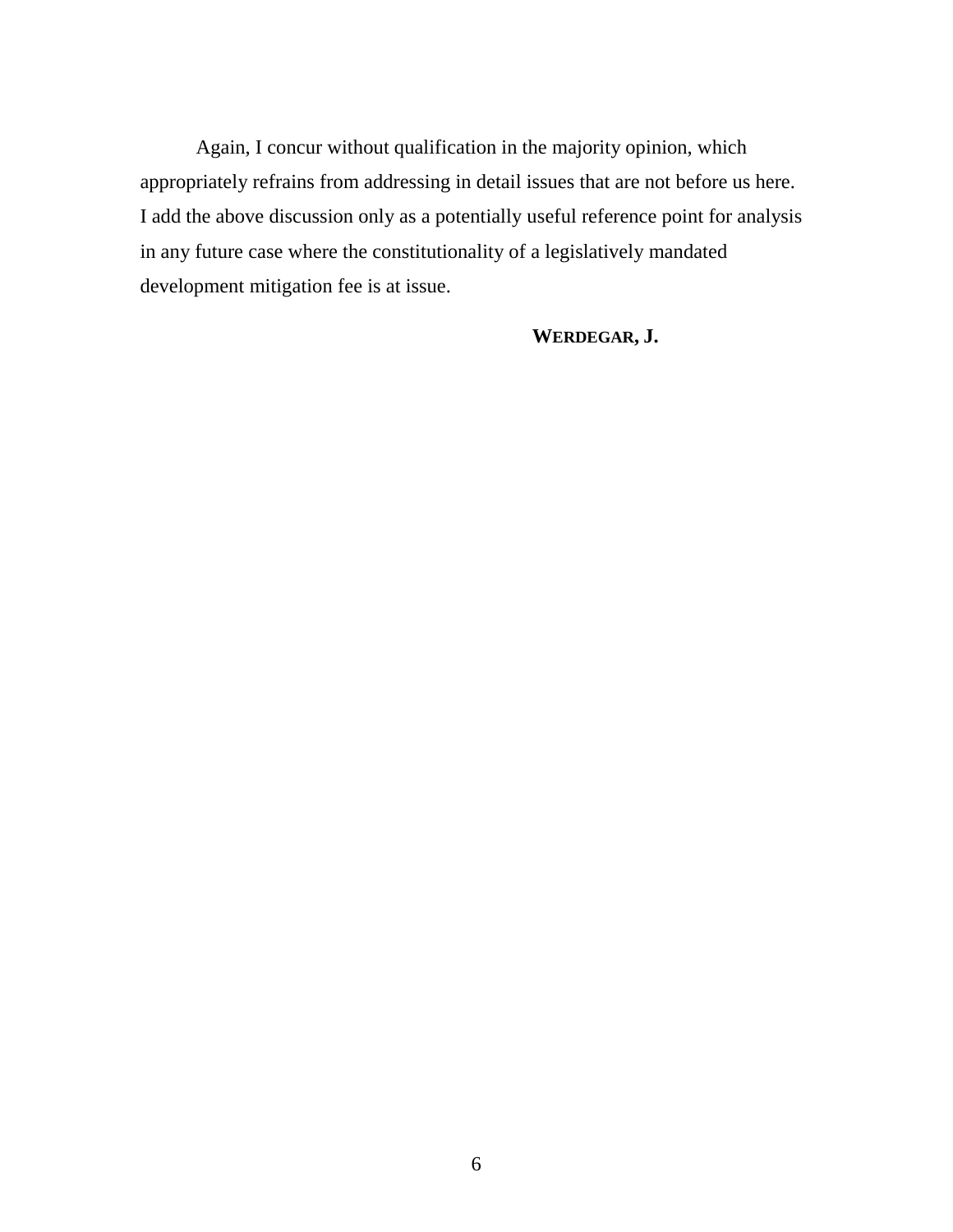#### **CONCURRING OPINION BY CHIN, J.**

I agree that the inclusionary housing ordinance at issue here is not an exaction of property for takings purposes and thus is not subject to the test this court established in *San Remo Hotel v. City and County of San Francisco* (2002) 27 Cal.4th 643. Instead, "the ordinance falls within . . . municipalities' general broad discretion to regulate the use of real property to serve the legitimate interests of the general public and the community at large.‖ (Maj. opn., *ante*, at p. 32.) But my reasons for upholding the ordinance are narrow.

The ordinance requires the developer to provide a certain number of units that are more affordable, i.e., less expensive, than the unrestricted units presumably will be. This requirement might cause the developer to make a smaller profit on these affordable units than on other units, but so do many valid zoning requirements. What the ordinance does *not* do, at least on a facial challenge, is require the developer to provide *subsidized* housing.

The ordinance does not prohibit the developer from building the affordable units in a less expensive way than the other units. It does restrict the ways the developer can build the affordable units more cheaply than other units. As the majority summarizes it, the ordinance requires that the affordable units "have the same quality of exterior design and comparable square footage and bedroom count as market rate units." (Maj. opn., *ante*, at p. 17.) But the ordinance also "permits"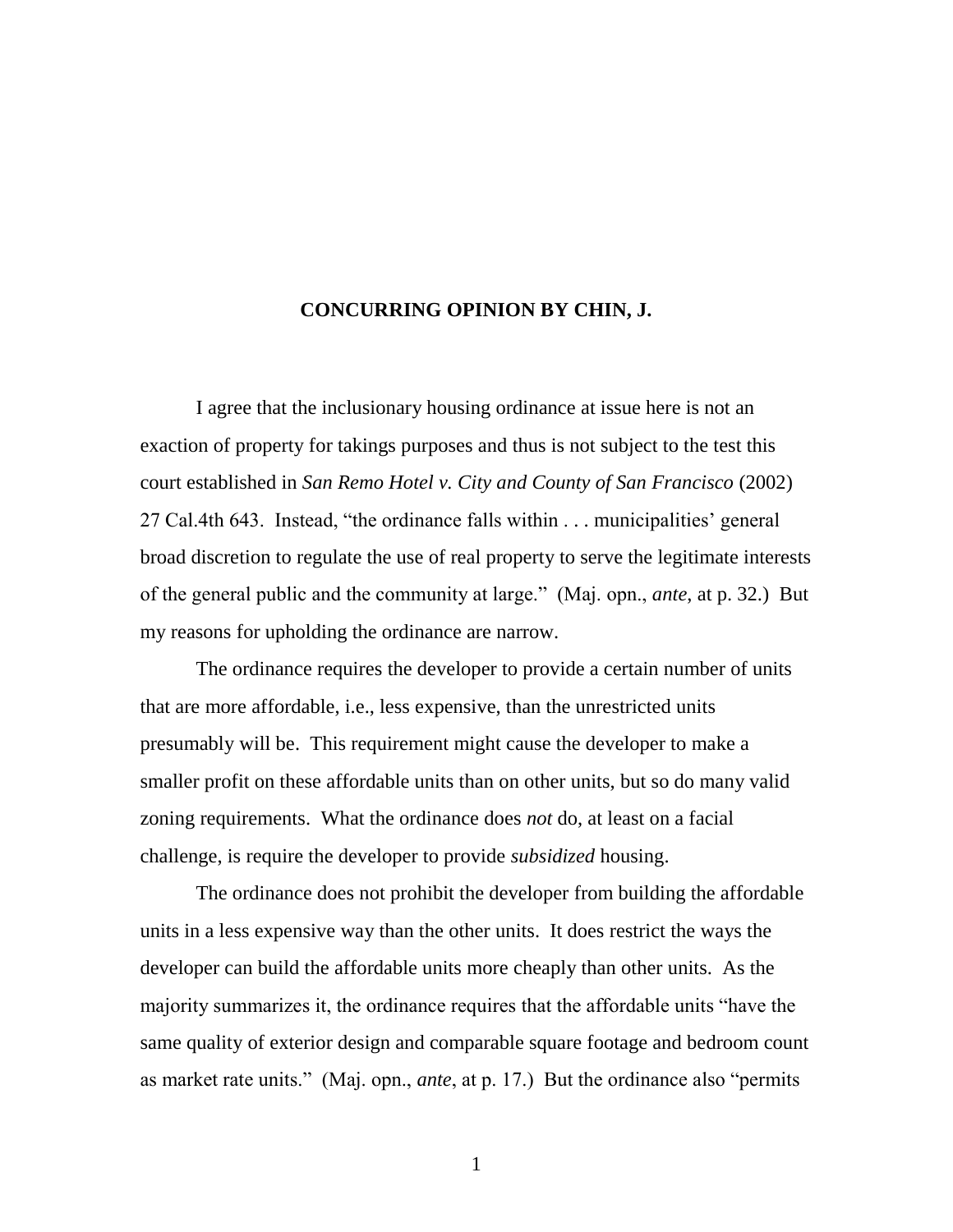some different 'unit types' of affordable units (for example, in developments with detached single-family market rate units, the affordable units may be attached single-family units or may be placed on smaller lots than the market rate units) [citation], and also allows the affordable units to have different, but functionally equivalent, interior finishes, features, and amenities, compared with the market rate units." (Ibid.)

Thus, the ordinance leaves room for the developer to build the affordable units more cheaply than the other units. Accordingly, it is not clear to me, and certainly not on a facial challenge, that the developer could not turn a profit even on the affordable units, although probably a smaller one than on the unrestricted units. Because of this, I agree with the majority that the ordinance is a valid land use regulation.

But an ordinance that did require the developer to provide subsidized housing, for example, by requiring it to sell some units below cost, would present an entirely different situation. Such an ordinance would appear to be an exaction, and I question whether it could be upheld as simply a form of price control. (See, e.g., maj. opn., *ante*, at pp 36-37.)

Providing affordable housing is a strong, perhaps even compelling, governmental interest. But it is an interest of the *government*. Or, as the majority puts it, it is an interest "of the general public and the community at large." (Maj. opn., *ante*, at p. 32.) The community as a whole should bear the burden of furthering this interest, not merely some segment of the community. "All of us must bear our fair share of the public costs of maintaining and improving the communities in which we live and work. But the United States Constitution, through the takings clause of the Fifth Amendment, protects us all from being arbitrarily singled out and subjected to bearing a disproportionate share of these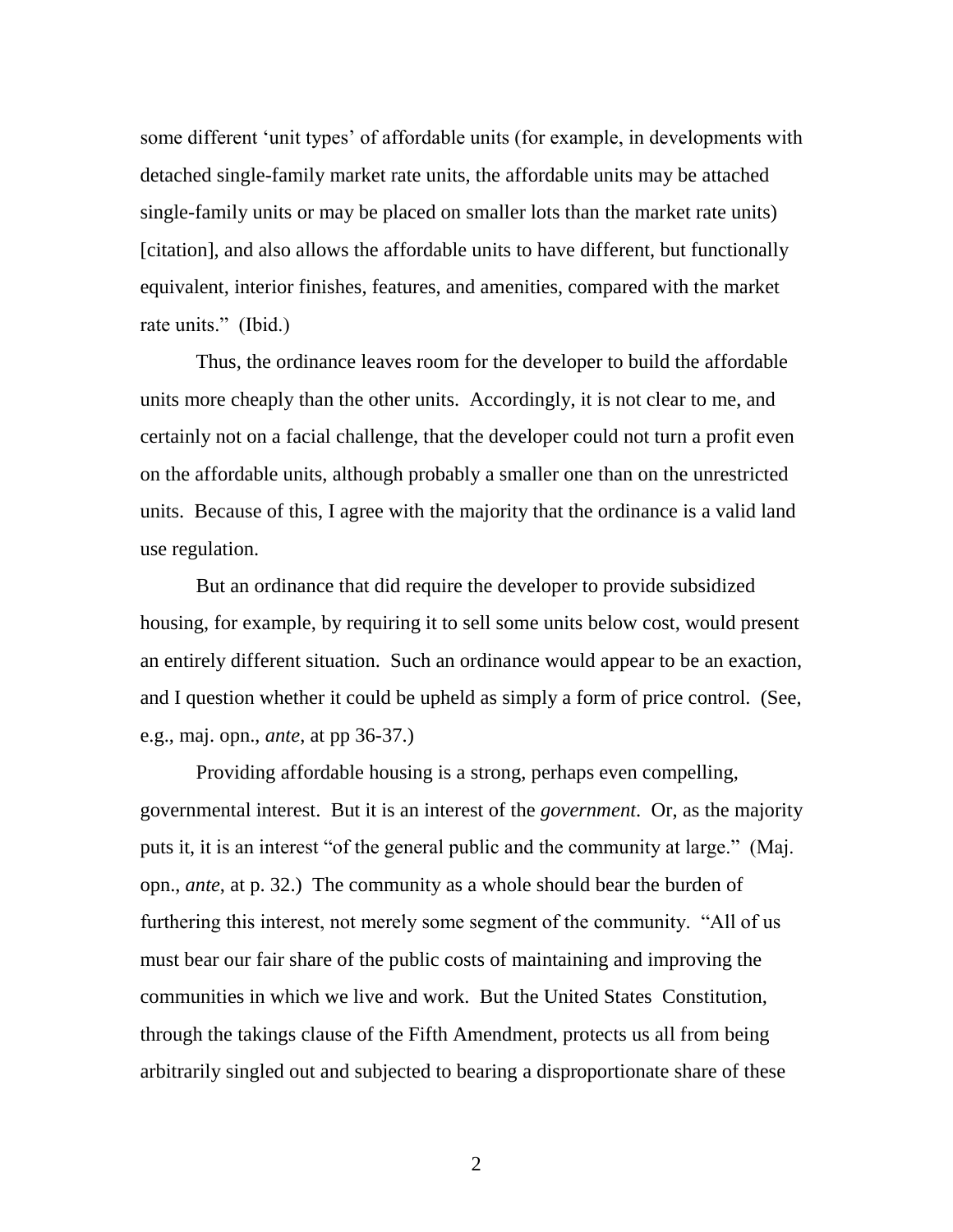costs.‖ (*Ehrlich v. City of Culver City* (1996) 12 Cal.4th 854, 912 (conc. & dis. opn. of Kennard, J.).)

With this caveat, I join the majority in upholding the ordinance in question.

# **CHIN, J.**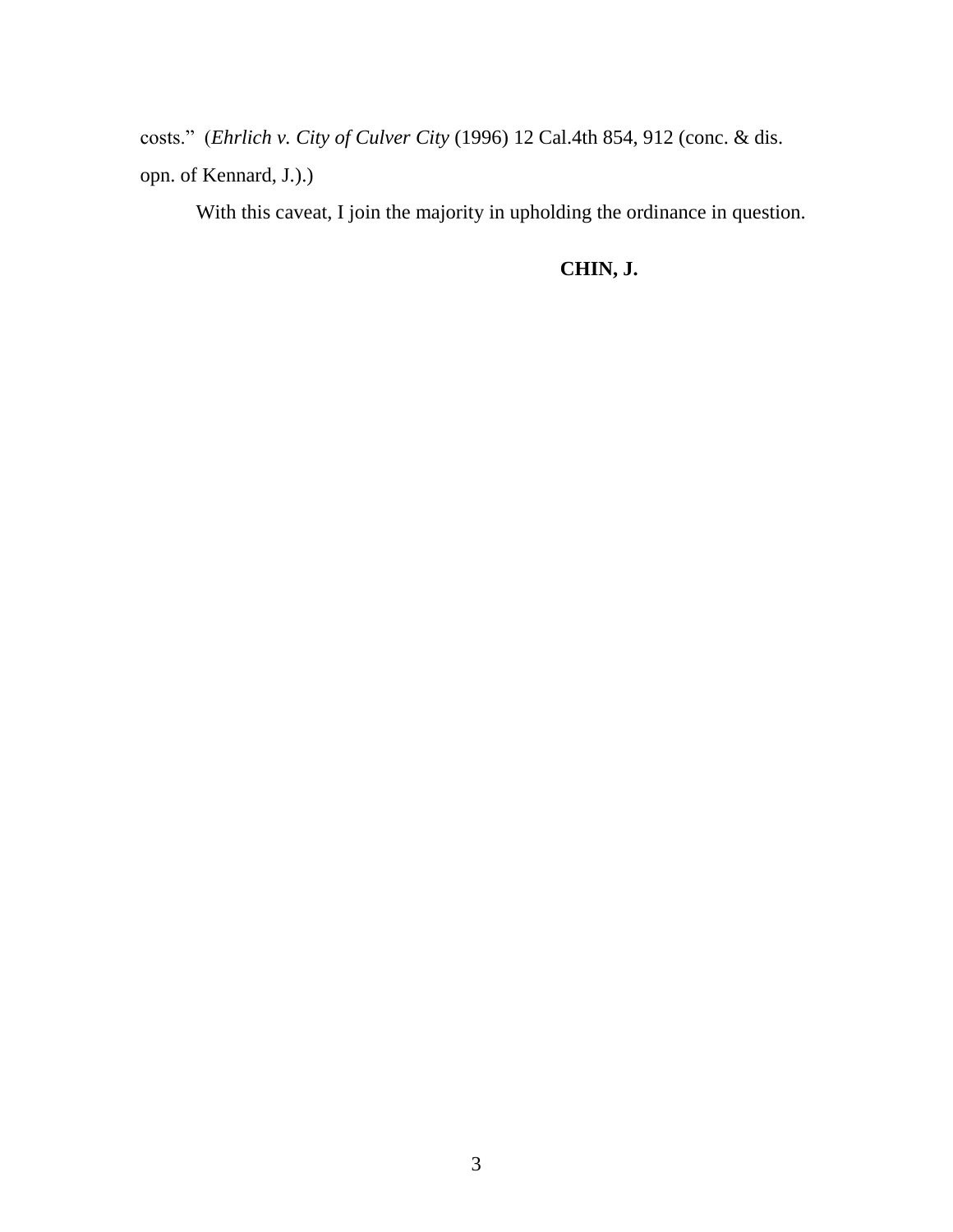*See last page for addresses and telephone numbers for counsel who argued in Supreme Court.*

**\_\_\_\_\_\_\_\_\_\_\_\_\_\_\_\_\_\_\_\_\_\_\_\_\_\_\_\_\_\_\_\_\_\_\_\_\_\_\_\_\_\_\_\_\_\_\_\_\_\_\_\_\_\_\_\_\_\_\_\_\_\_\_\_\_\_\_\_\_\_\_\_\_\_\_\_\_\_\_\_\_\_**

**\_\_\_\_\_\_\_\_\_\_\_\_\_\_\_\_\_\_\_\_\_\_\_\_\_\_\_\_\_\_\_\_\_\_\_\_\_\_\_\_\_\_\_\_\_\_\_\_\_\_\_\_\_\_\_\_\_\_\_\_\_\_\_\_\_\_\_\_\_\_\_\_\_\_\_\_\_\_\_\_\_\_**

**\_\_\_\_\_\_\_\_\_\_\_\_\_\_\_\_\_\_\_\_\_\_\_\_\_\_\_\_\_\_\_\_\_\_\_\_\_\_\_\_\_\_\_\_\_\_\_\_\_\_\_\_\_\_\_\_\_\_\_\_\_\_\_\_\_\_\_\_\_\_\_\_\_\_\_\_\_\_\_\_\_\_**

**Name of Opinion** California Building Industry Association v City of San Jose

**Unpublished Opinion Original Appeal Original Proceeding Review Granted** XXX 216 Cal.App.4th 1373 **Rehearing Granted**

**Opinion No.** S212072 **Date Filed:** June 15, 2015

**Court:** Superior **County:** Santa Clara **Judge:** Socrates Peter Manoukian

#### **Counsel:**

Berliner Cohen, Andrew L. Faber, Thomas P. Murphy; Richard Doyle, City Attorney, Nora Frimann, Assistant City Attorney and Margo Laskowska, Deputy City Attorney, for Defendant and Appellant.

**\_\_\_\_\_\_\_\_\_\_\_\_\_\_\_\_\_\_\_\_\_\_\_\_\_\_\_\_\_\_\_\_\_\_\_\_\_\_\_\_\_\_\_\_\_\_\_\_\_\_\_\_\_\_\_\_\_\_\_\_\_\_\_\_\_\_\_\_\_\_\_\_\_\_\_\_\_\_\_\_\_\_**

Burke, Williams & Sorensen and Thomas P. Brown for League of California Cities and California State Association of Counties as Amici Curiae on behalf of Defendant and Appellant.

Kamala D. Harris, Attorney General, Edward C. DuMont, State Solicitor General, John A. Saurenman, Assistant Attorney General, Janill L. Richards, Deptuy State Solicitor General, Daniel L. Siegel and Christiana Tiedemann, Deputy Attorneys General, for Attorney General, as Amicus Curiae on behalf of Defendant and Appellant.

Richard A. Rothschild, KeAndra Dodds and Navneet K. Grewal for National Housing Law Project, Public Advocates, Public Counsel and Western Center on Law and Poverty as Amici Curiae on behalf of Defendant and Appellant.

Michael Timothy Iglesias for Leo T. McCarthy Center for Public Service and the Common Good, Corey Cook, Elizabeth S. Anderson, Peter Marcuse, Dr. Patrick Sharkey, Susan Eaton, Carolina K. Reid, Dr. Mark Santow, Camille Z. Charles, Elizabeth J. Mueller, James A. Kushner, Rigel C. Oliveri, William P. Quigley, David Rusk, Janis M. Breidenbach, Peter Dreier, J. Rosie Tighe, Victoria Basolo, Stephen Menendian, John A. Powell, Tracy K'Meyer, Philip Tegeler, James J. Kelly, Jr., Gregory D. Squires, Peter W. Salsich, Jr., Florence Wagman Roisman, Nico Calavita, Gerald S. Dickinson, Thomas M. Shapiro, Dan Immergluck, Myron Orfield, Jr., Timothy M. Mulvaney, George Lipsitz, Sarah Schindler, Michael P. Seng, John Goering, Joe Feagin, Nancy Denton, Kathleen C. Engel, John Mollenkopf, Gary Dymski, Gary Orfield, Mark L. Roark, Todd Swanstrom, William M. Wiecek and Susan D. Bennett as Amici Curiae on behalf of Defendant and Appellant.

Fenwick & West, Ryan J. Marton, Sebastian E. Kaplan and Julia M. Kolibachuk for Silicon Valley Leadership Group and Working Partnership USA as Amici Curiae on behalf of Defendant and Appellant.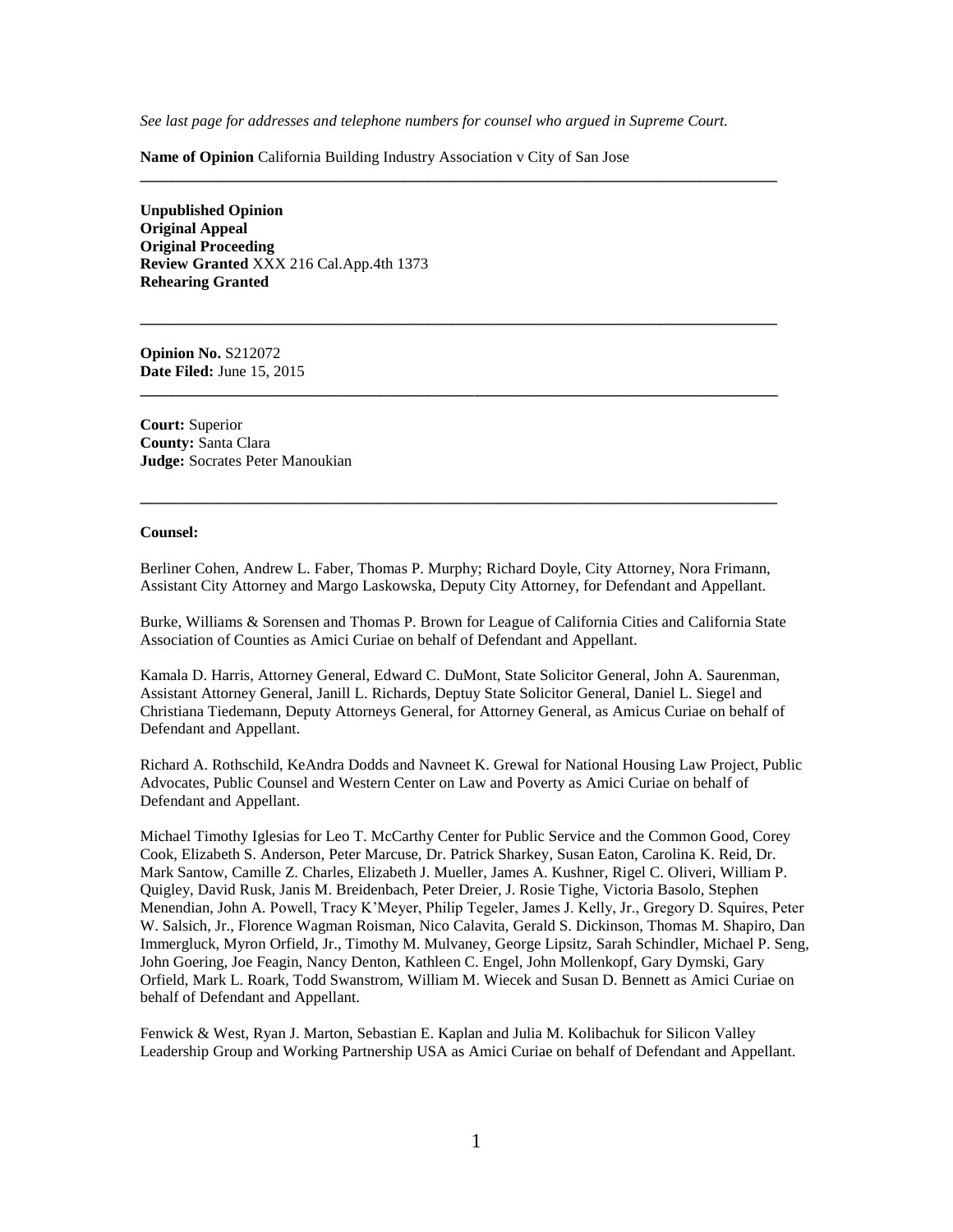### **Page 2 – S212072 – counsel continued**

### **Counsel:**

Law Foundation of Silicon Valley Public Interest Law Firm, Kyra Kazantzis, James F. Zahradka II, Melissa A. Morris; The Public Interest Law Project California Affordable Housing Law Project, Michael Rawson; Wilson Sonsini Goodrich & Rosati, Colleen Bal, Corina I. Cacovean; and L. David Nefouse for Interveners and Appellants.

Sheppard, Mullin, Richter & Hampton, Rutan & Tucker, David P. Lanferman, James G. Higgins; Pacific Legal Foundation, Damien M. Schiff, Anthony L. Francois; Nick Cammarota; and Paul Campos for Plaintiff and Respondent.

Paul B. Campos for Building Industry Association of the Bay Area as Amicus Curiae on behalf of Plaintiff and Respondent.

June Babiracki Barlow and Neil Kain for California Association of REALTORS as Amicus Curiae on behalf of Plaintiff and Respondent.

Devala A. Janardan and Thomas J. Ward for National Association of Home Builders of as Amicus Curiae on behalf of Plaintiff and Respondent.